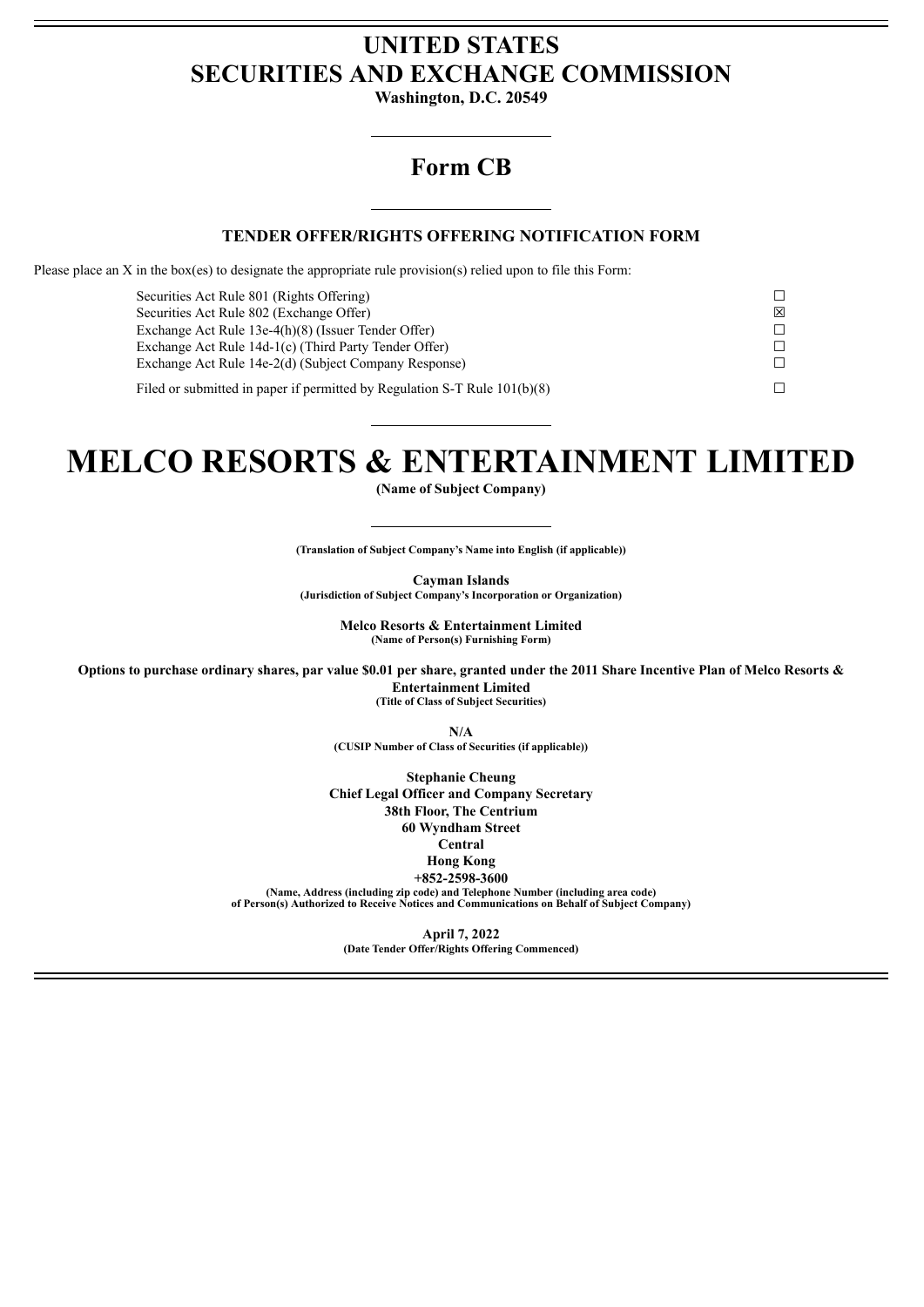#### **PART I - INFORMATION SENT TO SECURITY HOLDERS**

#### **Item 1. Home Jurisdiction Documents**

- (a) The following documents, which are attached as exhibits hereto, were distributed to eligible holders of options to purchase ordinary shares, par value \$0.01 per share, granted under the 2011 Share Incentive Plan of Melco Resorts & Entertainment Limited. Exhibit A: Offer to Exchange Outstanding Options for Restricted Shares and/or, for Certain Designated Option Holders, New Options Exhibit B: Form of Individual Option Statement (for grantees eligible to receive restricted shares) Exhibit C: Form of Individual Option Statement (for grantees eligible to receive restricted shares and/or share options) Exhibit D: Form of Election Form and Release (for grantees eligible to receive restricted shares) Exhibit E: Form of Election Form and Release (for grantees eligible to receive restricted shares and/or share options) Exhibit F: Letter from the Chairman
- (b) Not applicable.

#### **Item 2. Informational Legends**

A legend compliant with Rule 802(b) under the Securities Act of 1933, as amended, has been included on the cover page of Exhibit A.

#### **PART II - INFORMATION NOT REQUIRED TO BE SENT TO SECURITY HOLDERS**

- (1) Not applicable.
- (2) Not applicable.
- (3) Not applicable.

#### **PART III - CONSENT TO SERVICE OF PROCESS**

- (1) Written irrevocable consent and power of attorney on Form F-X filed concurrently with the Securities and Exchange Commission on April 8, 2022.
- (2) Not applicable.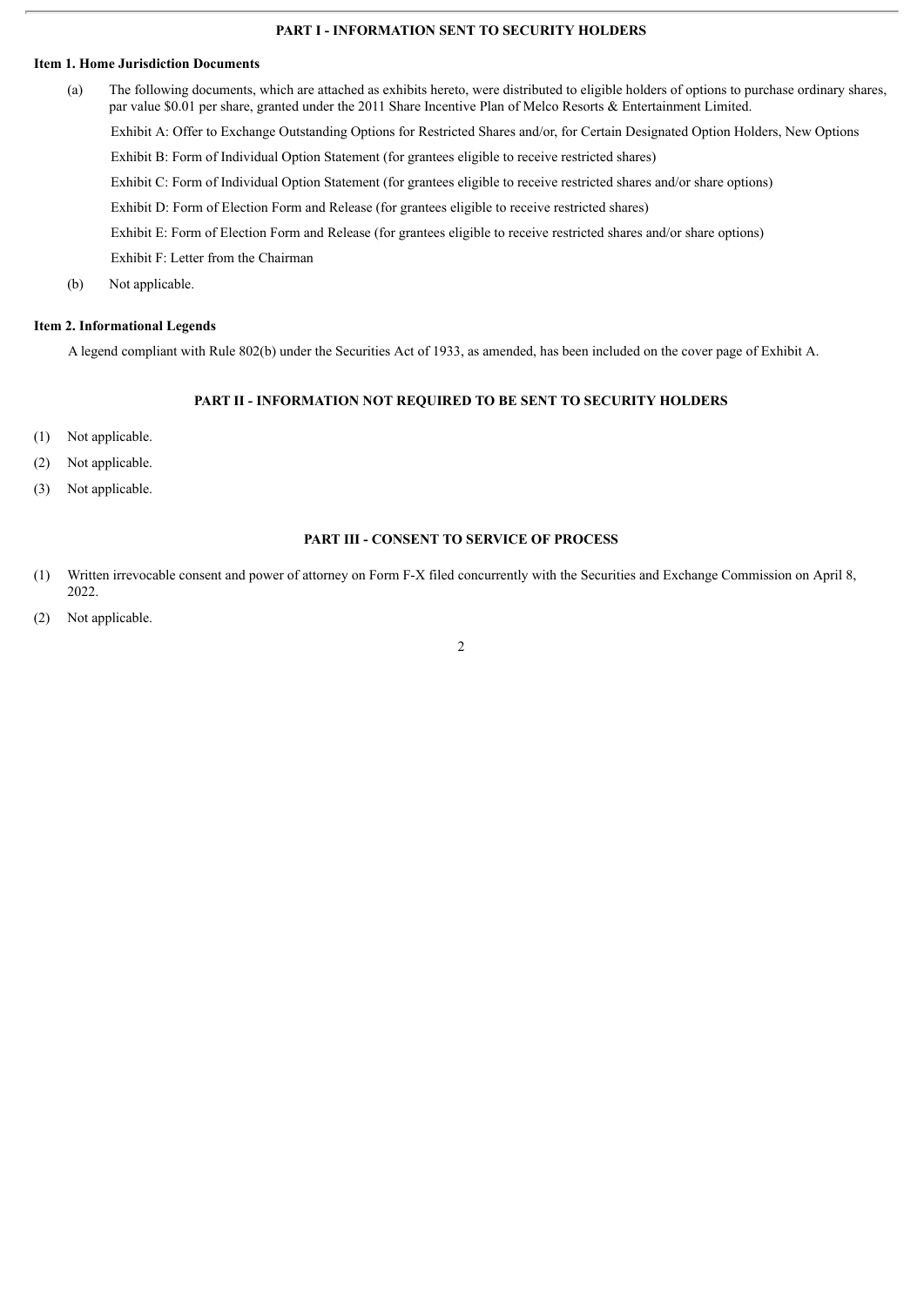#### **PART IV - SIGNATURES**

After due inquiry and to the best of my knowledge and belief, I certify that the information set forth in this statement is true, complete and correct.

/s/ Stephanie Cheung

Stephanie Cheung, Chief Legal Officer and Company Secretary (Name and Title)

April 8, 2022 (Date)

(Signature)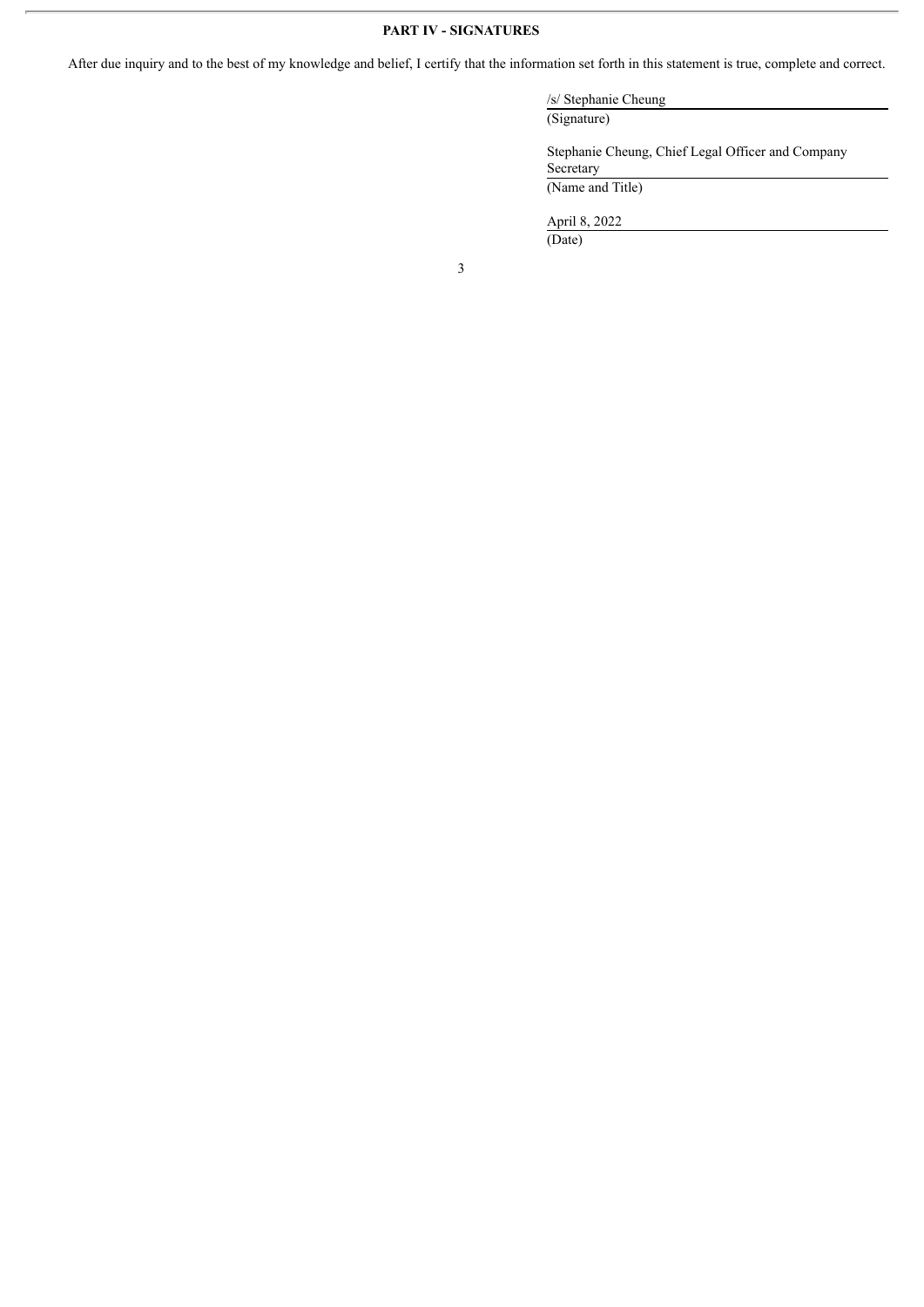This exchange offer is made for the securities of a foreign company. The offer is subject to disclosure requirements of a foreign country that are different from those of the United States. It may be difficult for you to enforce your rights and any claim you may have arising under the federal securities laws, since the issuer is located in a foreign country, and some or all of its officers and directors may be residents of a foreign country. You may not be able to sue a foreign company or its officers or directors in a foreign court for violations of the U.S. securities laws. It may be difficult to compel a foreign company and its affiliates to subject themselves to a U.S. court's judgment. You should be aware that the issuer may purchase securities otherwise than under the exchange offer, such as in open market or privately negotiated purchases.

#### **MELCO RESORTS & ENTERTAINMENT LIMITED**

#### **OFFER TO EXCHANGE OUTSTANDING OPTIONS FOR RESTRICTED SHARES AND/OR, FOR CERTAIN DESIGNATED OPTION HOLDERS, NEW OPTIONS**

#### This Offer to Exchange Outstanding Options for Restricted Shares and/or, For Certain Designated Holders, New Options (the "Exchange Offer") will expire at 5:00 p.m., Hong Kong time, on April 14, 2022, unless extended (the "Expiration Date").

Melco Resorts & Entertainment Limited ("Melco Resorts," "we," "our" or "us") is offering eligible officers, employees and service providers who have been granted share options ("Options") under our 2011 Share Incentive Plan to purchase our ordinary shares, par value US\$0.01 per share (the "Shares"), the opportunity to exchange such Options, whether vested or unvested, for restricted ordinary shares (the "Restricted Shares"). A limited number of designated Option holders will also be eligible to receive awards of Restricted Shares, new share options ("New Options") or a combination of Restricted Shares and New Options, as described below. Persons who are eligible for New Options or a combination of Restricted Shares and New Options will be notified in their Individual Option Statements.

We are providing to you along with this document:

- an individual option statement we have prepared for you (the "Individual Option Statement"),
- an election form and release agreement (the "Election Form"), and
- a copy of our 2021 Share Incentive Plan.

If you have not received any of these documents or need another copy, please contact Ivan Wong, Director, Equity Administration, at +852 2598 3517 or ivancywong@melco-resorts.com. Your Individual Option Statement identifies each of the Options you currently hold and the exchange value that will apply to the Options. Your statement will also indicate the number of Shares subject to your Options that will be cancelled, should you choose to tender your Options in this Exchange Offer, and for each of the existing Options listed the number of Restricted Shares and New Options, if applicable, you will receive if the Option is exchanged.

The Restricted Shares and New Options, if applicable, you receive in this Exchange Offer will vest as follows: (1) 50% of the Restricted Shares and New Options will vest on the first anniversary of the date of grant (which is April 6, 2022), and (2) the remaining 50% of the Restricted Shares and New Options will vest on the second anniversary of the date of grant. Until Restricted Shares and New Options have vested, they remain subject to forfeiture if your employment or service with Melco Resorts or its parent or subsidiaries terminates prior to the vesting date. All unvested Restricted Shares will also be subject to restrictions on transfer. If and when the Restricted Shares vest, they will be free of forfeiture conditions and restrictions on transfer, other than required tax withholding and compliance with applicable securities laws, our securities trading policies and any other legal requirements. All Restricted Shares and New Options will be subject to the terms of the 2021 Share Incentive Plan and the applicable award agreement between you and Melco Resorts.

Participation in this Exchange Offer is voluntary, and there are no penalties for electing not to participate. If you choose not to participate in this Exchange Offer, you will not receive Restricted Shares or New Options, and your outstanding Options will remain outstanding according to their existing terms and conditions.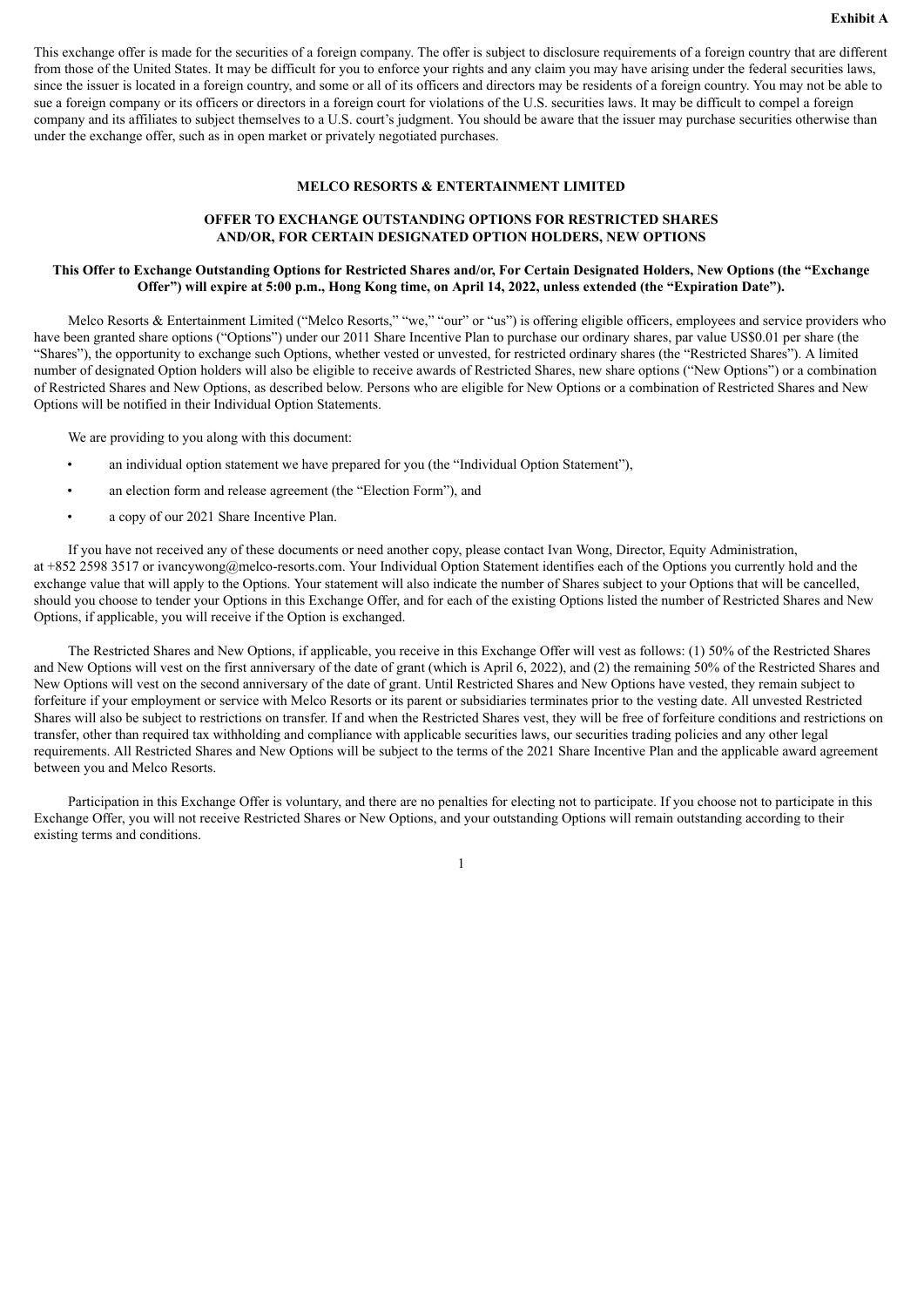Our American depositary shares, each of which represents three Shares, are quoted on the NASDAQ Global Select Market under the symbol "MLCO". On April 6, 2022, the closing price of one American depositary share on the NASDAQ Global Select Market was US\$7.40, which was equivalent to US\$2.4667 per Share. We recommend that you get current market prices for our American depositary shares before deciding whether to exchange your Options.

#### See "Certain Risks of Participating in the Exchange Offer" beginning on page 11 for a discussion of risks that you should consider before **participating in this Exchange Offer.**

We are making this Exchange Offer upon the terms and conditions described in this Offer to Exchange, the Election Form and the Individual Option Statement, and this Exchange Offer is not conditioned on any minimum number of Options being exchanged. This Exchange Offer is, however, subject to conditions that we describe in Section 6 of this Offer to Exchange.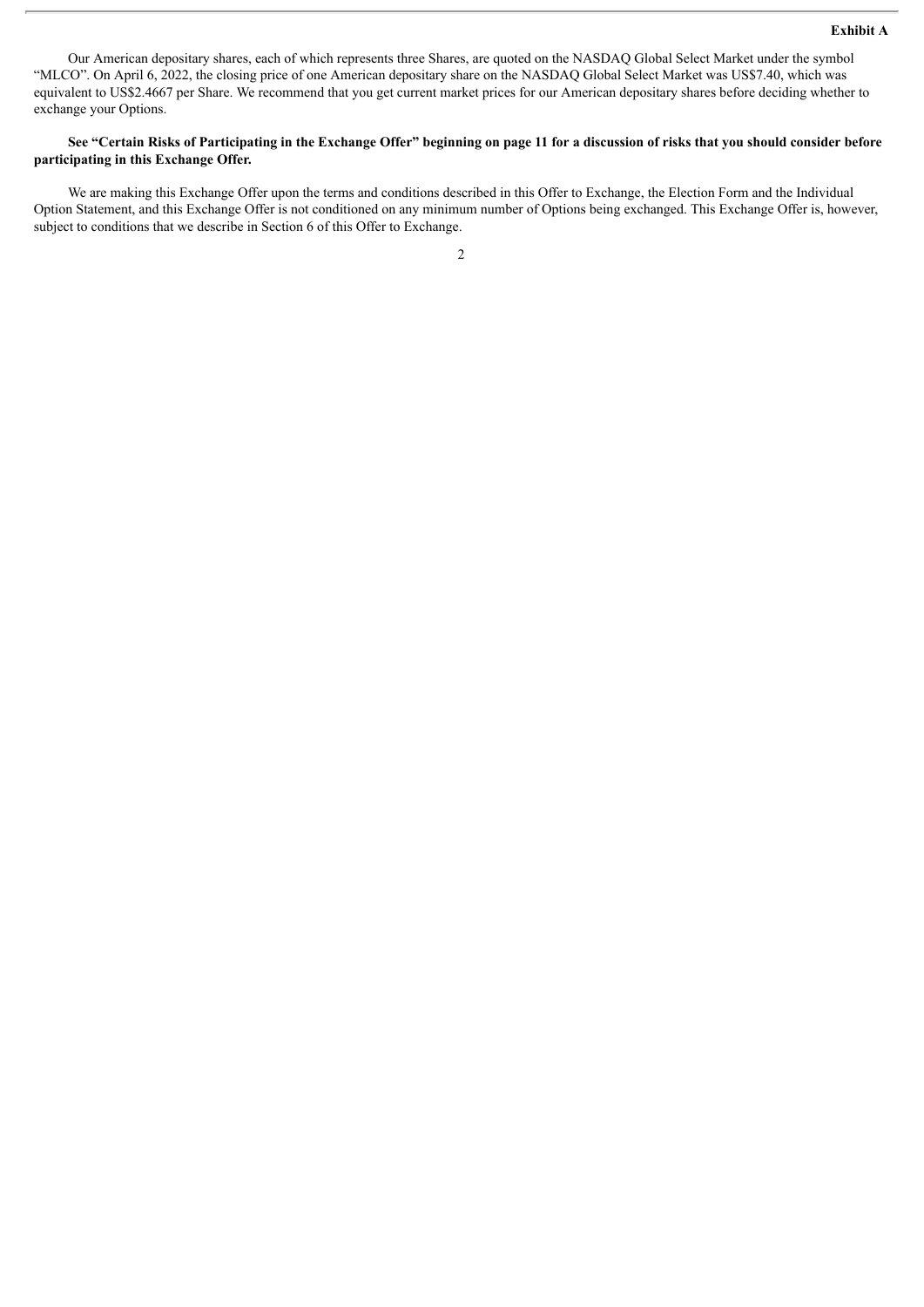#### **IMPORTANT NOTICE**

If you want to participate in this Exchange Offer, you must complete and sign the Election Form that we have provided to you and deliver the properly executed Election Form to us according to the instructions contained therein before 5:00 p.m., Hong Kong time, on April 14, 2022. If you choose to not participate in this Exchange Offer, you do not need to do anything, and your Options will continue to remain subject to **their existing terms and conditions.**

To inform yourself about this Exchange Offer, you should:

- read this entire document, your Election Form, your Individual Option Statement, the award agreements relating to your existing Options, the forms of award agreements relating to your Restricted Shares and New Options, if applicable, and our 2021 Share Incentive Plan as these documents contain important information;
- review our latest annual and current reports and other filings with the U.S. Securities and Exchange Commission ("SEC"); see "The Exchange Offer - Additional Information" on where you can obtain copies of these documents; and
- call or send an email to contact Ivan Wong, Director, Equity Administration, at +852 2598 3517 or ivancywong@melco-resorts.com if you have questions or need another copy of this document or any of the other documents listed above.

Although the Compensation Committee of our Board of Directors has approved the Exchange Offer, consummation of the Exchange Offer is subject to, and conditioned on, the conditions described in the section entitled "The Exchange Offer — Conditions of This Exchange Offer." Neither Melco Resorts nor our Compensation Committee or Board of Directors makes any recommendation as to whether you should exchange, or refrain from exchanging, your Options in the Exchange Offer. You must make your own decision whether to exchange your Options. You should consult your personal outside advisor(s) if you have questions about your financial or tax situation as it relates to this **Exchange Offer.**

**THIS EXCHANGE OFFER DOCUMENT HAS NOT BEEN APPROVED OR DISAPPROVED BY THE SEC OR ANY STATE OR FOREIGN SECURITIES COMMISSION NOR HAS THE SEC OR ANY STATE OR FOREIGN SECURITIES COMMISSION PASSED UPON THE FAIRNESS OR MERITS OF THIS EXCHANGE OFFER OR UPON THE ACCURACY OR ADEQUACY OF THE INFORMATION CONTAINED IN THIS DOCUMENT. ANY REPRESENTATION TO THE CONTRARY IS A CRIMINAL OFFENSE.**

**WE HAVE NOT AUTHORIZED ANY PERSON TO MAKE ANY RECOMMENDATION ON OUR BEHALF AS TO WHETHER OR NOT YOU SHOULD EXCHANGE YOUR OPTIONS PURSUANT TO THIS EXCHANGE OFFER. YOU SHOULD RELY ONLY ON THE INFORMATION CONTAINED IN THIS DOCUMENT OR IN DOCUMENTS TO WHICH WE HAVE REFERRED YOU. WE HAVE NOT AUTHORIZED ANYONE TO GIVE YOU ANY INFORMATION OR TO MAKE ANY REPRESENTATION IN CONNECTION WITH THIS EXCHANGE OFFER OTHER THAN THE INFORMATION AND REPRESENTATIONS CONTAINED IN THIS DOCUMENT OR IN DOCUMENTS TO WHICH WE HAVE REFERRED YOU. IF ANYONE MAKES ANY RECOMMENDATION OR REPRESENTATION TO YOU OR GIVES YOU ANY INFORMATION, YOU SHOULD NOT RELY UPON THAT RECOMMENDATION, REPRESENTATION OR INFORMATION AS HAVING BEEN AUTHORIZED BY US.**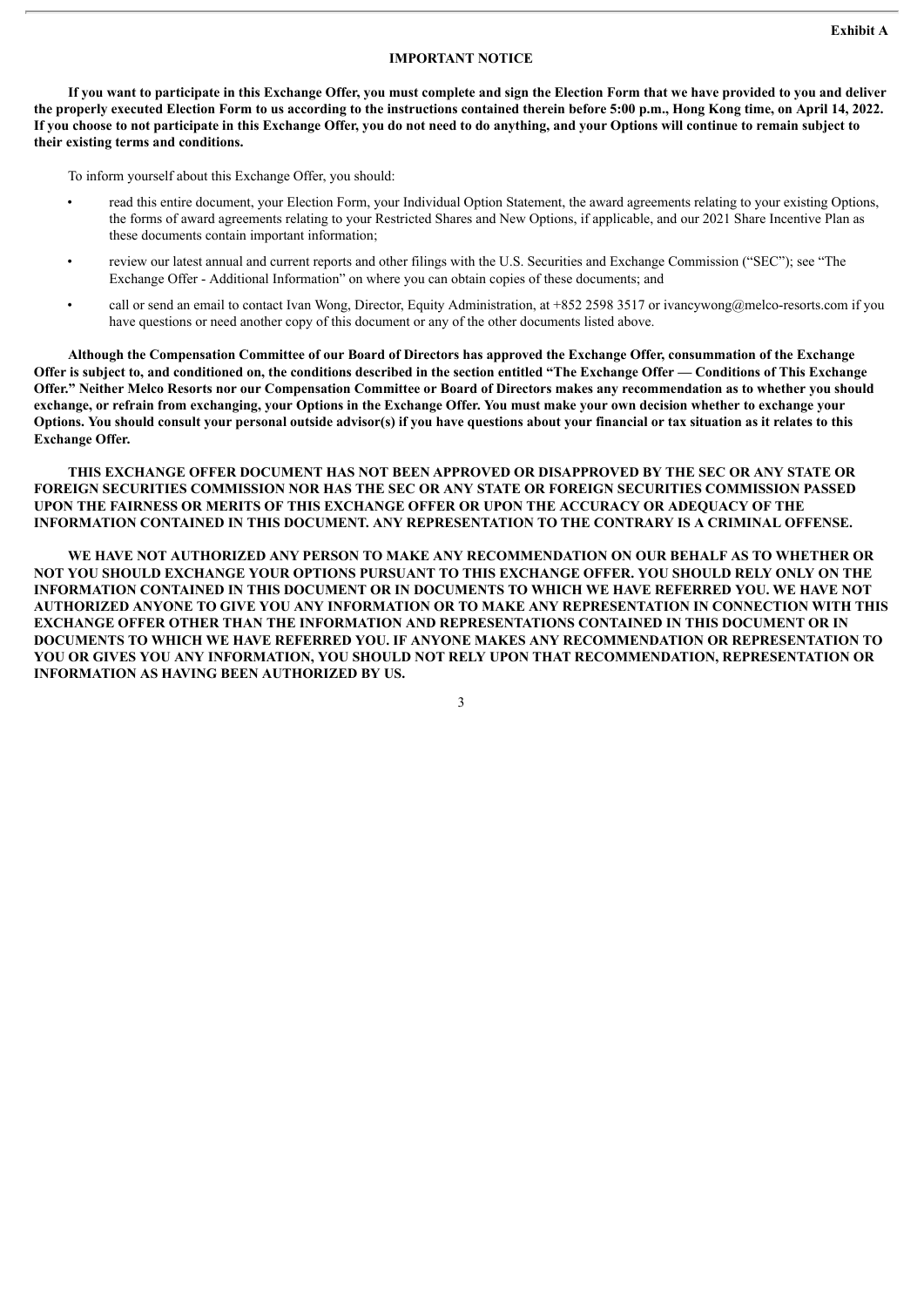#### **TABLE OF CONTENTS** (continued)

| <b>SUMMARY TERM SHEET</b>     |                                                                                               | Page |
|-------------------------------|-----------------------------------------------------------------------------------------------|------|
|                               | <b>CERTAIN RISKS OF PARTICIPATING IN THE EXCHANGE OFFER</b>                                   | -11  |
| Economic Risks                |                                                                                               | 11   |
| <b>Business-Related Risks</b> |                                                                                               | 12   |
| THE EXCHANGE OFFER            |                                                                                               | 13   |
| Section 1.                    | Eligibility                                                                                   | 13   |
| Section 2.                    | Number of Restricted Shares and New Options, if Applicable; Expiration Date                   | 13   |
| Section 3.                    | Purpose of the Offer                                                                          | 15   |
| Section 4.                    | Procedures for Tendering Options                                                              | 16   |
| Section 5.                    | Withdrawal Rights                                                                             | 18   |
| Section 6.                    | Conditions of this Exchange Offer                                                             | 18   |
| Section 7.                    | Source and Amount of Consideration; Terms of Restricted Shares and New Options, if Applicable | 18   |
| Section 8.                    | Accounting Consequences of this Exchange Offer                                                | 20   |
| Section 9.                    | Legal Matters; Regulatory Approvals                                                           | 20   |
| Section 10.                   | Material Tax Consequences                                                                     | 21   |
| Section 11.                   | Extension of Offer; Termination; Amendment                                                    | 22   |
| Section 12.                   | Fees and Expenses                                                                             | 22   |
| Section 13.                   | <b>Additional Information</b>                                                                 | 22   |
| Section 14.                   | Forward-Looking Statements                                                                    | 23   |
|                               |                                                                                               |      |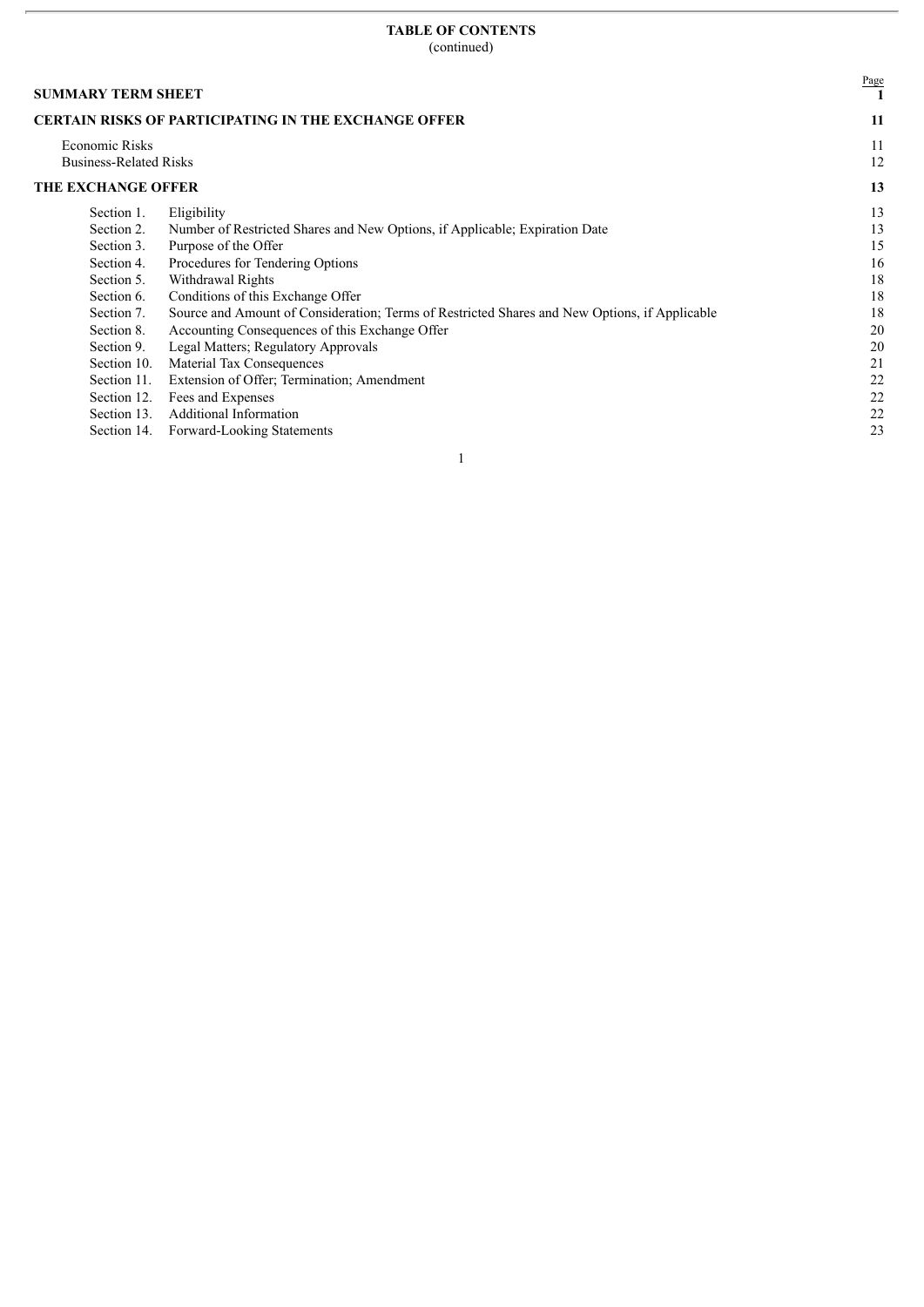#### **SUMMARY TERM SHEET**

#### **Questions and Answers**

Melco Resorts is offering to exchange Options held by eligible Option holders for an award of Restricted Shares (and/or an award of New Options, if applicable) to be granted under the 2021 Share Incentive Plan. The following are answers to some questions you may have about this Exchange Offer. We encourage you to carefully read this section and the remainder of this document. Where appropriate, we have included references to the relevant sections of this document where you can find a more complete description of the topics in this summary.

References in this Offer to Exchange to the time "the offer expires" mean 5:00 p.m., Hong Kong time, on April 14, 2022, or, if we extend the offer period, any later date that we specify. References to the "Offer to Exchange" mean this Offer to Exchange document and its attachments. References to the "market value", "market price" or similar terms with respect to our Shares means the price of our Shares, determined by dividing the price of our American depositary shares as quoted on the NASDAQ Global Select Market by three (which is the American depositary share-to-ordinary share ratio).

#### **Question 1: Why are we allowing eligible Option holders to exchange their Options?**

Answer: As a result of a general decline in the price of our American depositary shares in recent years, all of our outstanding Options have exercise prices substantially higher than the current and recent trading prices of our American depositary shares. We believe that these out-of-the-money Options are not achieving the purposes for which they were intended. In addition, because many of the Options have been out-of-the-money for extended periods of time, they have remained outstanding and have added to an increase in the "overhang" of Options outstanding in relation to the aggregate number of our Shares outstanding. The purpose of this Exchange Offer is to promote the interests of our shareholders by (i) enhancing our ability to motivate and retain valued officers, employees and other designated persons and (ii) reducing our "overhang" of outstanding awards by exchanging Options under an exchange value formula for a lesser number of Restricted Shares. (See Section 3 below)

> The number of Restricted Shares and New Options, if applicable, an eligible Option holder will receive in exchange for an Option will be determined by the exchange value formula described in Question 9 below.

#### **Question 2: Who can participate in the Exchange Offer?**

Answer: You are eligible to participate in the Exchange Offer (and therefore an "eligible Option holder") if you meet ALL three of the following criteria:

- You are an officer, employee or other service provider of Melco Resorts or its parent or a subsidiary ("Melco Group") on April 7, 2022 (the date this Exchange Offer starts) who has been designated by Melco Resorts as being eligible to participate in this Exchange Offer,
- You hold one or more Options, and
- You (i) continue to be an officer or employee of, or continue to provide services to, the Melco Group, (ii) are in active employment or service (which does not include being on garden leave or unauthorized leave) and (iii) have not submitted or received a notice of termination of employment or service (except those eligible Option holders who are transitioning from employee status to service provider status and whose eligibility designation has not been revoked), as of the end of the Exchange Offer (expected to be at 5:00 p.m. Hong Kong time on April 14, 2022).

#### Question 3: How do I know if I have been designated as being eligible to participate in this Exchange Offer and how do I find out how many **Options I have, what their exercise prices are and other information about the Options?**

Answer: If you have been designated as being eligible to participate in this Exchange Offer, you will be provided an Individual Option Statement. Your Individual Option Statement will set forth a list of your Options, the number of Shares underlying each Option and their grant dates, expiration dates, exercise prices and vesting schedules.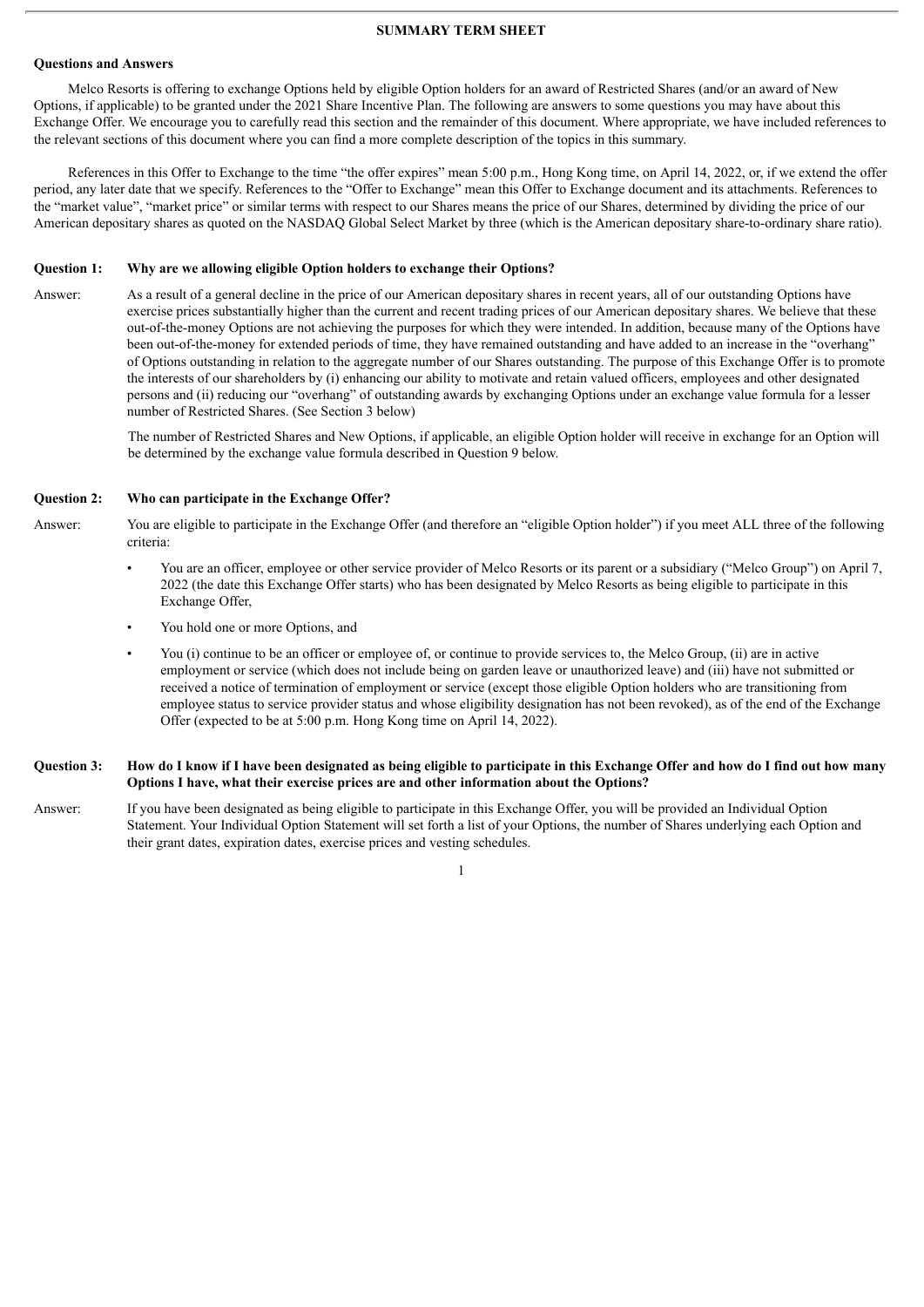#### **Question 4: What is a share option?**

Answer: A share option is the right to purchase Shares at a specified price, regardless of the actual market price of the Shares at the time the option is exercised. Typically, the specified purchase or "exercise" price is the market price of a Share on the date the option is granted. Due to subsequent fluctuations, at any given time following the grant of the Option, the prevailing market price of the Share may be greater than, equal to, or less than the specified exercise price of the Option. When the market price is greater than the exercise price of the Option (otherwise known as an "in-the-money" option), the Option holder receives value from exercising the Option, because he or she is able to buy the Shares underlying the Option at less than its prevailing market price and then sell the purchased Shares for the higher prevailing market price. The holder of an Option to purchase Shares at an exercise price that is equal to or greater than the prevailing market price (otherwise known as an "out-of-the-money" or "underwater" option) generally would not exercise the Option. All of the Options which may be exchanged under this Exchange Offer are currently "out-of-the-money." We encourage you to consult with an investment and tax advisor as necessary before deciding to participate in this Exchange Offer.

#### **Question 5: What are restricted shares?**

Answer: Restricted Shares granted pursuant to this Exchange Offer are Shares of Melco Resorts that will be issued on the date the awards are granted to eligible Option holders participating in this Exchange Offer. The Restricted Shares you receive in this Exchange Offer will vest as follows: (1) 50% of the Restricted Shares will vest on the first anniversary of the date of grant (April 6, 2022), and (2) the remaining 50% of the Restricted Shares will vest on the second anniversary of the date of grant. Until Restricted Shares have vested, they remain subject to forfeiture if your employment or service with the Melco Group terminates prior to the vesting date. All unvested Restricted Shares will also be subject to restrictions on transfer. If and when the Restricted Shares vest, they will be free of forfeiture conditions and restrictions on transfer, other than required tax withholding and compliance with applicable securities laws, our securities trading policies and any other legal requirements. (See Section 7)

> Generally, if you participate in the Exchange Offer, you will forfeit all of the Restricted Shares (and any New Options, if applicable) granted to you in exchange for Options if, prior to the applicable vesting dates, your employment or service with the Melco Group terminates as set forth in your award agreement and the 2021 Share Incentive Plan. You may not transfer, pledge, or otherwise dispose of unvested Restricted Shares. The forfeiture provisions, transfer restrictions and other terms of the Restricted Shares (and New Option awards) are set forth in the 2021 Share Incentive Plan and the forms of award agreements which are available at the Computershare Employee Plan Members website.

#### **Question 6: What is the principal difference between share options and restricted shares?**

Answer: The value of a share option fluctuates based on changes in the market price of our Shares to a greater degree than the value of restricted shares of equivalent value. Additionally, share options have no realizable value when the market price of the underlying shares declines below the option exercise price, as it has in the case of all of the outstanding Options. In contrast, restricted shares continue to have value even if the market price of our Shares declines below its value at the time of grant. However, your Options, because they may be exchanged for a lesser number of Restricted Shares, may have greater value if the market price of our Shares increases significantly. Conversely, the Restricted Shares you would receive if you choose to participate in the Exchange Offer (because no exercise price is required to be paid) will have greater value if the market price of our Shares does not increase significantly, provided you remain employed by or a service provider of the Melco Group for the applicable vesting period as set forth in your award agreement and the 2021 Share Incentive Plan.

#### Question 7: Why did Melco Resorts choose to offer this exchange primarily for Restricted Shares rather than repricing options or only **granting New Options?**

Answer: Our Compensation Committee considered a variety of alternatives to address the issues of the significant number of out-of-the-money Options. Ultimately, the Compensation Committee determined that eligible Option holders could benefit from the opportunity to choose between what we believe is the more certain benefit associated with Restricted Shares and the potentially more valuable, though less certain, benefit those holders may realize by retaining their Options. By providing for the grant of replacement awards consisting of Restricted Shares rather than new at-the-money share options (except for those limited number of participants who may elect to receive New Options), the Compensation Committee also sought to strengthen Melco Resorts' equity-based retention incentives while further aligning our existing equity compensation programs with our overall compensation philosophy. Additionally, by exchanging Options according to the terms of this Exchange Offer, we will reduce the number of Shares subject to equity awards, thereby reducing potential dilution to our shareholders. (See Section 3)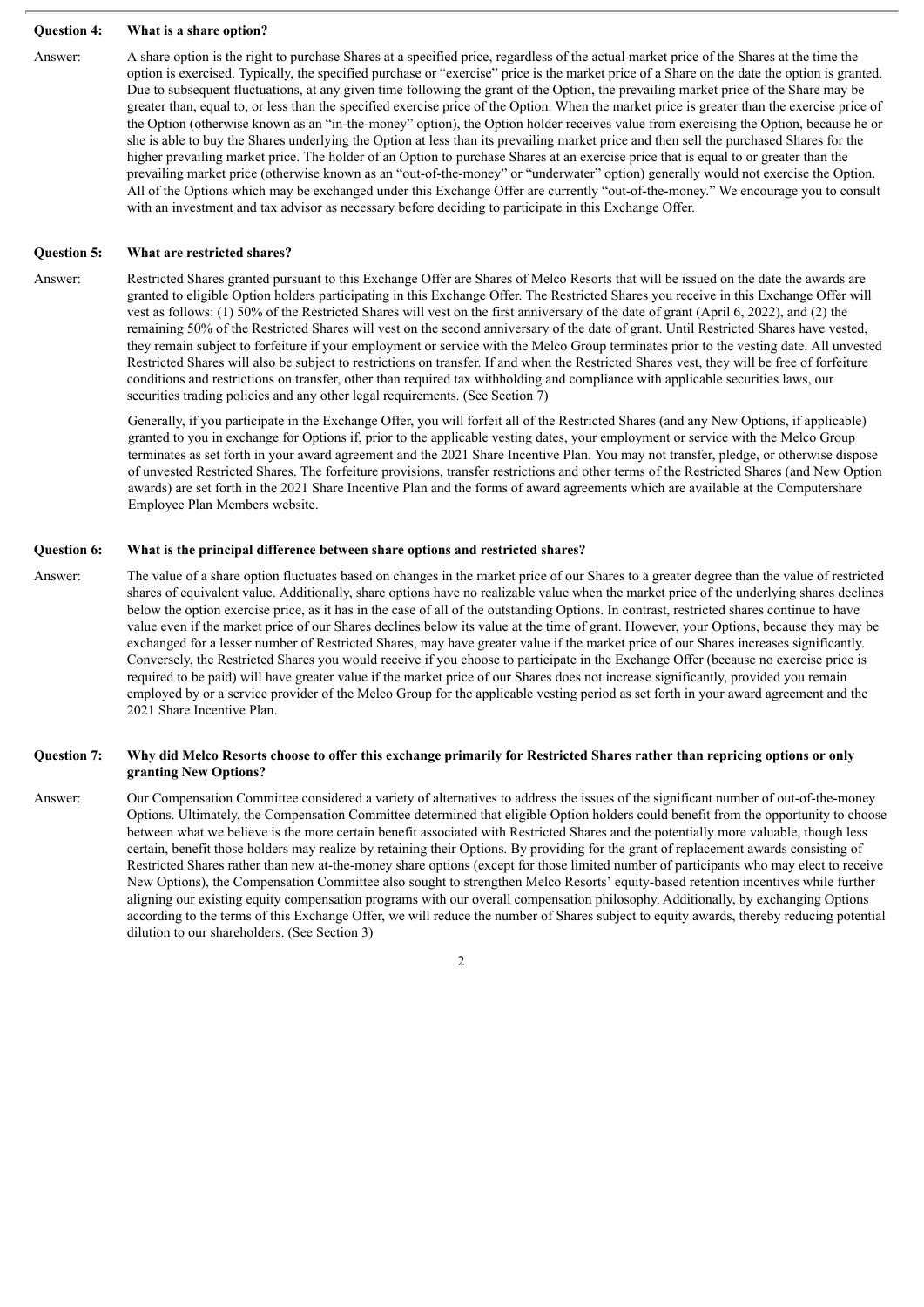#### Ouestion 8: Do I have to pay any money to receive Restricted Shares (or New Options, if applicable)?

Answer: No. You will not be required to pay any money to receive Restricted Shares (or New Options, if applicable). However, you will be responsible for paying all applicable taxes in connection with the Restricted Shares when they vest and for New Options, if applicable, when they are exercised and for the sale of Shares or our American depositary shares. (See Question 12 and Section 10)

#### **Question 9: If I participate, how many Restricted Shares and New Options, if applicable, will I receive?**

Answer: The number of Restricted Shares and/or New Options that we are offering in exchange for all outstanding Options of eligible holders is calculated as follows: the fair value of all Options to be exchanged is calculated using the Black-Scholes option valuation method assuming that the expiration date of each Option is extended by an additional three years, as long as the term of any Option does not exceed 10 years for purposes of this calculation (the "Revised Option Value"). The number of Restricted Shares granted in exchange for Options at the Revised Option Value will be based on the Share value equal to the closing price per American depositary share as reported on the NASDAQ Global Select Market on April 6, 2022, divided by three (being the American depositary share-to-ordinary share ratio). In addition, certain members of management will be able to elect to receive all Restricted Shares, all New Options or a mix of 50% Restricted Shares and 50% New Options, based on the foregoing valuation. The New Option multiple will be based on the Black-Scholes value of the New Options.

> Black-Scholes is a commonly accepted valuation method which takes into account a number of factors in valuing share options, including our Share price and its volatility, the exercise price of Options, a risk-free interest rate, expected dividend yield and the expected remaining term of the Options. In determining the current value of each Option, we used the following assumptions: (i) an exercise price equal to the exercise price of the Option; (ii) an expected remaining term of each Option through the remaining contractual life of the Option plus three years, but not to exceed 10 years, for the outstanding Options and a 10 year term for the New Options; (iii) an expected dividend yield of 2.5%; (iv) expected volatility of our Share price equal to a range of approximately 46.8% to 57.5%; and (v) an interest rate equal to the United States of America Treasury yield at the time of grant for the period equal to the expected term.

> Simply stated, the value of the Exchange Offer is based the fair value of all of your existing Options, assuming that each had an additional term of three years, as long as the extended term does not exceed 10 years. That new value is then divided by the April 6, 2022 closing American depositary share price (divided by three to obtain the per ordinary share price, which is US\$2.4667 per ordinary share) to determine the number of new Restricted Shares you will receive.

An illustrative example of the exchange value formula for a representative group of Options is shown in the table below (with an assumed fair value and share price for purposes of these examples). You will receive an Individual Option Statement identifying the actual application of the exchange value formula for each of your Options.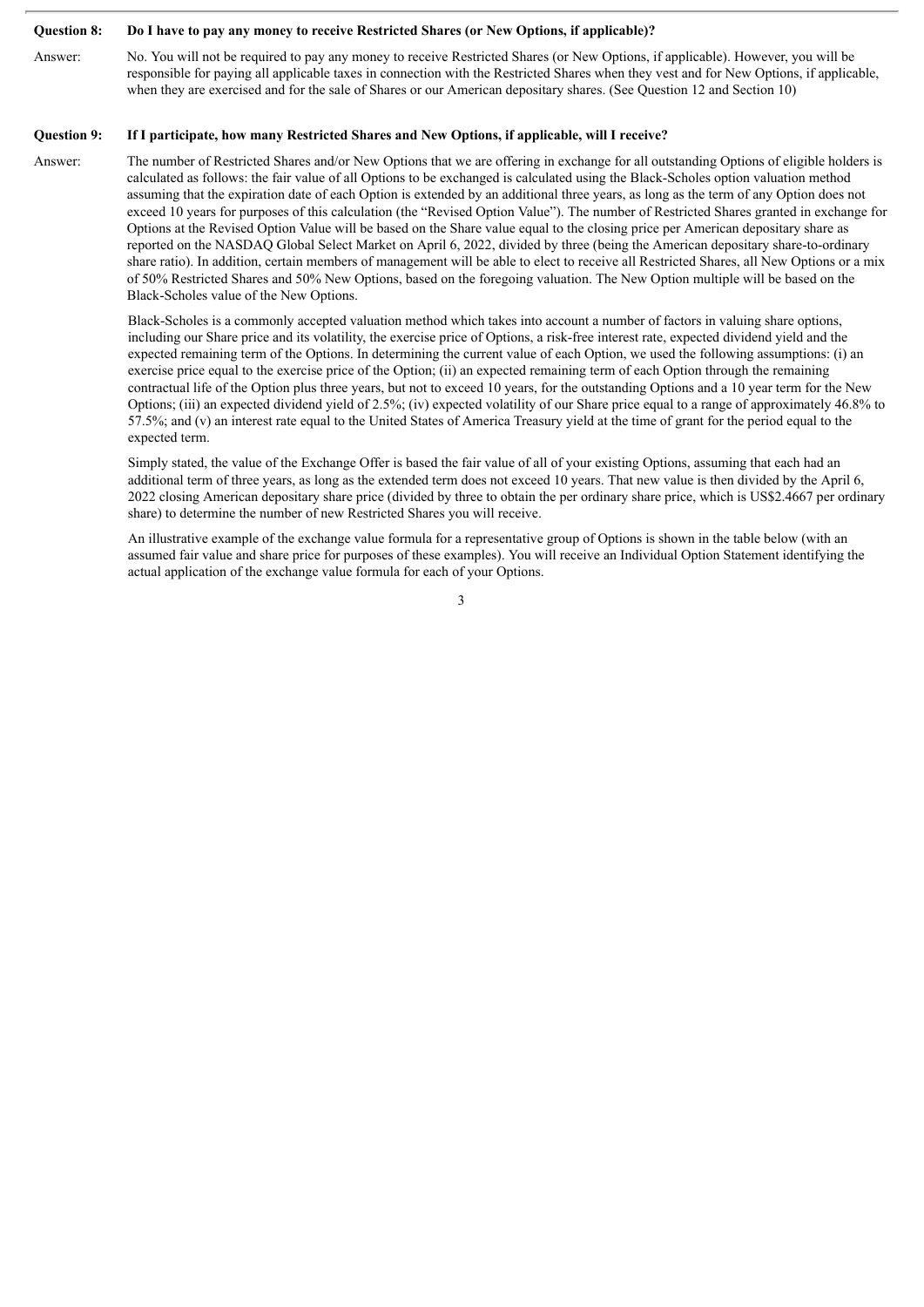|                                                                      | Hypothetical Results for Exchange of Options for Restricted Shares                                                                                            |                                                                                |                                                         |                                                                                   |
|----------------------------------------------------------------------|---------------------------------------------------------------------------------------------------------------------------------------------------------------|--------------------------------------------------------------------------------|---------------------------------------------------------|-----------------------------------------------------------------------------------|
|                                                                      | A<br><b>Fair Value of</b><br><b>Existing Options on</b><br><b>Exchange Date</b><br>(US\$)                                                                     | B<br><b>MLCO</b> American<br>depositary share<br>price on Grant Date<br>(US\$) |                                                         | $C = A \div (B \div 3)$<br>Number of<br><b>Restricted Shares to</b><br>be Granted |
| А<br><b>Fair Value of</b>                                            | \$150,000<br><u>Hypothetical Results for Exchange of Options for New Options Only</u><br>В<br><b>MLCO</b> American                                            | \$10.00                                                                        | $\mathbf C$                                             | 45,000<br>$D = A \div (B \div 3)$ x C                                             |
| <b>Existing Options on</b><br><b>Exchange Date</b><br>(US\$)         | depositary share<br>price on Grant Date<br>(US\$)                                                                                                             |                                                                                | <b>New Options</b><br>multiple                          | <b>Number of New</b><br><b>Options</b> to be<br>Granted                           |
| \$150,000<br>A<br><b>Fair Value of</b><br><b>Existing Options on</b> | \$10.00<br><u>Hypothetical Results for Exchange of Options for 50% Restricted Shares and 50% New Options</u><br>в<br><b>MLCO</b> American<br>depositary share | C                                                                              | 3<br>$D = (A \times 50\%) \div (B \div 3)$<br>Number of | 135,000<br>$E = D \times C$<br><b>Number of New</b>                               |
| <b>Exchange Date</b><br>(US\$)                                       | price on Grant Date<br>(US\$)                                                                                                                                 | <b>New Options</b><br>multiple                                                 | <b>Restricted Shares to</b><br>be Granted               | <b>Options</b> to be<br>Granted                                                   |

For purposes of applying the exchange value formula, fractional Restricted Shares will be rounded to the nearest whole Restricted Share on a grant-by-grant basis (with fractional Restricted Shares greater than or equal to 0.5 rounded up to the nearest whole Restricted Share and fractional Restricted Shares less than 0.5 rounded down to the nearest whole Restricted Share). The same adjustment will be made with respect to any New Options which would be exercisable for a fractional Share.

 $$10.00$   $$10.00$   $$3$   $22,500$   $67,500$ 

Please note: The exchange value formula applies to each of your Option grants separately. This means that the various Options you have received may be exchanged for differing amounts of Restricted Shares or New Options, if applicable.

For persons entitled to elect to receive New Options in exchange for their Options, the applicable exchange value for such New Option awards will be set forth in your Individual Option Statement. (See Section 3 below)

#### **Question 10: When will my Restricted Shares vest?**

Answer: All Restricted Shares received in exchange for Options will vest as follows: (i) 50% of the Restricted Shares will vest on the first anniversary of the date of grant (which is April 6, 2022), and (ii) the remaining 50% of the Restricted Shares will vest on the second anniversary of the date of grant. If your employment or service with the Melco Group terminates prior to a vesting date, then you will forfeit any Restricted Shares that remain unvested on the date your employment or service with the Melco Group terminates as set forth in your award agreement and the 2021 Share Incentive Plan. "Termination" would deem to be effective as of the earlier of (i) the date that you give or are provided with written notice of termination; or (ii) the date you are no longer actively employed by the relevant company within the Melco Group.

#### **Question 11: Will my Restricted Shares ever expire?**

Answer: Unlike Options, Restricted Shares do not expire. Instead, if you are still employed by or a service provider of the Melco Group on the vesting date, as set forth in your award agreement and the 2021 Share Incentive Plan, and you received Restricted Shares in this Exchange Offer, your Restricted Shares will vest as described in this Exchange Offer, subject to the terms of your award agreement.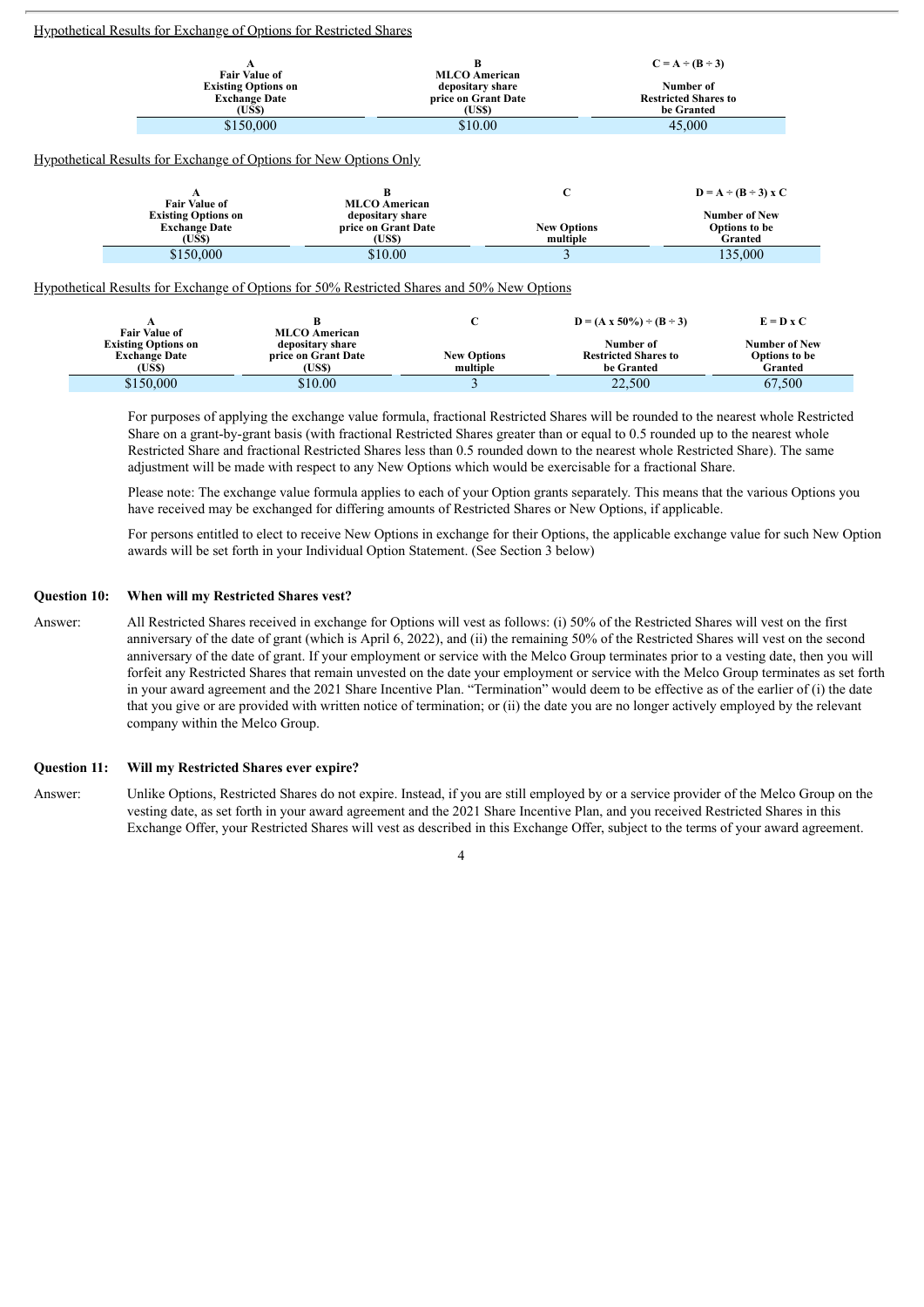#### **Question 12: When and how will I receive my Restricted Shares?**

Answer: Share certificates will not be issued for Restricted Shares that have not vested. Instead, Restricted Shares will be issued and held in an account in the name of Melco Resorts on the records of our share registrar. These shares will be held for the benefit of the award holders to whom the Restricted Shares were issued until they vest. As and when Restricted Shares vest and all applicable withholdings have been taken into account, the administrator of our 2021 Share Incentive Plan, Computershare, will hold your vested Shares in a pooled account for the benefit of all grantees.

#### Question 13: What is the source of the Shares that will be issued as Restricted Shares (and Shares issuable upon the exercise of any New **Options)?**

Answer: The Restricted Shares, and any New Options, will be issued under the 2021 Share Incentive Plan, and the Restricted Shares and Shares issuable upon the exercise of New Options will be drawn from the pool of Shares currently authorized for issuance under such plan.

#### Question 14: Why are the new Restricted Share awards, and any New Options, subject to a two-year vesting period?

Answer: We have designed this Exchange Offer to create value for eligible Option holders and provide Melco Resorts with a retention tool. Consistent with our approach to all new equity grants to officers, employees and other service providers, we are attaching vesting terms to the grant of the new Restricted Share awards (as well as any New Options granted pursuant to this Exchange Offer), which will allow these awards to also serve their original purpose as a retention tool.

#### Question 15: How do I know if I am eligible to receive New Options in exchange for my Options in this Exchange Offer?

A limited number of eligible Option holders designated by the Compensation Committee of our Board of Directors will be entitled to elect to receive in exchange for their Options: (i) only Restricted Shares, (ii) only New Options, or (iii) 50% Restricted Shares and 50% New Options. Persons who are eligible to make the foregoing election will be notified in their Individual Option Statement and will be provided information as to the amount of Restricted Shares, New Options or combination thereof they may receive. Such New Options will vest 50% on the first anniversary of the date of grant and 50% on the second anniversary of the date of grant, and their exercise price will be US\$2.4667. Such New Options will expire in 10 years from the date of grant. All other holders of Options will only be entitled to exchange their Options for Restricted Shares in the Exchange Offer.

#### Question 16: If I am eligible to receive New Options and elect to exchange my Options for New Options, what are the differences between **New Options and previously granted Options?**

#### Answer: Each New Option will differ from your existing Options in the following ways:

First, the exercise price for each New Option will be US\$2.4667 per Share.

Second, each New Option will have a new vesting schedule, with 50% of the New Options vesting on the first anniversary of the grant date (which is April 6, 2022) and the remaining 50% vesting on the second anniversary of the grant date. Such vesting schedule will apply to all New Options, even if the existing Options being exchanged were already fully or partially vested before the exchange.

Third, each New Option will expire on the tenth anniversary of the date of grant, if not exercised prior to that date.

Fourth, the New Options will not be eligible for future re-pricing or exchange should such re-pricing or exchange occur for other future option grants.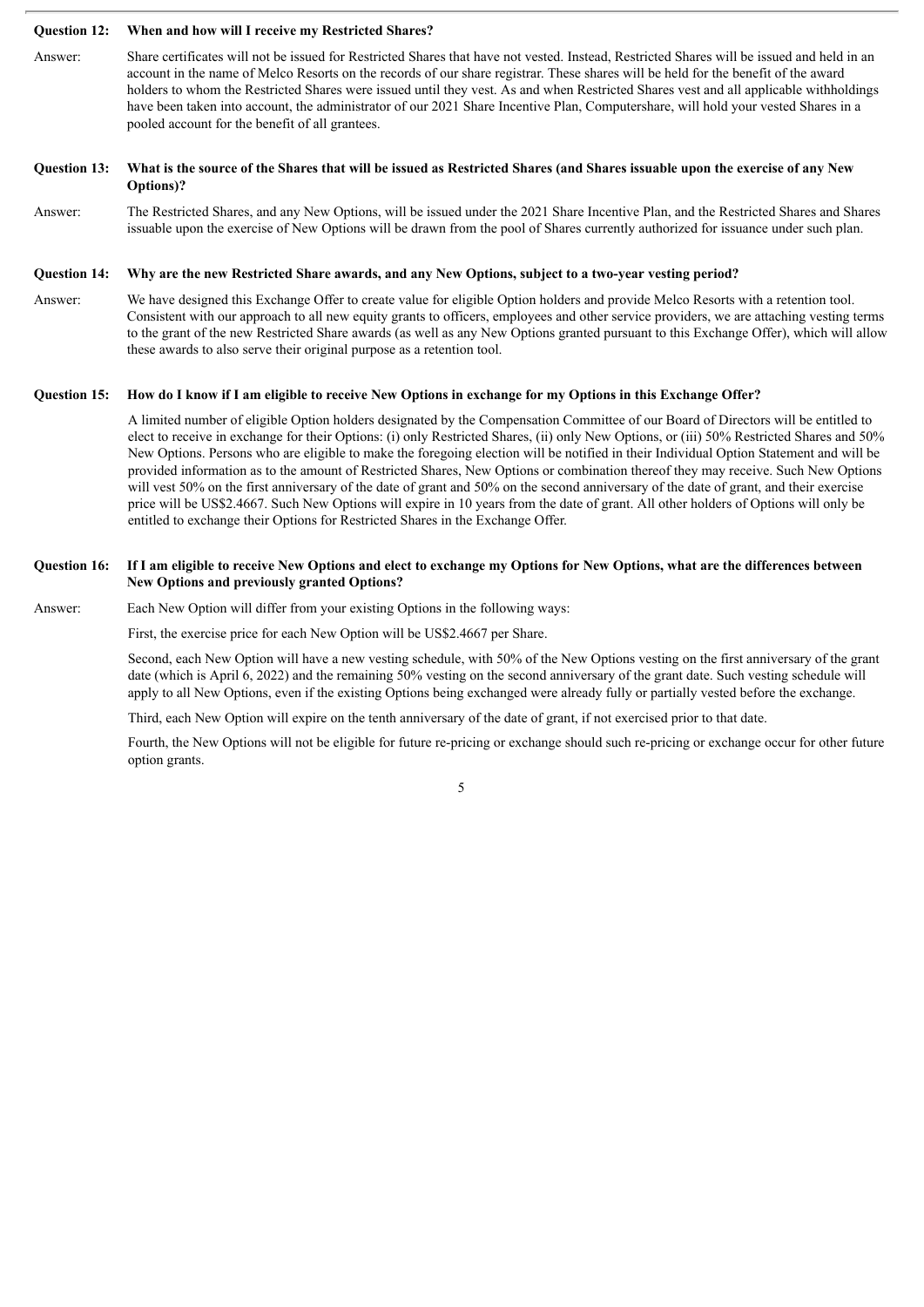For more information, see "The Exchange Offer — Number of Restricted Shares and New Options, if Applicable; Expiration Date." and "The Exchange Offer — Source and Amount of Consideration; Terms of Restricted Shares and New Options, if Applicable.."

#### Question 17: What happens if I receive New Options and, after the Expiration Date, my New Options end up being "underwater"?

Answer: If you are eligible to receive New Options and elect to exchange your Options for New Options, we can provide no assurance as to the possible price of our Shares or American depositary shares at any time in the future. We do not anticipate offering eligible Option holders another opportunity to exchange "underwater" Options for new options in the future.

#### **Question 18: Why should I consider participating in this Exchange Offer?**

Answer: If you participate in this Exchange Offer and receive Restricted Shares, you will surrender Options for more Shares than the number of Restricted Shares you will receive, as described in the answer to Question 9 and Section 2. Similarly, any New Option grants will be exercisable for a smaller number of Shares than your existing Options. The exchange value formula for each Option was approved by our Compensation Committee based on a number of factors.

> The Options that you hold might never be "in-the-money" (see Questions 1, 4 and 6) and, therefore, may never have any realizable value to you. In addition, if you receive any New Options, such New Options may also become "underwater" in the future. On the other hand, you should recognize that, while the Restricted Shares have a greater likelihood of having value when (and if) you sell the Restricted Shares after they vest, subject to limited exceptions, you will forfeit any Restricted Shares that have not vested on the day your employment or service with the Melco Group terminates as set forth in your award agreement and the 2021 Share Incentive Plan.

> In evaluating this Exchange Offer, you should keep in mind that the future performance of our American depositary shares will depend upon, among other factors, the overall economic environment, the performance of the overall stock market and companies in our sector, the performance of our business and the risks and uncertainties set forth in our filings with the SEC. We recommend that you read our Annual Report on Form 20-F for the fiscal year ended December 31, 2021, which is available at the SEC web site at www.sec.gov.

#### **Question 19: How will this Exchange Offer work?**

Answer: At any time before the Exchange Offer expires, eligible Option holders may tender all of their Options. No partial tenders of Options will be accepted. If you are an eligible Option holder and choose to participate in the Exchange Offer, you must submit your request to participate on or before 5:00 p.m. Hong Kong time on April 14, 2022. To make this request, you will need to agree to all of the terms and conditions of this Exchange Offer as set forth in the offer documents. See "The Exchange Offer — Procedures for Tendering Options" for more information.

> We do not have any plan at this time to offer another option exchange program in the future, and we will strictly enforce the deadline by which you must decide whether to participate in this Exchange Offer. You do not need to return your award agreements relating to any tendered Options, as they will be automatically canceled if you exchange Options.

We expect to accept all properly tendered Options promptly following the Expiration Date, subject to our right to extend, amend, withdraw, or terminate this Exchange Offer.

#### **Question 20: When is the period during which eligible Option holders can exchange their options?**

Answer: The Exchange Offer will be open during the period from April 7, 2022 (Hong Kong time) until 5:00 p.m. Hong Kong time on April 14, 2022, unless this period is extended by Melco Resorts. See "The Exchange Offer — Extension of Exchange Offer; Termination; Amendment" for more information.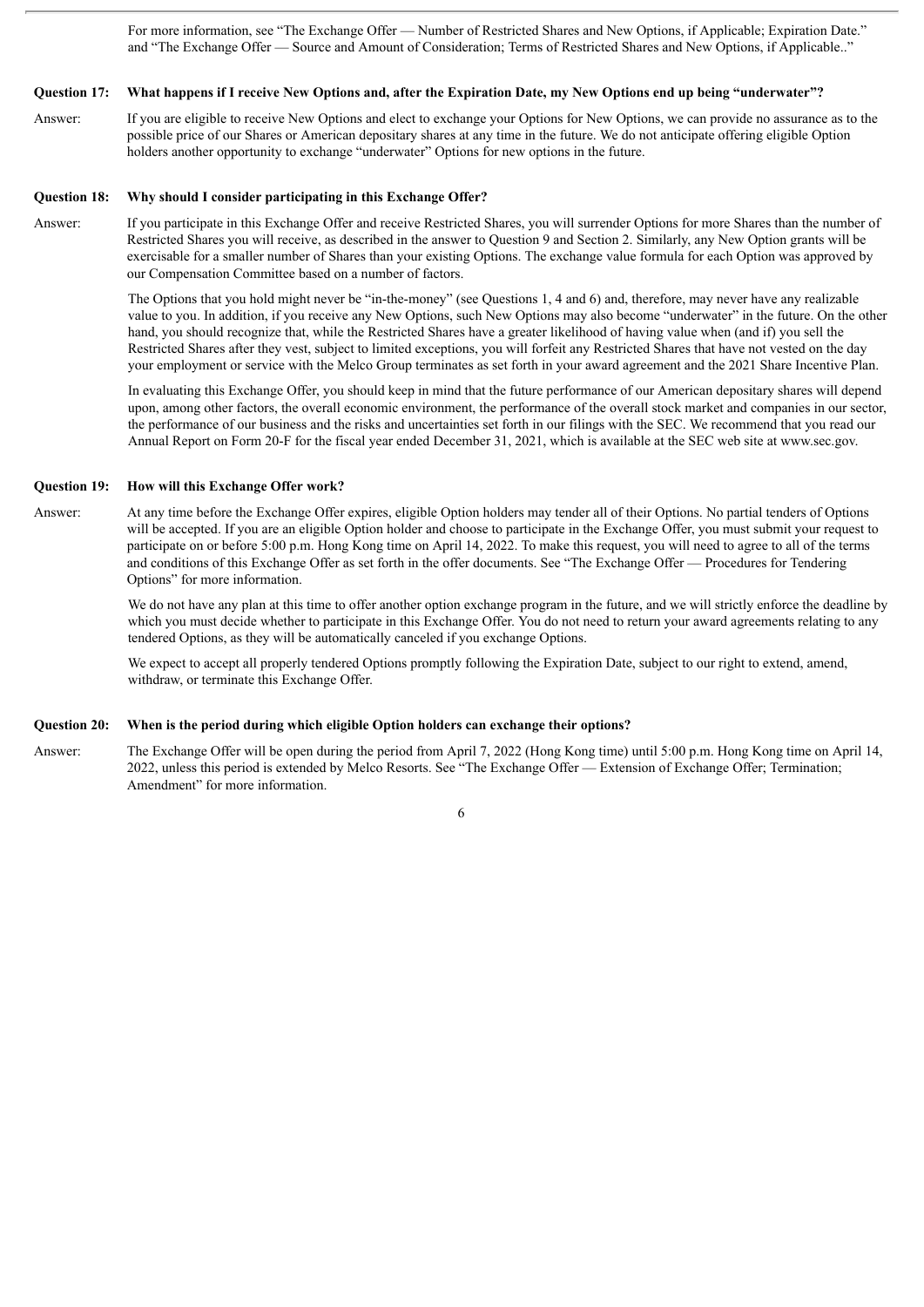#### **Question 21: Can you extend or shorten the length of this Exchange Offer?**

Answer: While Melco Resorts has the discretion to shorten or extend the length of the Exchange Offer, we do not intend to do so. If we shorten or extend this Exchange Offer, we will notify you about the new Expiration Date.

#### **Question 22: Can I tender or exchange only a portion of my Options?**

Answer: No. You may not elect to tender or exchange only a portion of your Options. That is, you must accept or reject the Exchange Offer as to all of your Options.

#### **Question 23: Does this Exchange Offer include both vested and unvested Options?**

Answer: Yes, this Exchange Offer includes all outstanding Options under the 2011 Share Incentive Plan, whether vested or unvested.

#### **Question 24: Can I exchange Options that I have already exercised?**

Answer: No. This Exchange Offer applies only to outstanding Options. An option that has been fully exercised is no longer outstanding.

#### Question 25: Does the Compensation Committee or our Board of Directors have a recommendation about this Exchange Offer?

Answer: None of Melco Resorts, the Compensation Committee or the Board of Directors is making a recommendation about this Exchange Offer. Although the Compensation Committee of our Board of Directors approved the making of this Exchange Offer, our directors recognize that the decision to accept or reject this Exchange Offer is an individual one that should be based on a variety of factors, including your own personal circumstances and preferences. We encourage you to consult your personal advisors to help you to determine whether to participate.

> Although none of Melco Resorts, the Compensation Committee or the Board of Directors is making a recommendation about this Exchange Offer, we are scheduling workshops to assist you in making your own informed decision. There are a variety of factors that should be considered in choosing whether to participate in this Exchange Offer, including your personal risk tolerance, the applicable vesting dates of your Options and the Restricted Shares and New Options, and your personal tax situation. You are strongly encouraged to consult with your personal advisors if you have questions about your financial or tax situation. We are not making any recommendation as to whether you should or should not participate in this Exchange Offer.

You should read this entire document, your Election Form, your Individual Option Statement, the award agreements relating to your Options, the forms of award agreements for the Restricted Shares and New Options, if applicable, and our 2021 Share Incentive Plan. We also recommend you review our latest annual and current reports and other filings with the SEC. See "The Exchange Offer -Additional Information" on where you can obtain copies of these documents. You may also call or send an email to Ivan Wong, Director, Equity Administration, at +852 2598 3517 or ivancywong@melco-resorts.com if you have questions.

#### **Question 26: Do I have to participate in this Exchange Offer?**

Answer: No. Your participation in this Exchange Offer is completely voluntary. If you choose not to participate, you will keep any Options, you will not receive any Restricted Shares (or New Option awards, if applicable) under the Exchange Offer, and no changes will be made to the terms of your Options as a result of this Exchange Offer.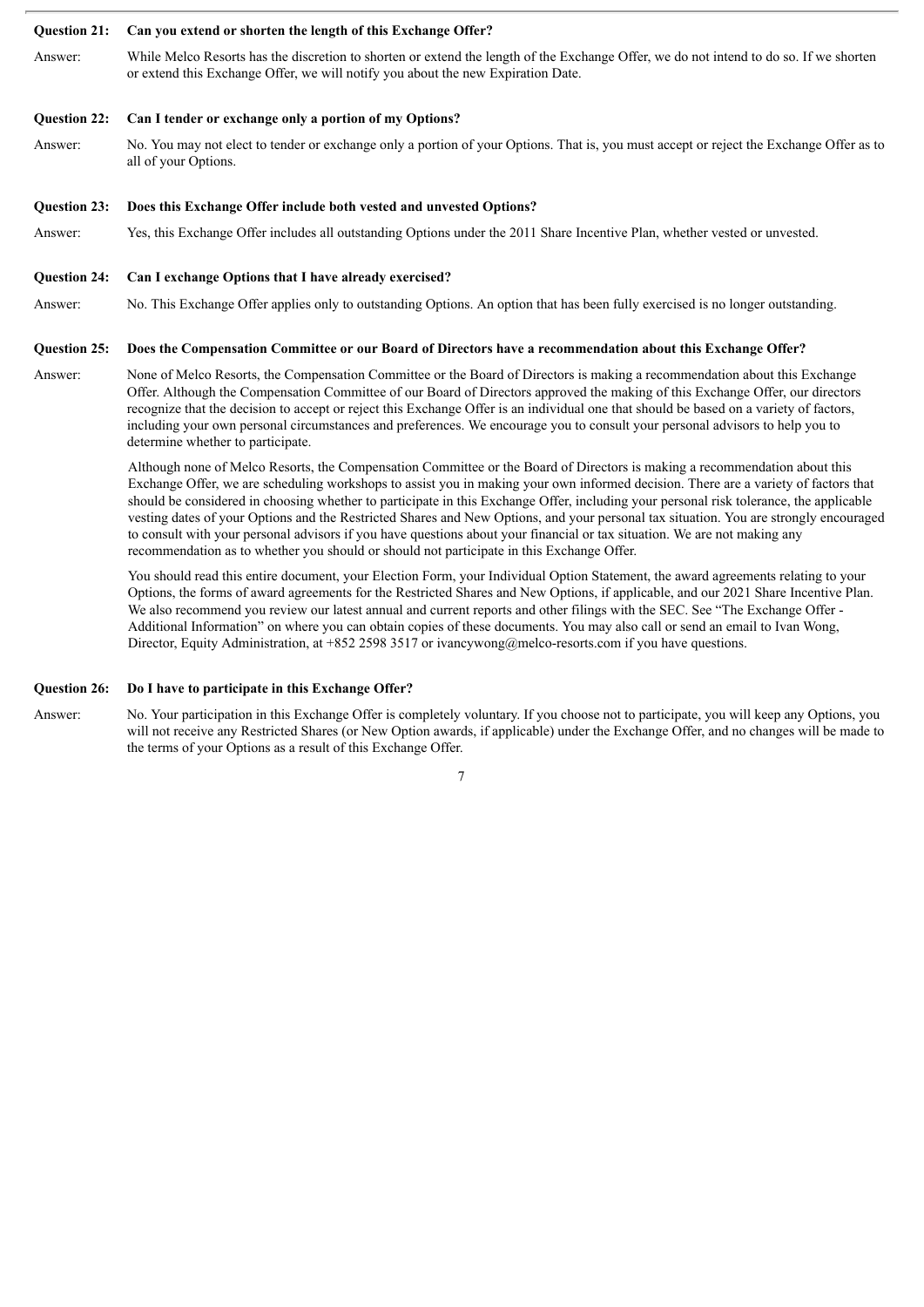#### Ouestion 27: What happens to my Options if I elect not to participate in this Exchange Offer or if they are not accepted for exchange in this **Exchange Offer?**

Answer: This Exchange Offer will have no effect on your Options if you elect not to participate in this Exchange Offer or if your Options are not accepted for exchange in this Exchange Offer.

#### **Question 28: Will this Exchange Offer result in dilution?**

Answer: No. Depending on the number of New Options which are chosen by those participants who are eligible to receive such awards in exchange for their Options, we estimate that the aggregate number Shares subject to all outstanding awards will decrease by 68% to 83% assuming all eligible Option holders elect to participate in this Exchange Offer and their elections are confirmed.

#### **Question 29: Are you expecting the Exchange Offer to be a one-time event?**

Answer: We do not currently anticipate offering Option holders another opportunity to exchange "underwater" Options for new options in the future.

#### Question 30: What happens to my Options if my employment with or service to the Melco Group terminates before the Expiration Date?

Answer: If you tender Options for exchange in this Exchange Offer, but before the Expiration Date (which is expected to be at 5:00 p.m. Hong Kong time on April 14, 2022) you (i) cease to be an officer or employee of, or cease being a service provider to, the Melco Group, (ii) are no longer in active employment or service (being on garden leave or unauthorized leave does not constitute active employment or service) or (iii) have submitted or received a notice of termination of employment or service (except those eligible Option holders who are transitioning from employee status to service provider status and whose eligibility designation has not been revoked), your participation in the Exchange Offer will be canceled and you will not be able to exchange your Options.

> For example, if you elect to participate in the Exchange Offer on a date within the offer period and your employment with or service to the Melco Group ends on a later date within offer period, you will no longer be eligible to participate in the Exchange Offer and your Options will remain subject to their existing terms and conditions. See "The Exchange Offer — Eligibility" for more information.

#### Ouestion 31: What happens to my Restricted Shares if my employment with or service to the Melco Group terminates after the Expiration **Date?**

Answer: If your employment or service terminates after the Expiration Date, the vesting of any unvested Restricted Shares, New Options or other equity awards will cease in accordance with the terms of your award agreement.

> You should not view this Exchange Offer or Melco Resorts' acceptance of your election to voluntarily participate in the Exchange Offer as a promise by Melco Resorts to continue your employment or service.

#### **Question 32: What if I am on a leave of absence during this Exchange Offer?**

Answer: If you are on an authorized leave of absence, you will still be able to participate in this Exchange Offer. If you exchange your Options while you are on an authorized leave of absence before the expiration of this Exchange Offer, you will be entitled to receive Restricted Shares (and New Options, if applicable) as long as you still meet the eligibility requirements described above. If, however, you are on garden leave or an unauthorized leave of absence or are otherwise not actively employed by the Melco Group during the offer period, you will not be able to participate in this Exchange Offer.

#### Question 33: If I exchange my Options in this Exchange Offer, am I giving up my rights to the Options?

Answer: Yes. When we accept your Options for exchange, they will be canceled and you will no longer have any rights to them. They will be replaced with the Restricted Shares (and/or New Options, if applicable).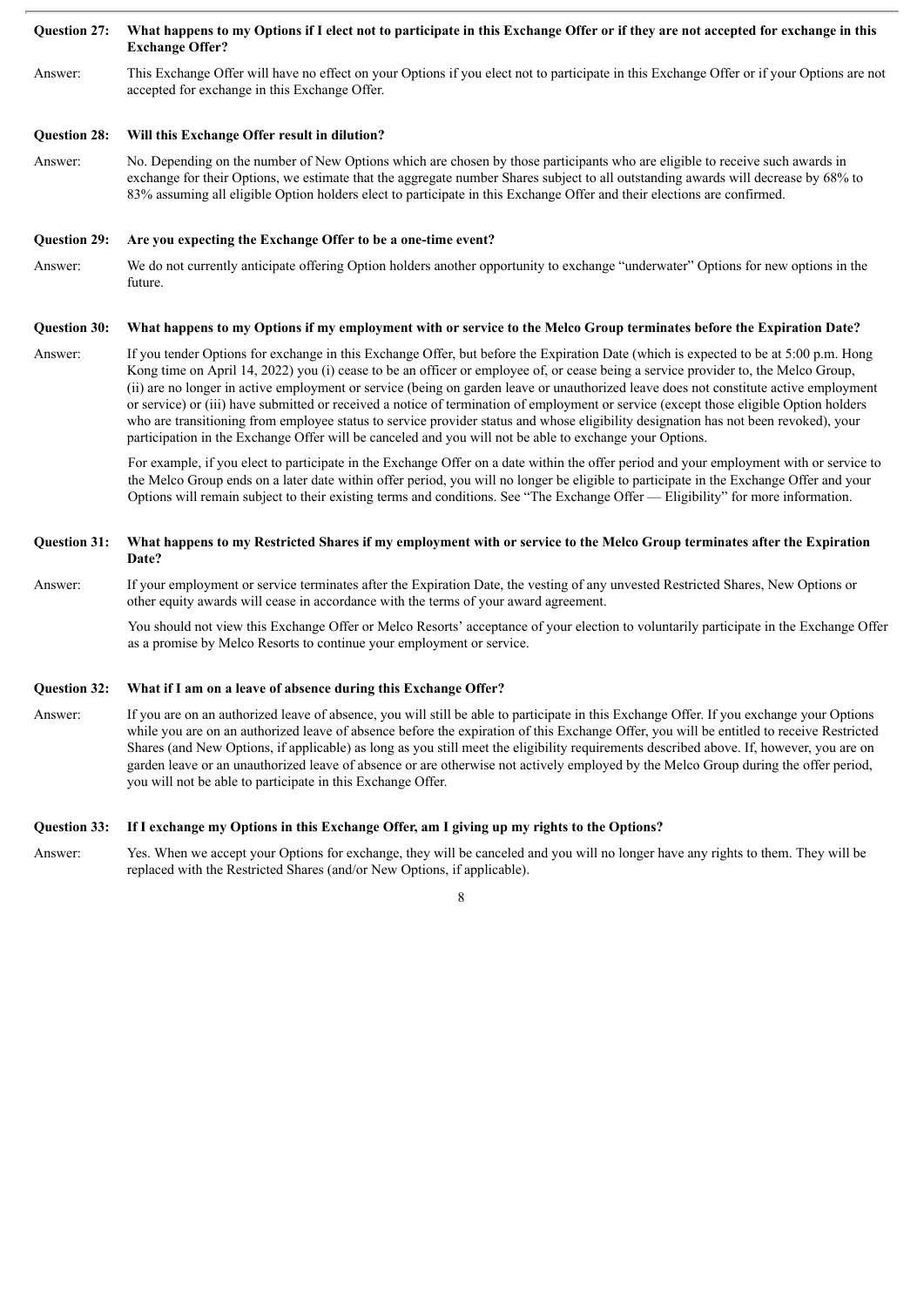#### **Question 34: May I change my mind after electing to accept or reject this Exchange Offer?**

Answer: No. Your election to accept or reject the Exchange Offer will become irrevocable upon formal acceptance of your submitted Election Form by us. We will rely on the first Election Form that we have received before the Expiration Date of the Exchange Offer. You cannot change or withdraw your election once you have submitted the Election Form unless we have modified the Exchange Offer in a material manner. If, however, we have determined that your submitted Election Form is no longer eligible and we have not formally accepted your Election Form, then your participation in the Exchange Offer will be deemed not to have occurred and you will retain your Options.

#### **Question 35: How will I know whether you have received my election?**

Answer: We will send you an email to confirm receipt of your election to accept or reject the Exchange Offer shortly after we receive the duly completed, signed and dated Election Form from you. It is your responsibility to ensure that we receive your Election Form before the Expiration Date. If you do not receive a confirmation email within five business days, please email Ivan Wong, Director, Equity Administration, at ivancywong@melco-resorts.com. You should save the confirmation email you receive for your records in a safe place for future reference. However, this receipt confirmation is not confirmation that the Exchange Offer has been completed. After the exchange period has expired, we will confirm acceptance and completion of the Exchange Offer with you. Only upon that confirmation will the Exchange Offer be deemed to have been agreed upon and accepted.

#### Question 36: What will happen if I do not make a valid election to participate in the Exchange Offer by the deadline?

Answer: If we do not receive your election to participate in the Exchange Offer by the deadline, then all your Options will remain outstanding at their original exercise price(s) and subject to their original terms. If you prefer not to exchange your Options, you do not need to do anything.

#### **Question 37: What happens if I do nothing?**

Answer: If you do not elect to participate in the Exchange Offer by the deadline, then all your Options will remain outstanding at their original exercise price(s) and subject to their original terms. Nothing will change.

#### **Question 38: Will I owe taxes if I exchange my Options in this Exchange Offer?**

Answer: For a general summary of the material individual income tax consequences of participating in the Exchange Offer in the U.S., Hong Kong, Macau, the Philippines and Cyprus, please see Section 10 below. You should consult with your tax advisor to determine the personal tax consequences to you of participating in this Exchange Offer. If you are a resident of or subject to the tax laws in other countries or in more than one country, you should be aware that there may be additional or different tax and social insurance consequences that may apply to you.

#### Question 39: If I participate in this Exchange Offer, when will I receive the Restricted Shares (or New Options, if applicable)?

Answer: We will issue new award agreements as soon as administratively practicable following the date that your Options are accepted for exchange and canceled. We expect the acceptance date will be April 15, 2022. The Restricted Shares (or New Options, if applicable) will be deemed to have been granted on April 6, 2022, the day prior to the commencement of this Exchange Offer.

#### Question 40: What if I have questions about this Exchange Offer or I need additional copies of this Exchange Offer or any documents **referred to in this Exchange Offer?**

Answer: You should direct questions about this Exchange Offer (including requests for additional copies of any Exchange Offer documents) to Ivan Wong, Director, Equity Administration, at +852 2598 3517 or ivancywong@melco-resorts.com.

 $\overline{Q}$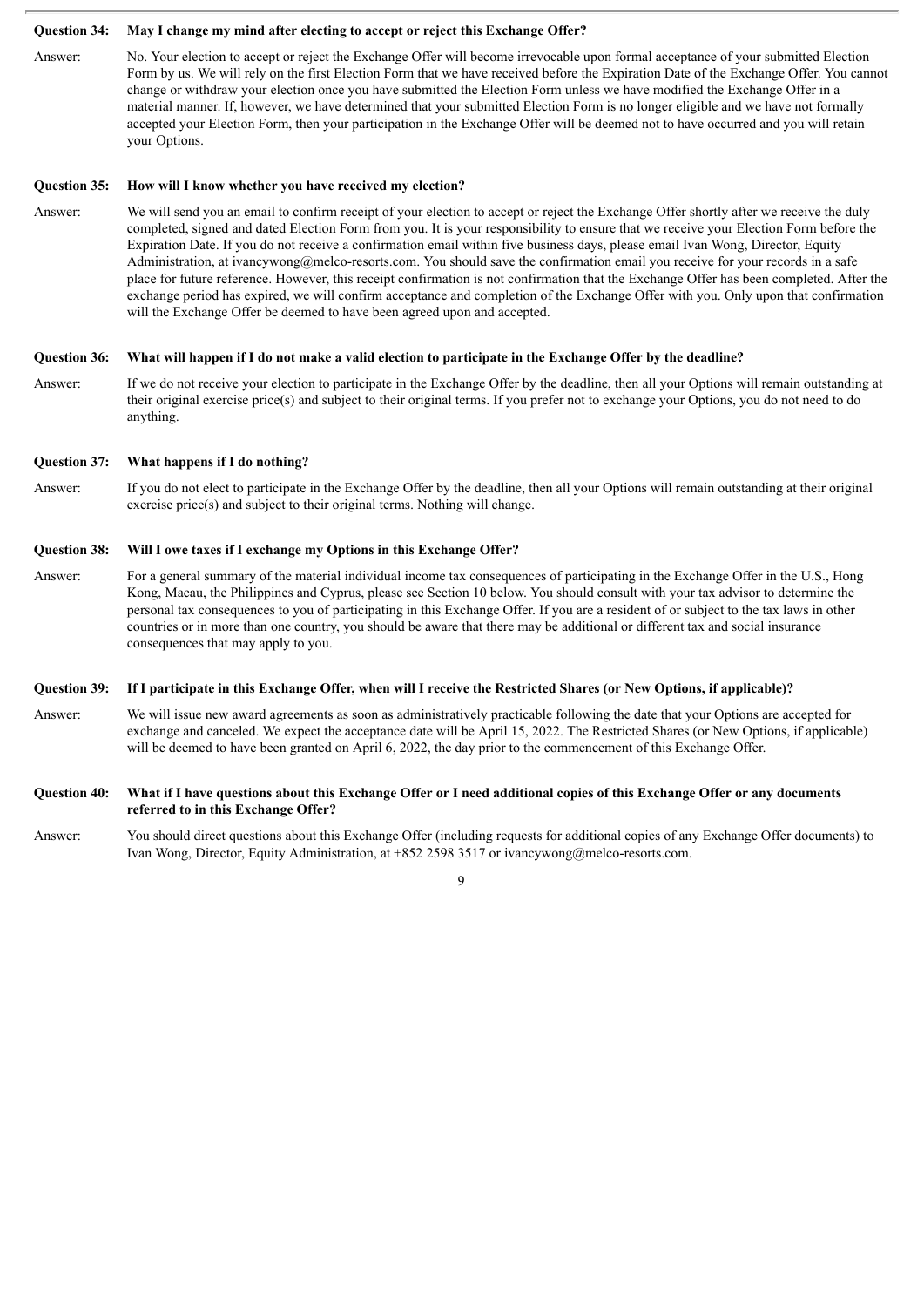In addition, we are scheduling informational workshops to assist you in making your own informed decision. These sessions will not be a solicitation or make any recommendations whatsoever with respect to this Exchange Offer. For example, we will not be able to answer questions about your personal situation or otherwise provide an assessment of the merits of this Exchange Offer. You are strongly encouraged to consult your personal advisors if you have questions about your financial or tax situation.

#### **Question 41: Are there risks that I should consider in deciding whether to exchange my Options?**

Answer: Yes. Exchanging your Options does have some risks. You should carefully review the discussion of certain of these risks elsewhere in this Offer to Exchange (See "Certain Risks of Participating in the Exchange Offer").

#### **Question 42: Are there conditions to this Exchange Offer?**

Answer: Yes. This Exchange Offer is subject to a number of conditions that are described in Section 6. This Exchange Offer is not conditioned on a minimum number of Options being tendered for exchange or upon a minimum number of Option holders accepting this Exchange Offer. Participation in this Exchange Offer is completely voluntary.

#### **Question 43: Will there be additional equity grants in the future?**

Answer: The Compensation Committee of our Board of Directors periodically evaluates our compensation programs. At this time, the Compensation Committee believes that equity compensation forms an important component of our compensation programs. Future equity awards to officers, employees and other stakeholders will be evaluated periodically, subject to the discretion of the Compensation Committee.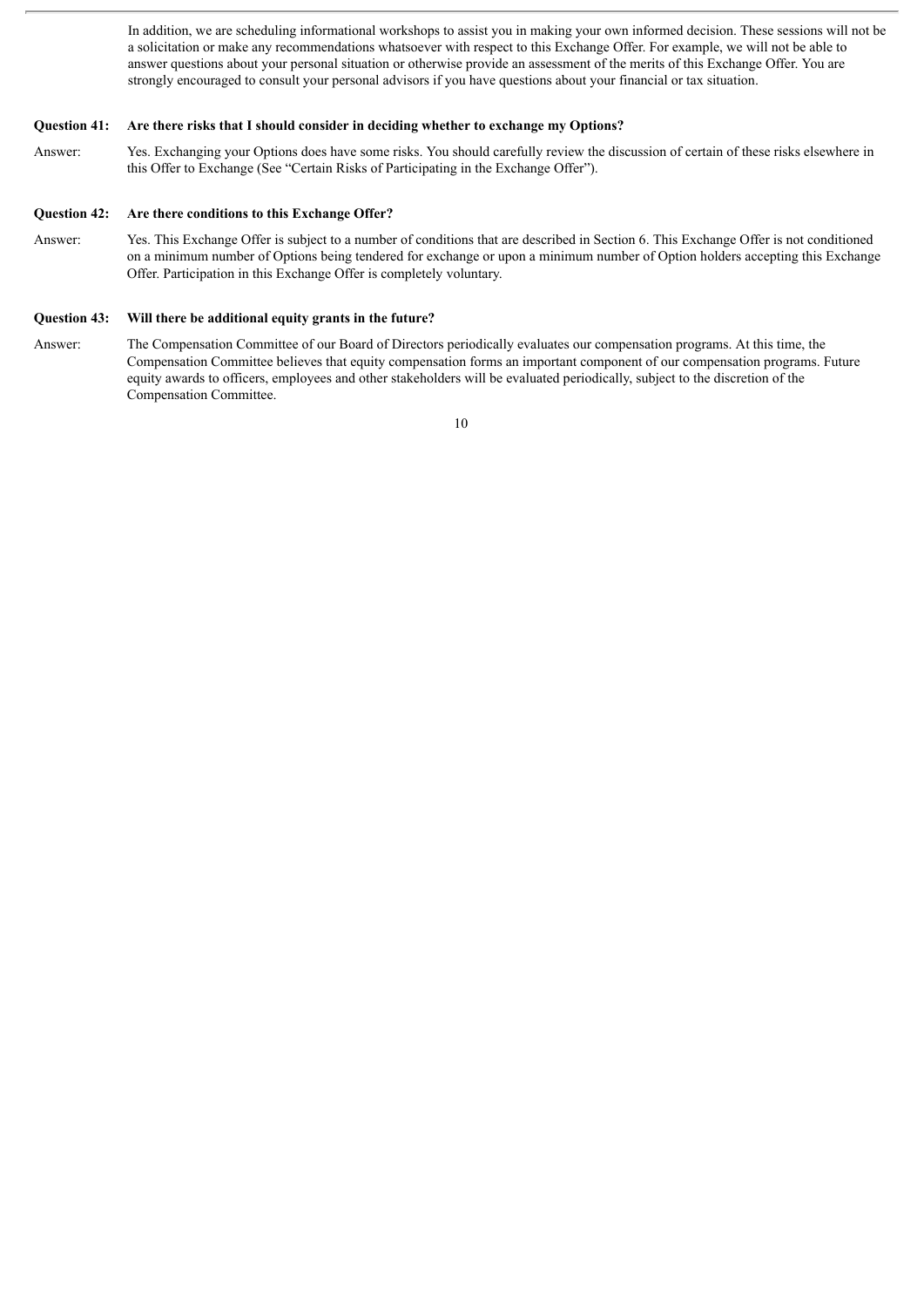#### **CERTAIN RISKS OF PARTICIPATING IN THE EXCHANGE OFFER**

Participation in this Exchange Offer involves a number of potential risks, including those described below. The risks identified in this section and under the heading entitled "Risk Factors" in our Annual Report on Form 20-F for the fiscal year ended December 31, 2021 highlight the material risks of participating in this Exchange Offer. Officers, employees and stakeholders who are eligible to participate in this Exchange Offer should carefully consider these risks and are encouraged to speak with an investment and tax advisor as necessary before deciding to participate in this Exchange Offer. We strongly urge you to read the rest of this Offer to Exchange.

#### **Economic Risks**

#### **The exchange value formula does not necessarily reflect the actual value of your Options.**

The valuation methodology utilized to determine the exchange value of your Options does not necessarily reflect the actual value of the Options. The number of Restricted Shares and/or New Options that we are offering in exchange for all outstanding Options of eligible holders is calculated using the Black-Scholes option valuation method assuming that the expiration date of each Option is extended by an additional three years, as long as the term of any Option does not exceed 10 years for purposes of this calculation. For each Option grant, such value is then divided by the closing price per American depositary share as reported on the NASDAQ Global Select Market on April 6, 2022 (US\$7.40), divided by three (being the American depositary share-to-ordinary share ratio), to determine the number of Restricted Shares to be exchanged for such Option. In addition, certain eligible Option holders will be able to elect to receive all Restricted Shares, all New Options or a mix of 50% Restricted Shares and 50% New Options, based on the exchange value formula. The New Option multiple will be based on the Black-Scholes value of the New Options.

You should be aware that Option valuation is not an exact science. Although the Black-Scholes model is a standard and accepted model for determining the value of Options, the utilization of different assumptions in the Black-Scholes Option pricing model can produce significantly different results for the ultimate value of an Option.

Moreover, even experts can disagree on the correct assumptions to use for any particular Option valuation exercise. The assumptions we used for purposes of this Exchange Offer may not be the same as those used by others and, therefore, our valuation of the Options and/or the final exchange values may not be consistent with those obtained using other valuation techniques or input assumptions and may not reflect the actual value of these Options.

#### If the price of our Shares increases after the date on which your Options are canceled, your canceled Options might have been worth more than **the Restricted Shares that you received in exchange for them.**

Because the exchange value used in this Exchange Offer will not result in a one-for-one exchange of awards, it is possible that, at some point in the future, your old Options would have been economically more valuable than the Restricted Shares and New Options, if applicable, granted to you pursuant to this Exchange Offer. Assumptions used to demonstrate the economic difference are as follows:

- Existing Option to purchase 165,600 Shares currently held with an exercise price of US\$4.13 per Share and an exchange value of US\$150,000.
- Current price of US\$3.33 per Share.
- Existing Option exchanged for 45,000 Restricted Shares (\$150,000 divided by \$3.33).
- Future per Share price at Option exercise date of US\$20.00 per Share.

Using the assumptions above, you would receive 45,000 Restricted Shares for your Option to purchase 165,600 Shares with an exercise price of US\$4.13 per Share. Using the future Share price of US\$20.00 per Share, if you had kept your exchanged Options and sold them at US\$20.00 per share, you would have realized a pre-tax gain of US\$2,628,072, but if you exchanged your Options and sold the Shares subject to the Restricted Share grant, you would only realize a pre-tax gain of US\$900,000.

We recommend that all eligible Option holders who are considering exchanging their Options meet with their own tax advisors with respect to the tax consequences of participating in this Exchange Offer.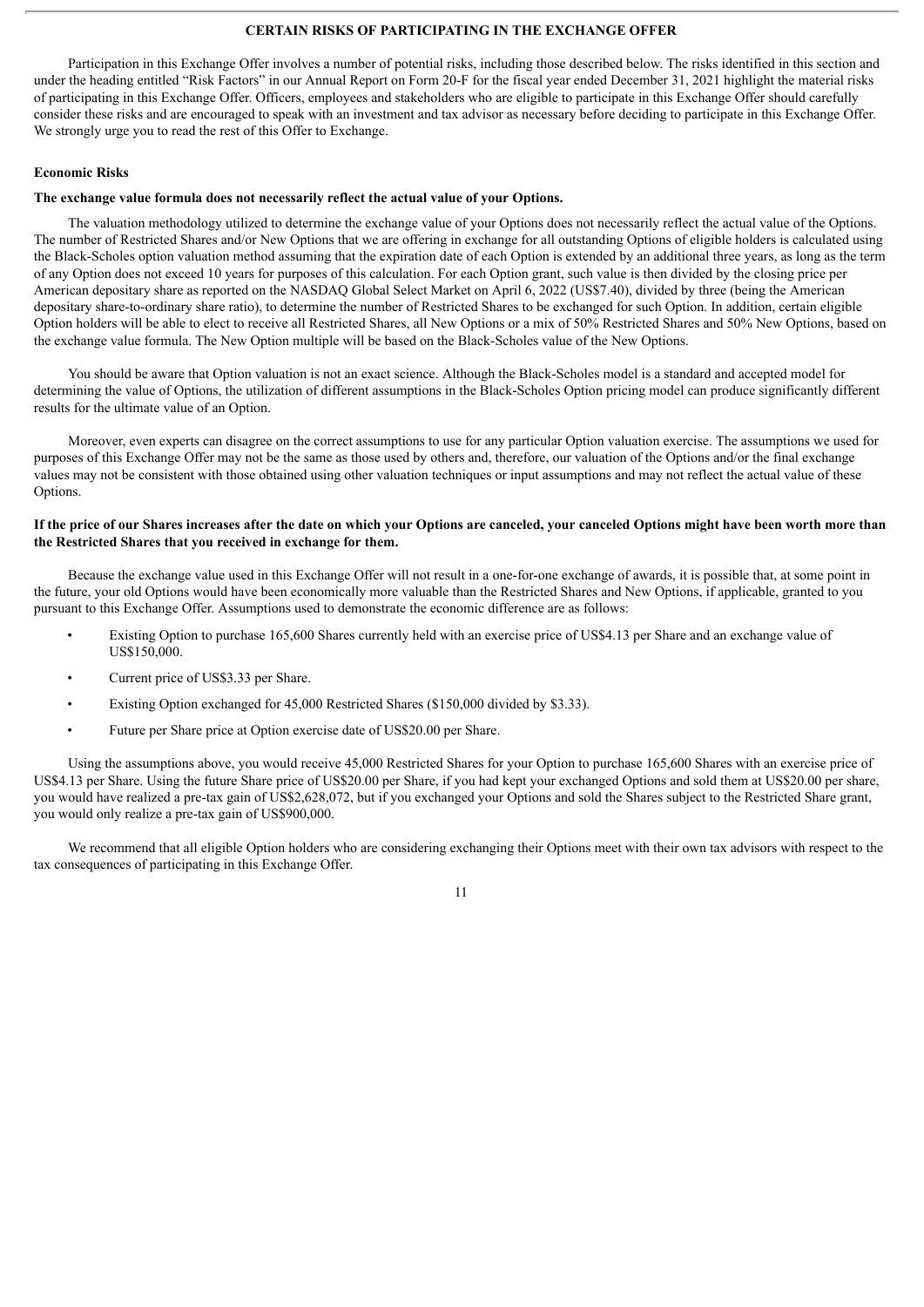#### Your Restricted Shares and any New Option awards, if applicable, will not be vested on the date of grant, and exchanging vested Options or Options scheduled to vest before the vesting date of the Restricted Shares or New Option awards will have the effect of delaving the date of **vesting.**

If you exchange Options for Restricted Shares or New Options, if applicable, 50% of your Restricted Shares or New Options will vest on the first anniversary of the date of grant, and 50% will vest on the second anniversary of the date of grant. If you do not remain employed by or a service provider of the Melco Group through the date your Restricted Shares or New Options vest as set forth in your award agreement and the 2021 Share Incentive Plan, such awards will cease to vest in accordance with the terms of your award agreement. As a result, you will not receive full value from your Restricted Shares or any New Options, if applicable.

Also, if you exchange Options that are vested in whole or in part, the vesting of your Options does not carry over to your Restricted Share awards or New Options, if applicable. For example, if you exchange a fully vested Option grant for Restricted Share awards and your employment or service with the Melco Group terminates prior to the vesting date for your Restricted Share awards, your Restricted Share awards will expire in accordance with the terms of your award agreement. If you had not exchanged your fully vested Options for Restricted Shares in this Exchange Offer, your Option grant would have continued to be governed by its terms and would have been exercisable for a period following the termination of your relationship with the Melco Group, except in certain circumstances, as provided in your Option award agreement. In that circumstance, you would have been better off not participating in the exchange.

Please also note that this Exchange Offer is not a guarantee of employment for any period.

#### **Business-Related Risks**

For a description of risks related to Melco Resorts' business, please see the discussion of risks associated with our business under the heading "Risk Factors" in our Annual Report on Form 20-F for the fiscal year ended December 31, 2021.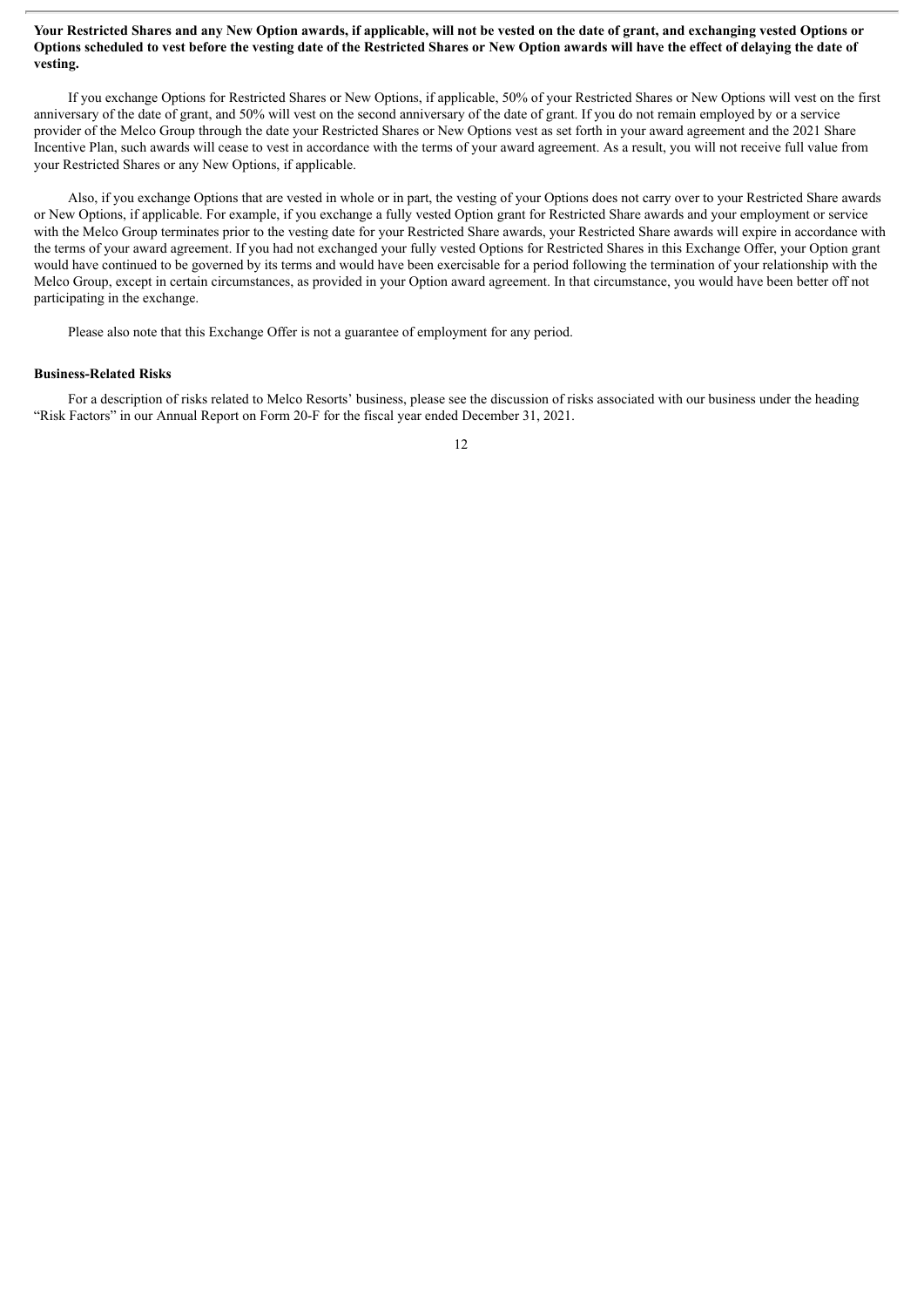#### **THE EXCHANGE OFFER**

#### **Section 1. Eligibility.**

Individuals who hold Options to purchase Shares are eligible to participate in the Exchange Offer if you satisfy the following criteria:

- You are an officer, employee or other service provider of the Melco Group on April 7, 2022 who has been designated by Melco Resorts as being eligible to participate in this Exchange Offer, and
- You (i) continue to be an officer or employee of, or continue to provide services to, the Melco Group, (ii) are in active employment or service (which does not include being on garden leave or unauthorized leave) and (iii) have not submitted or received a notice of termination of employment or service (except those eligible Option holders who are transitioning from employee status to service provider status and whose eligibility designation has not been revoked), as of the end of the Exchange Offer (expected to be at 5:00 p.m. Hong Kong time on April 14, 2022).

If at any time before the expiration of this Exchange Offer your position as an officer, employee or other service provider with the Melco Group terminates for any reason or you submit or receive a notice of termination of employment or service, then you are not eligible to participate in this Exchange Offer and any prior election to participate in this Exchange Offer will be canceled.

If you are on an authorized leave of absence, you will still be able to participate in this Exchange Offer. If you exchange your Options while you are on an authorized leave of absence before the expiration of this Exchange Offer, you will be entitled to receive Restricted Shares (and New Options, if applicable) as long as you still meet the eligibility requirements described above. If, however, you are on garden leave or an unauthorized leave of absence or are otherwise not actively employed by the Melco Group during the offer period, you will not be able to participate in this Exchange Offer.

#### **Section 2. Number of Restricted Shares and New Options, if Applicable; Expiration Date.**

We are offering to all eligible Holders the opportunity to exchange all of their outstanding Options to purchase our Shares under the 2011 Share Incentive Plan for Restricted Shares that we will grant under the 2021 Share Incentive Plan. Restricted Shares are shares of our ordinary shares that will be issued to a participant in this Exchange Offer promptly following the expiration of the Exchange Offer upon acceptance of Options that have been tendered by participants and that will be subject to vesting.

In addition, a limited number of eligible Option holders designated by the Compensation Committee of our Board of Directors will be entitled to elect to receive in exchange for their Options: (i) only Restricted Shares, (ii) only New Options, or (iii) 50% Restricted Shares and 50% New Options. Persons who are eligible to make the foregoing election will be notified in their Individual Option Statement and will be provided information as to the amount of Restricted Shares, New Options or combination thereof they may receive. All other holders of Options will only be entitled to exchange their Options for Restricted Shares in the Exchange Offer.

Our offer is subject to the terms and conditions described in this Offer to Exchange and the Election Form.

As of March 31, 2022, Options to purchase 29,697,087 Shares were outstanding under the 2011 Share Incentive Plan, substantially all of which are eligible to participate in this Exchange Offer. Assuming all such Options are properly tendered for exchange and accepted and no New Options are granted in this Exchange Offer, we would issue approximately 7,921,236 Restricted Shares. If all of such Options are properly tendered for exchange and accepted but all of the designated Option holders who are eligible to receive Restricted Shares and/or New Options, as described above, elect to receive only New Options, then we would issue approximately 4,177,134 Restricted Shares and grant New Options exercisable for a total of 10,459,377 Shares.

You may tender all, but not less than all, of your Options. In addition, an exchange of a portion of an outstanding unexercised Option will not be permitted.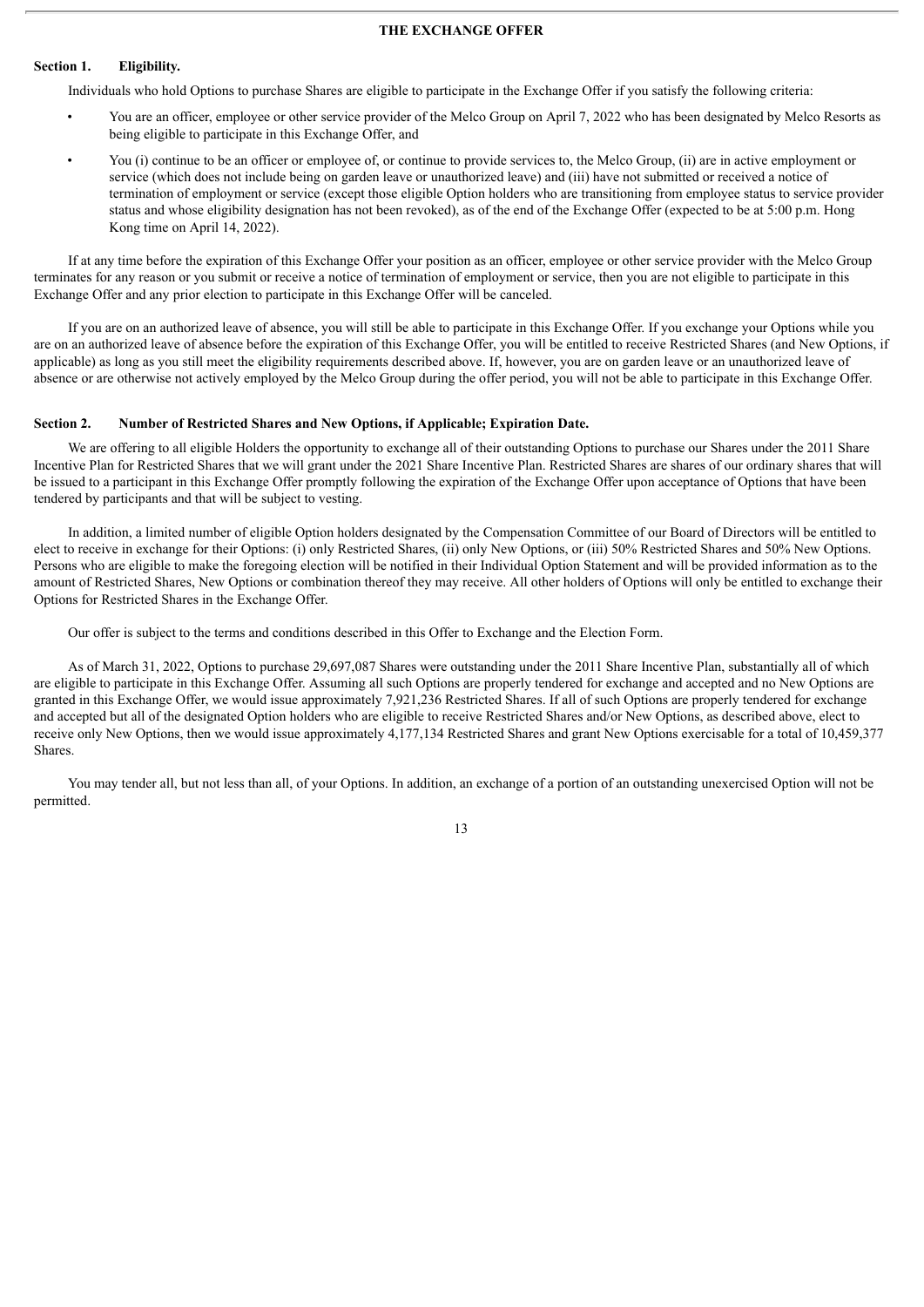If you elect to tender your Options, you will receive Restricted Shares in the exchange (and/or New Options, if applicable). The number of Restricted Shares and New Options, if applicable, you will receive in exchange for a canceled Option will be determined by the exchange value formula. The exchange value formula determines the number of Shares subject to an Option that will be canceled in exchange for the grant of one Restricted Share and the number of Shares into which a New Option is exercisable under this Exchange Offer. The Restricted Shares and New Options will be granted under, and will be subject to the terms and conditions of, the 2021 Share Incentive Plan and an award agreement between Melco Resorts and the eligible Option holder.

We are providing you with your Individual Option Statement together with this Offer of Exchange document. This statement identifies each of the Options you currently hold which may be exchanged and the exchange value formula calculations that apply to each Option. If you did not receive or have misplaced your Individual Option Statement, you may request another copy of your statement by contacting Ivan Wong, Director, Equity Administration, at +852 2598 3517 or ivancywong@melco-resorts.com.

The number of Restricted Shares and/or New Options that we are offering in exchange for all outstanding Options of eligible holders is calculated as follows: the fair value of all Options to be exchanged is calculated using the Black-Scholes option valuation method assuming that the expiration date of each Option is extended by an additional three years, as long as the term of any Option does not exceed 10 years for purposes of this calculation (the "Revised Option Value"). The number of Restricted Shares granted in exchange for Options at the Revised Option Value will be based on the Share value equal to the closing price per American depositary share as reported on the NASDAQ Global Select Market on April 6, 2022, divided by three (being the American depositary share-to-ordinary share ratio). The New Option multiple will be based on the Black-Scholes value of the New Options, and New Options will be exercisable for a number of Shares which is three times the number of Restricted Shares you would have received in exchange for your Options.

Thus, the value of the Exchange Offer is based the fair value of all of your existing Options, assuming that each had an additional term of three years, as long as the extended term does not exceed 10 years. That new value is then divided by the April 6, 2022 closing American depositary share price (divided by 3 to obtain the per ordinary share price) to determine the number of new Restricted Shares you will receive.

Black-Scholes is a commonly accepted valuation method which takes into account a number of factors in valuing share options, including our Share price and its volatility, the exercise price of Options, a risk-free interest rate, expected dividend yield and the expected remaining term of the Options. In determining the current value of each Option, we used the following assumptions:

- (i) an exercise price equal to the exercise price of the Option;
- (ii) an expected remaining term of each Option through the remaining contractual life of the Option plus three years, but not to exceed 10 years, for the outstanding Options and a 10 year life for the new Options;
- (iii) an expected dividend yield of 2.5%;
- (iv) expected volatility of our Share price equal to approximately 46.8% to 57.5%; and
- (v) an interest rate equal to the United States of America Treasury yield curve at the time of grant for the period equal to the expected term.

In applying the Black-Scholes option pricing model to value the Options, the assumptions that varied from Option to Option were their exercise prices, volatility and remaining term, while the assumptions for our Share price, a risk-free interest rate and expected dividend yield were common to our valuation of all Options. These values are similar to those that we have used in valuing our Options for purposes of determining our earnings in our financial statements.

An illustrative example of the exchange value formula for a representative group of Options is shown in the table below (with an assumed fair value and share price for purposes of these examples). You will receive an Individual Option Statement showing the actual application of the exchange value formula for each of your Options.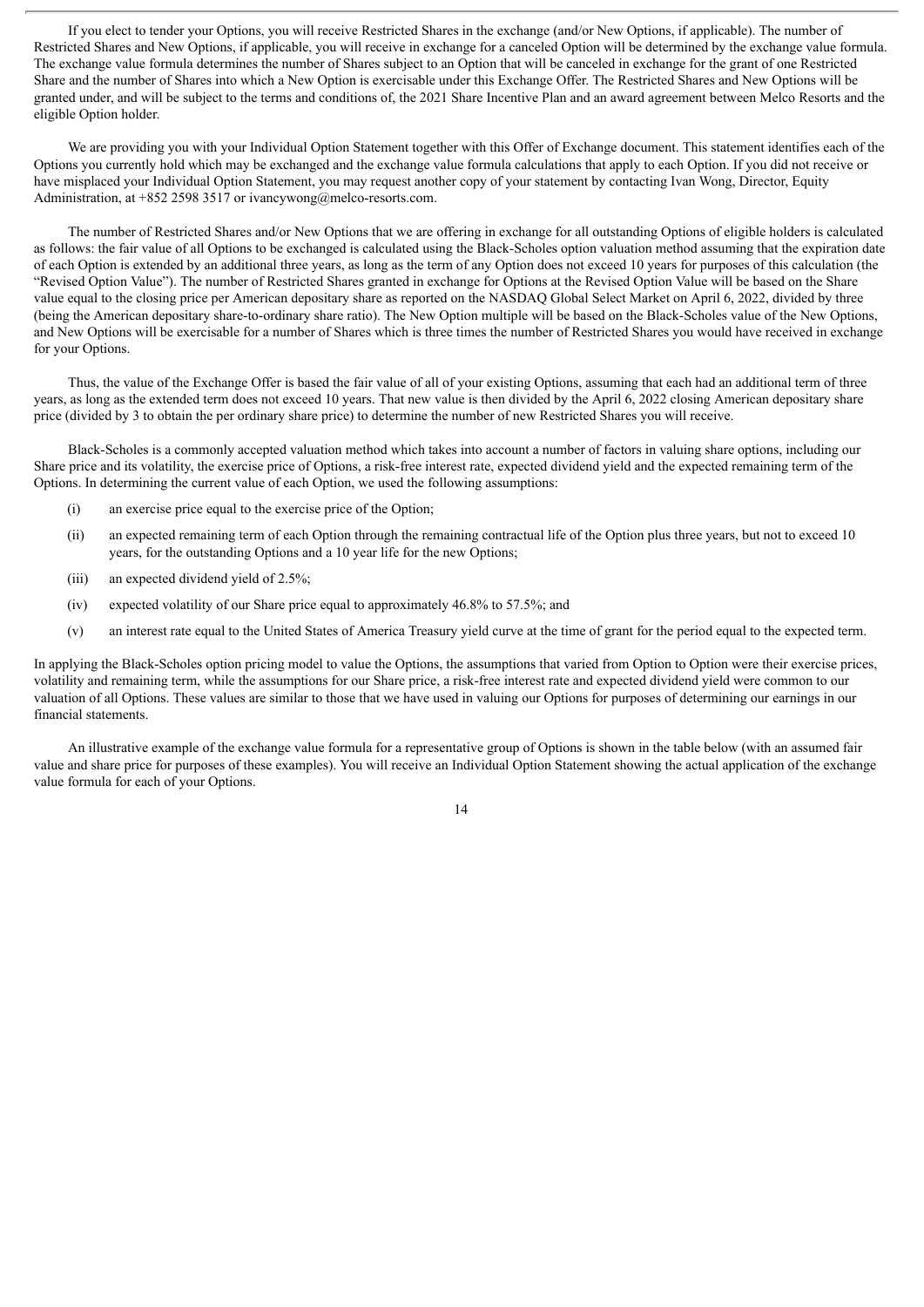#### Hypothetical Results for Exchange of Options for Restricted Shares

|                            |                      | $C = A \div (B \div 3)$     |
|----------------------------|----------------------|-----------------------------|
| <b>Fair Value of</b>       | <b>MLCO</b> American |                             |
| <b>Existing Options on</b> | depositary share     | Number of                   |
| <b>Exchange Date</b>       | price on Grant Date  | <b>Restricted Shares to</b> |
| (US\$)                     | (US\$)               | be Granted                  |
| \$150,000                  | \$10.00              | 45,000                      |

#### Hypothetical Results for Exchange of Options for New Options Only

|                            |                      |                    | $D = A \div (B \div 3)$ x C |
|----------------------------|----------------------|--------------------|-----------------------------|
| <b>Fair Value of</b>       | <b>MLCO</b> American |                    |                             |
| <b>Existing Options on</b> | depositary share     |                    | <b>Number of New</b>        |
| <b>Exchange Date</b>       | price on Grant Date  | <b>New Options</b> | <b>Options</b> to be        |
| (US\$)                     | (US\$)               | multiple           | Granted                     |
| \$150,000                  | \$10.00              |                    | 135,000                     |

Hypothetical Results for Exchange of Options for 50% Restricted Shares and 50% New Options

|                                                    |                                          |                                | $D = (A \times 50\%) \div (B \div 3)$     | $E = D \times C$                |
|----------------------------------------------------|------------------------------------------|--------------------------------|-------------------------------------------|---------------------------------|
| <b>Fair Value of</b><br><b>Existing Options on</b> | <b>MLCO</b> American<br>depositary share |                                | Number of                                 | <b>Number of New</b>            |
| <b>Exchange Date</b><br>(US\$)                     | price on Grant Date<br>(US\$)            | <b>New Options</b><br>multiple | <b>Restricted Shares to</b><br>be Granted | <b>Options</b> to be<br>Granted |
| \$150,000                                          | \$10.00                                  |                                | 22,500                                    | 67.500                          |

For purposes of applying the exchange value formula, fractional Restricted Shares will be rounded to the nearest whole Restricted Share on a grant by grant basis (with fractional Restricted Shares greater than or equal to 0.5 rounded up to the nearest whole Restricted Share and fractional Restricted Shares less than 0.5 rounded down to the nearest whole Restricted Share). The same adjustment will be made with respect to any New Options which would be exercisable for a fractional Share.

Please note: The exchange value formula applies to each of your Option grants separately. This means that if you have more than one Option grant, the amount of Restricted Shares and/or New Options, if applicable, you receive in the exchange for each such Option may differ.

This Exchange Offer will expire on the Expiration Date. The term "Expiration Date" means 5:00 p.m., Hong Kong time, on April 14, 2022, unless we, in our sole discretion, extend the period of time during which the Exchange Offer will remain open. If we extend the period of time during which this Exchange Offer remains open, the term "Expiration Date" will mean the latest time and date at which this Exchange Offer expires. See Section 11 for a description of our rights to extend, delay, terminate and amend this Exchange Offer.

#### **Section 3. Purpose of the Offer.**

We are making this Exchange Offer (i) to motivate and encourage eligible Option holders to continue to build shareholder value, and (ii) to reduce the "overhang" of outstanding Options. We granted Options under the 2011 Share Incentive Plan to provide officers, employees and other service providers an opportunity to acquire or increase their proprietary interest in Melco Resorts, thereby creating a stronger incentive to expend maximum effort for our growth and success, and encouraging such participants to continue their service with Melco Resorts. However, in light of the decline in the market price of our American depositary shares in recent years, all of our outstanding Options have exercise prices which are higher than the per Share price of our Shares based on the recent and current market price of our American depositary shares. We believe that these out-of-the-money Options are not achieving the purposes for which they were intended. By making this Exchange Offer, we expect to be able to provide better performance incentives for eligible officers, employees and service providers and more closely align the interests of such participants with those of our shareholders in maximizing shareholder value.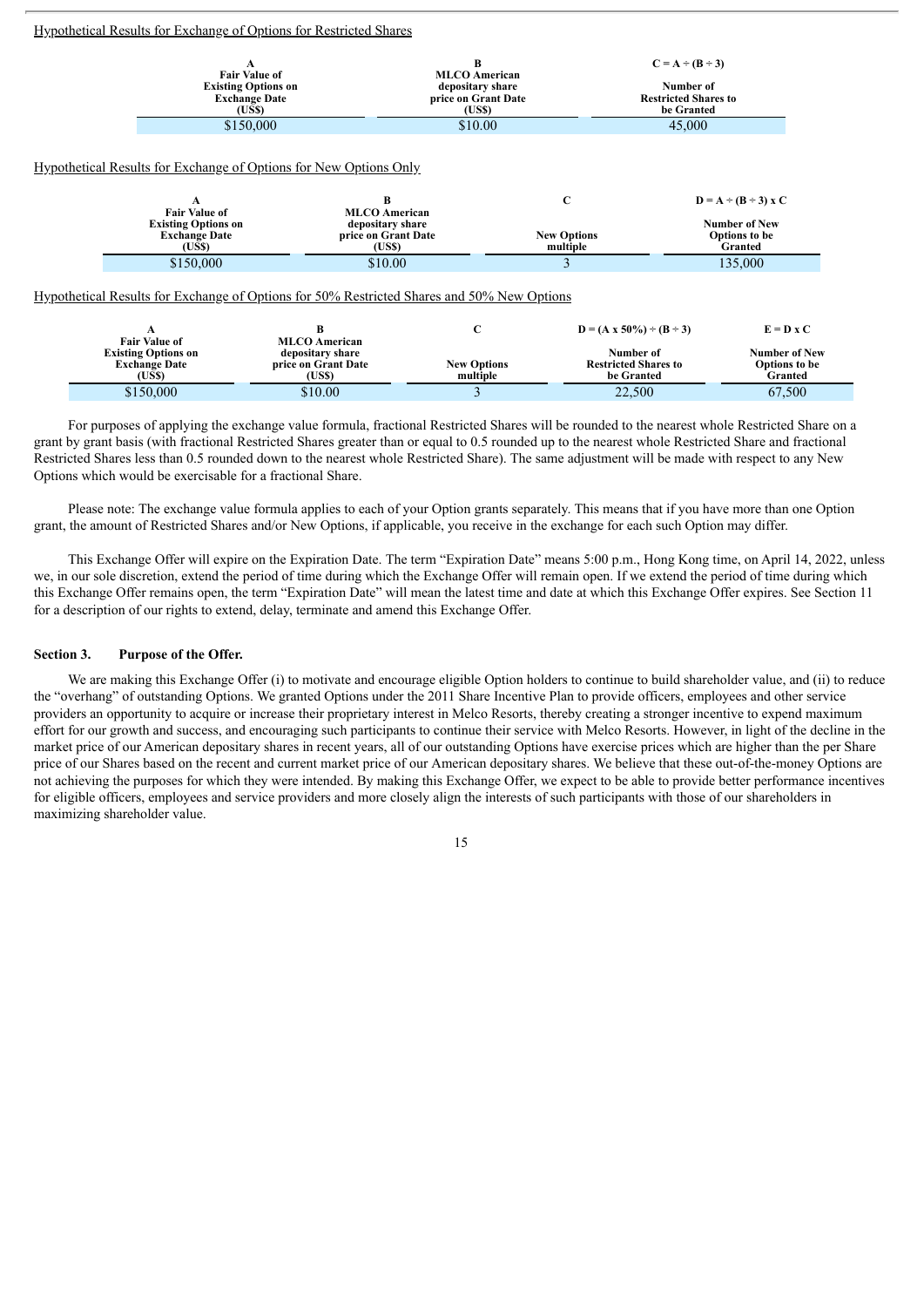In addition, many of the Options have been out-of-the-money for extended periods of time and, therefore, have remained outstanding. Coupled with periodic grants of Options to new and continuing officers, employees and service providers, the number of Shares subject to outstanding Options has steadily increased as a percentage of our total Shares, creating a significant share Option "overhang." Under this Exchange Offer, participants will receive fewer Restricted Shares than the number of Shares subject to Options that are canceled in the exchange. Similarly, participants who are eligible to receive New Options and elect to do so will receive New Options exercisable for a smaller number of Shares than their existing Options. Options subject to the exchange will be canceled.

Although the Compensation Committee of our Board of Directors has approved this Exchange Offer, our directors recognize that the decision to accept or reject this Exchange Offer is an individual one that should be based on a variety of factors. Accordingly, you are strongly encouraged to consult with your personal advisors if you have questions about your financial or tax situation. None of our company, our Compensation Committee or our Board of Directors is making any recommendation to you as to whether you should elect to exchange your Options. The Restricted Shares and New Options, if applicable, we are offering may end up being worth less than your existing Options. You must make your own decision whether to exchange your Options.

#### **YOU SHOULD EVALUATE CAREFULLY ALL OF THE INFORMATION IN THIS DOCUMENT AND CONSULT YOUR OWN FINANCIAL, LEGAL AND TAX ADVISORS. YOU MUST MAKE YOUR OWN DECISION WHETHER TO EXCHANGE YOUR OPTIONS.**

#### **Section 4. Procedures for Tendering Options.**

If you are an eligible Option holder, you may tender your Options at any time before the Expiration Date. If we extend this Exchange Offer beyond that time, you may tender your Options at any time until the extended Expiration Date.

You may elect to exchange all of your Options only. You may not elect to exchange only a portion of your Options.

#### **Proper Tender of Options**

To validly tender your Options pursuant to this Exchange Offer, you must:

- remain an eligible Option holder through the Expiration Date;
- indicate on the Election Form that you accept the Exchange Offer and agree to the terms and conditions of the Exchange Offer;
- complete, sign and date the Election Form;
- email or hand deliver (during normal business hours) the completed, signed and dated Election Form to Melco Resorts at the following address for receipt prior to 5:00 p.m., Hong Kong time, on April 14, 2022:

Ivan Wong 37/F The Centrium, 60 Wyndham Street Central, Hong Kong ivancywong@melco-resorts.com

and

• receive an acceptance notice from us confirming your eligibility and forming the final agreement of the exchange.

#### **If you miss the above deadline, you will not be permitted to participate in this Exchange Offer.**

If you choose to return the Election Form by email, you must scan the completed Election Form in its entirety and send it via email to the email address above.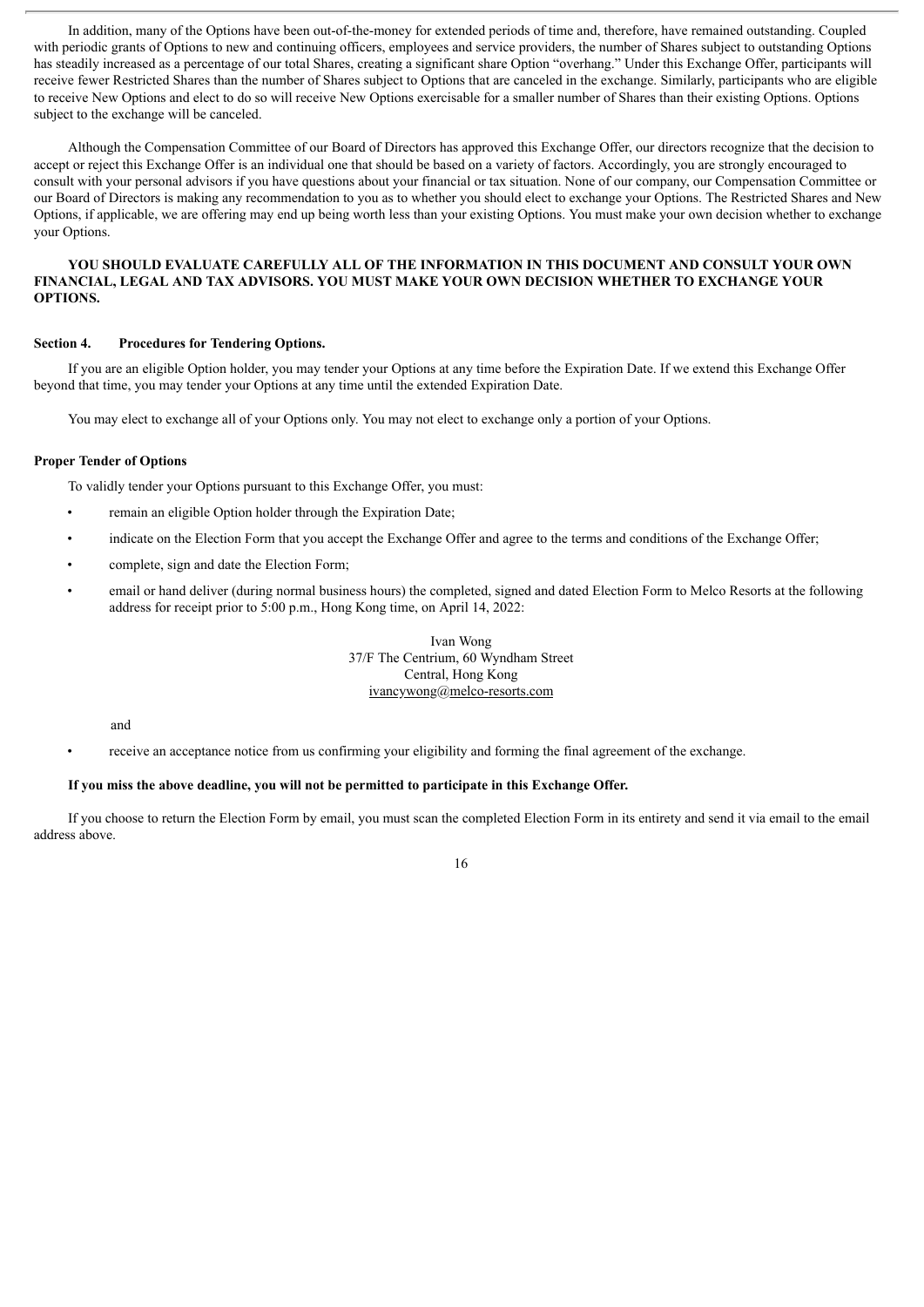We cannot accept Election Forms by any other means of delivery other than those means identified above. The method by which you deliver the signed Election Form to Melco Resorts is at your option and risk and delivery will be effective only when the Election Form is actually received by us. You should allow sufficient time to ensure timely delivery. If we do not receive a valid Election Form from you prior to 5:00 p.m., Hong Kong time, on April 14, 2022, you will be deemed to have rejected this Exchange Offer.

If you need another Election Form or need additional information, please contact Ivan Wong, Director, Equity Administration, at +852 2598 3517 or ivancywong@melco-resorts.com. If you request an Election Form, be sure to allow at least two (2) business days for delivery to you.

Your election to accept or reject this Exchange Offer will become irrevocable upon the receipt and acceptance of the Election Form by Melco Resorts. Be sure to read your Election Form.

You do not need to return the award agreements relating to your tendered Options. They will be automatically canceled if we accept your Options for exchange.

#### **Determination of Validity; Rejection of Options; Waiver of Defects; No Obligation to Give Notice of Defects**

We will, in our sole discretion, determine the number of Shares subject to Options and all questions as to the form of documents and the validity, form, eligibility, time of receipt, and acceptance of any tender of Options. Neither Melco Resorts nor any other person is obligated to give notice of any defects or irregularities in tenders. No tender of Options will be deemed to have been properly made until all defects or irregularities have been cured by the tendering Option holder or waived by us. Subject to any order or decision by a court or arbitrator of competent jurisdiction, our determination of these matters will be final and binding on all parties. This is a one-time offer.

We will strictly enforce this offering period, subject only to any extension of the Expiration Date of the Exchange Offer that we may grant in our sole discretion. We reserve the right, in our sole discretion, to waive any of the conditions of this Exchange Offer, any defect or irregularity in any tender with respect to any particular Option, or any particular Option holder.

#### **Our Acceptance Constitutes an Agreement**

Your tender of Options pursuant to the procedures described above constitutes your acceptance of the terms and conditions of this Exchange Offer and will be controlling, absolute and final, subject to our acceptance of your tendered Options in accordance with "Acceptance of Options for Exchange; Issuance of Restricted Shares (and/or New Options, if Applicable)." Our acceptance for exchange of Options tendered by you pursuant to this Exchange Offer will constitute a binding agreement between Melco Resorts and you on the terms and subject to the conditions of this Exchange Offer.

Subject to our rights to extend, amend, withdraw and terminate this Exchange Offer in accordance with "Conditions of this Exchange Offer," we expect to accept and cancel, promptly following the Expiration Date, all properly tendered Options. We will issue a new award agreement to you setting forth the terms of the Restricted Shares (and/or New Options, if applicable) issued to you in exchange for your Options pursuant to this Exchange Offer.

#### **Acceptance of Options for Exchange; Issuance of Restricted Shares (and/or grant of New Options, if Applicable)**

Subject to, and conditioned upon the terms and conditions of this Exchange Offer, we expect to accept for exchange all Options properly tendered promptly after the scheduled Expiration Date. Once we have accepted Options tendered by you, your Options will be canceled and you will no longer have any rights under your Options. We will issue new award agreements for the Restricted Shares (and/or New Option award agreements, if applicable) as soon as administratively practicable after we accept the tendered Options, assuming you are still an eligible officer, employee or service provider with the Melco Group on the acceptance date (which is expected to be on April 15, 2022). Such award agreements will be effective from and as of the grant date, but you will not be entitled to any Restricted Shares or New Options under this Exchange Offer unless and until you agree to be bound by the terms of the award agreement in accordance with the procedures established by Computershare. If this Exchange Offer is extended, then the acceptance date will also be extended.

If you are an eligible Option holder and you tender Options for exchange in this Exchange Offer, but before the Expiration Date your position as an officer, employee or other service provider with the Melco Group terminates for any reason (being on garden leave or unauthorized leave does not constitute active employment or service) or you submit or receive a notice of termination of employment or service (except those eligible Option holders who are transitioning from employee status to service provider status and whose eligibility designation has not been revoked), your participation in the Exchange Offer will be canceled and you will not be able to exchange your Options. In that case, generally you may exercise your existing Options for a limited time after your resignation or termination date to the extent they are vested and in accordance with their terms, but your existing Options will cease to be exercisable immediately upon your termination if it is for cause as set forth in your award agreement.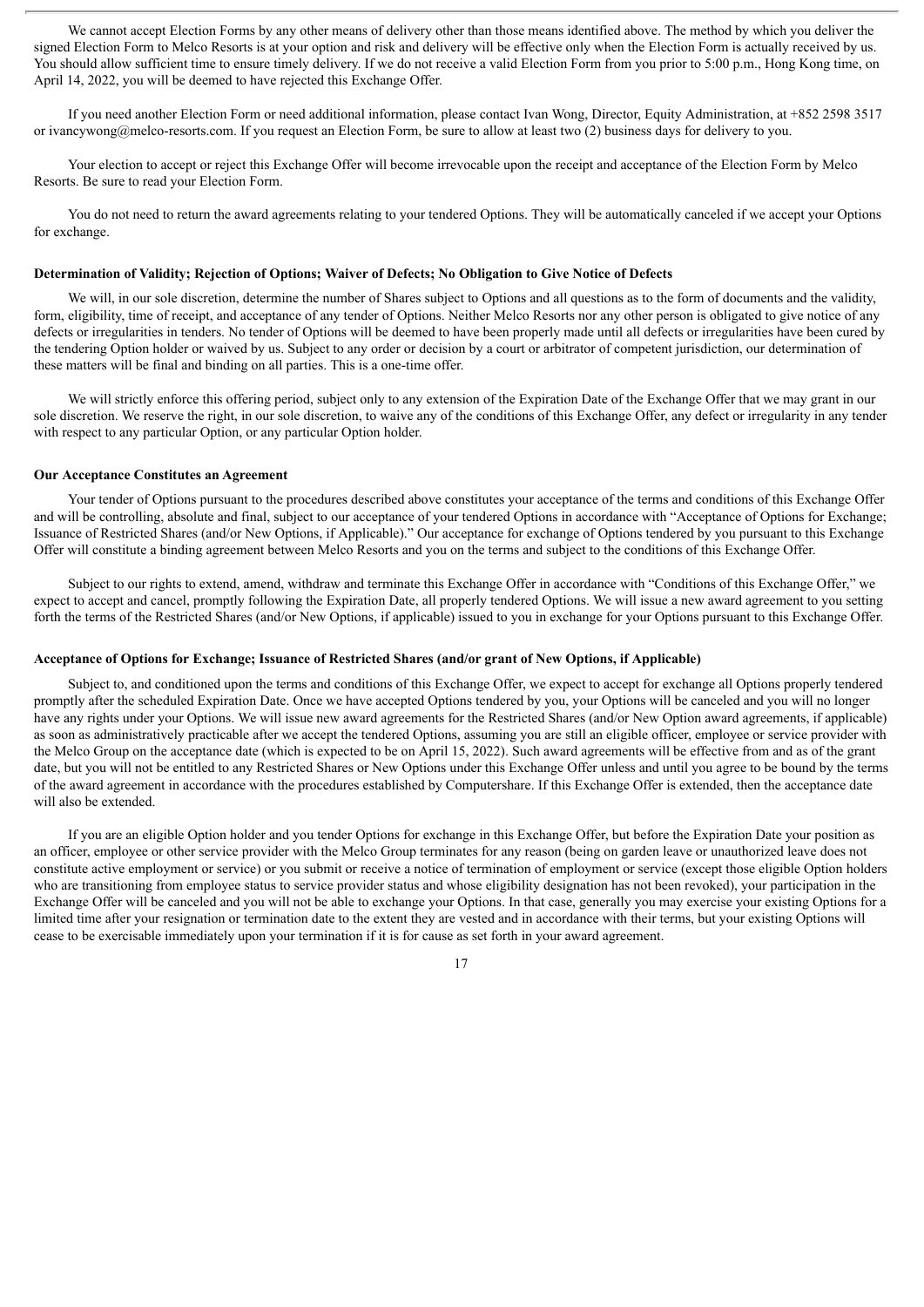#### **Section 5. Withdrawal Rights.**

Your election to accept or reject the Exchange Offer will become irrevocable upon the receipt and acceptance of the Election Form by us. We will rely on the first Election Form that we have received before the Expiration Date of the Exchange Offer. You cannot change or withdraw your election once you have submitted the Election Form unless we have modified the Exchange Offer in a material manner.

#### **Section 6. Conditions of this Exchange Offer.**

Notwithstanding any other provision of this Exchange Offer, your participation in this Exchange Offer is subject to Melco Resorts' acceptance of your Options following the Expiration Date, and we may withdraw or terminate this Exchange Offer, or postpone our acceptance and cancellation of any Options tendered for exchange, if, at any time on or after the date hereof and before the expiration of this Exchange Offer: (1) we are prohibited by applicable securities laws from giving effect to the Exchange Offer; (2) any event or events occur that have resulted or are reasonably likely to result, as determined in our reasonable judgment, in a material adverse change in our business or financial condition; or (3) any event or events occur that have resulted or are reasonably likely to result, as determined in our reasonable judgment, in a material impairment of the contemplated benefits of the offer to us. In addition, our Compensation Committee retains the authority, in its sole discretion, to extend, amend, withdraw, or terminate this Exchange Offer.

#### **Section 7. Source and Amount of Consideration; Terms of Restricted Shares and New Options, if Applicable.**

#### **Consideration**

The Options were granted under our 2011 Share Incentive Plan. Each new award of Restricted Shares and/or New Options, if applicable, will be granted under our 2021 Share Incentive Plan. The number of Restricted Shares and/or New Options to be granted in exchange for each Option will be determined based upon the exchange value formula described in Section 2. Each eligible participant will receive an Individual Option Statement identifying the Options held by the participant and how the exchange value formula will apply to each such Option. See Section 2 above.

We will not issue any fractional Restricted Shares. Accordingly, any exchange that would result in a fractional Restricted Share under the exchange value formula will be rounded to the nearest whole number of Restricted Shares (with fractional Restricted Shares greater than or equal to 0.5 rounded up to the nearest whole Restricted Share and fractional Restricted Shares less than 0.5 rounded down to the nearest whole Restricted Share). The same adjustment will be made with respect to any New Options which would be exercisable for a fractional Share.

#### **Terms of the Restricted Shares and New Options, if Applicable**

For each award of Restricted Shares granted in this Exchange Offer, we and the participant will enter into a restricted share award agreement. Promptly after the grant date, we will send you a completed restricted share award agreement. The terms and conditions of the Restricted Share awards will vary from the terms and conditions of the Options tendered for exchange. You must agree to be bound by the award agreement pursuant to the procedures established by Computershare. This agreement will be effective from and as of the grant date. The following description of the Restricted Share awards to be granted under the 2021 Share Incentive Plan is a summary of the material terms of these awards.

**Important Note:** The description below of the 2021 Share Incentive Plan and the Restricted Share awards to be granted in this Exchange Offer is merely a summary and does not purport to be complete. Any statements are subject to, and are qualified in their entirety by reference to, all provisions of the 2021 Share Incentive Plan and the applicable form of agreement evidencing the Restricted Share award. The form of restricted share award agreement can be accessed at the Computershare Employee Plan Members website.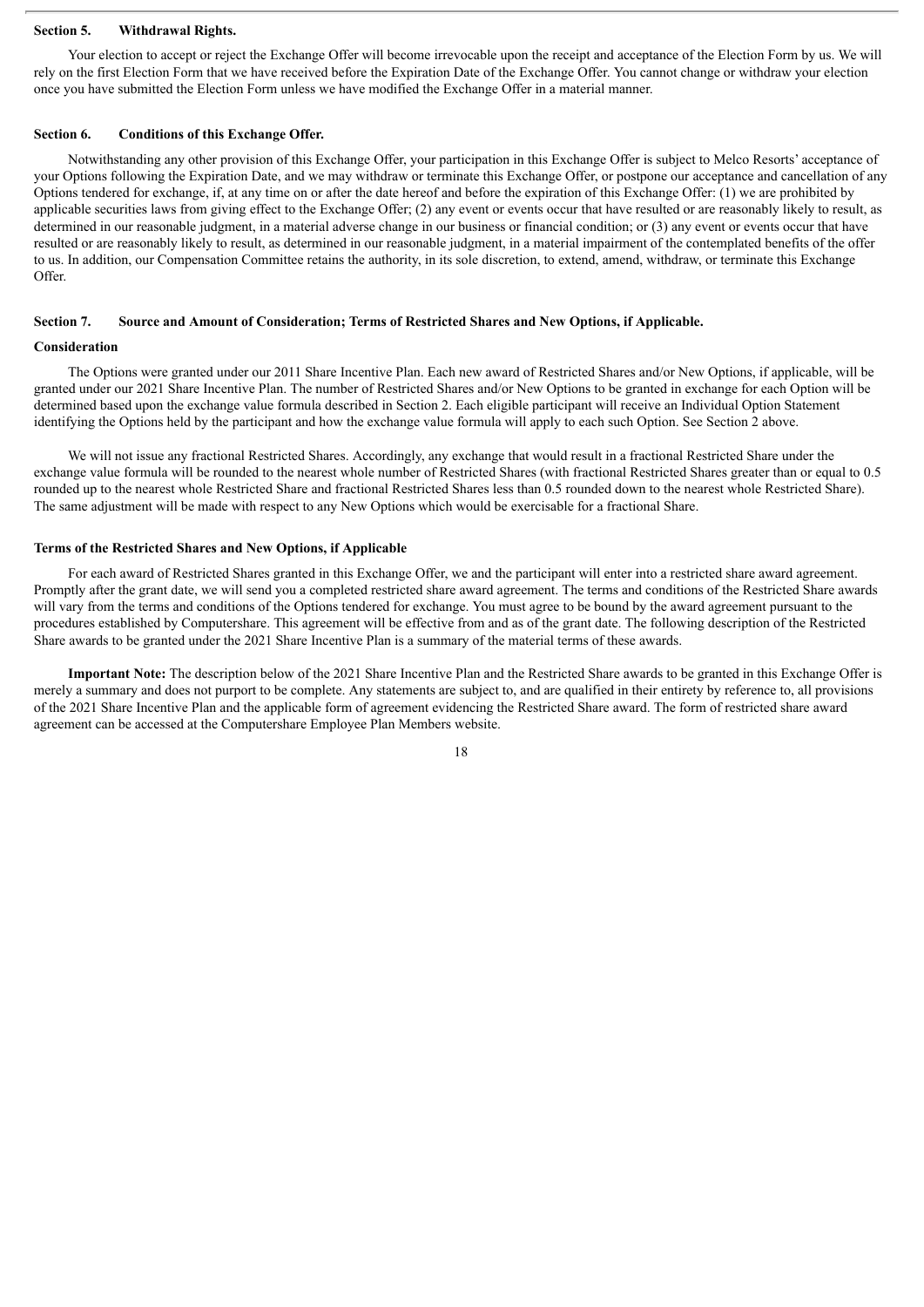- **General**. We adopted the 2021 Share Incentive Plan to provide our directors, officers, employees and other service providers with incentives to increase shareholder value, and to attract and retain the services of those upon whom we depend for the success of our business. The 2021 Share Incentive Plan was approved by the shareholders of Melco International at the annual general meeting held on June 4, 2021 and became effective on December 6, 2021. The 2021 Share Incentive Plan succeeds the 2011 Share Incentive Plan. The Plan permits the grant a variety of equity-based awards, including the awards of Restricted Shares to be granted in this Exchange Offer (as well as New Options which may be granted to certain Option holders).
- **Plan Administration**. Our Compensation Committee administers the 2021 Share Incentive Plan and has the power to, among other actions, designate eligible participants, determine the number and types of awards to be granted, and set the terms and conditions of each award granted. We may also from time to time retain or appoint one or more trustees and administrators to assist in the administration of the 2021 Share Incentive Plan. The Compensation Committee's decisions are final, binding, and conclusive for all purposes and upon all parties.
- **Nature of Restricted Shares**. Each Restricted Share award consists of shares of Melco Resorts' ordinary shares that are issued to the participant at the time the award is granted. Between the date on which a Restricted Share award is granted and the date on which Shares subject to the award vest, the value of the award will fluctuate based on the market price of our American depositary shares, each of which represents three Shares, although you will have no right to sell or otherwise transfer such Restricted Shares until they have vested. No monetary payment (other than applicable tax withholding, if any) will be required as a condition of being granted Restricted Shares.
- **Vesting**. All Restricted Shares received in exchange for Options will vest as follows: 50% of the Restricted Shares will vest on the first anniversary of the grant date of the award and 50% of the Restricted Shares will vest on the second anniversary of the grant date of the award. We will grant Restricted Share awards promptly following the expiration of this Exchange Offer in exchange for properly tendered and accepted Options.
- **Delivery of Shares**. Upon vesting of Restricted Shares, the vested Shares will be transferred to you.
- **Termination of Service**. If your employment or service with the Melco Group terminates as set forth in your award agreement and the 2021 Share Incentive Plan at any time prior to the vesting of your Restricted Shares, all unvested Restricted Shares at the time of termination of service will be forfeited.
- **Transfer Restrictions**. Until they have vested, your Restricted Shares may not be sold, assigned, transferred, pledged or otherwise disposed of or encumbered, other than by will or the laws of descent and distribution.
- **Voting and Dividend Rights**. If you are granted Restricted Shares, you will not have the right to vote and to receive any dividends we may pay with respect to such shares unless and until such Restricted Shares vest.
- **Change in Control**. Upon the consummation of a merger or consolidation in which our company is not the surviving entity, a change of control of our company, a sale of substantially all of our assets, the complete liquidation or dissolution of our company or a reverse takeover, each award will terminate, unless the award is assumed by the successor entity. If the successor entity assumes the award or replaces it with a comparable award, or replaces the award with a cash incentive program and provides for subsequent payout, the replacement award or cash incentive program will automatically become fully vested and payable, as applicable, upon termination of the participant's employment without cause within 13 months of such corporate transaction. If the award is neither assumed nor replaced, it shall become fully vested and released from any repurchase or forfeiture rights immediately prior to the effective date of such corporate transaction, provided that the participant remains eligible on the effective date of the corporate transaction.
- **Amendment or Termination of the Plan**. With the approval of our Board of Directors, our Compensation Committee may terminate, amend or modify the 2021 Share Incentive Plan, except certain amendments requiring the approval of our shareholders and/or the shareholders of Melco International Development Limited pursuant to applicable law. Except amendments made pursuant to the above, no termination, amendment or modification of the plan shall adversely affect in any material way any award previously granted under the plan or any previous plans, without the prior written consent of the participant.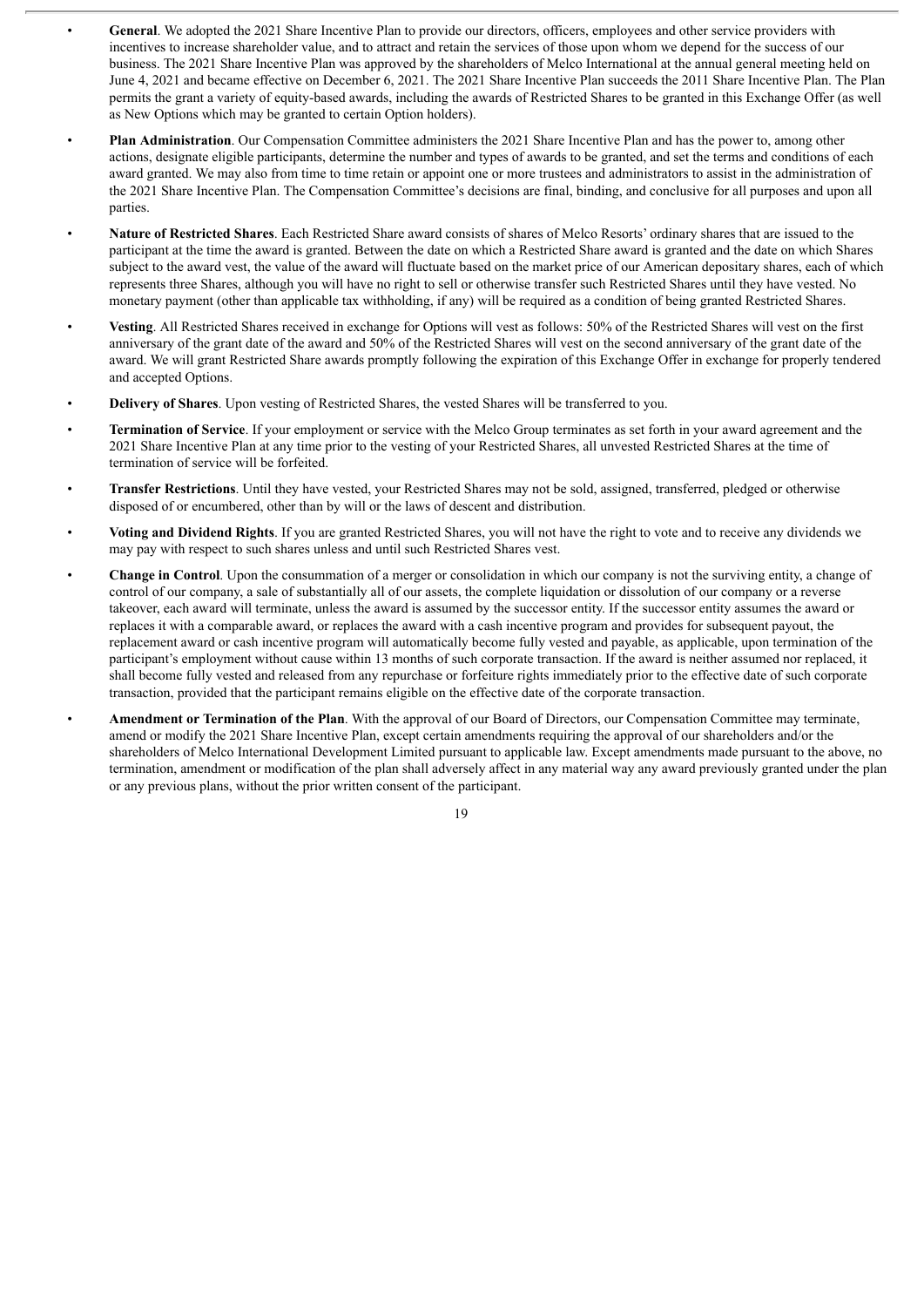- **Registration of Shares**. The Shares issuable in connection with this Exchange Offer have been registered under the U.S. Securities Act of 1933 on a registration statement on Form S-8 filed with the SEC. Unless you are considered an "affiliate" of Melco Resorts, and subject to insider trading laws, you will generally be able to sell the vested Restricted Shares, in the form of American depositary shares, free of any transfer restrictions under applicable United States securities laws.
- **Tax Consequences**. For a general summary of the material individual income tax consequences of participating in the Exchange Offer in the U.S., Hong Kong, Macau, the Philippines and Cyprus, please see Section 10 below. We strongly urge you to consult with your tax advisor to determine the tax consequences of this transaction under the laws of the country in which you live and work.

For persons entitled to elect to receive New Options in exchange for their Options and do so elect to receive New Options in this Exchange Offer, we and the participant will enter into a share option award agreement. Promptly after the date your Options are tendered and accepted, we will send you a completed share option agreement. The terms and conditions of the New Options will be substantially the same as the terms and conditions of the Options tendered for exchange, except for the exercise price (which will be US\$2.4667 per Share), number of shares issuable upon exercise, the vesting schedule, expiration date (which will be the tenth anniversary of the date of grant) and that the New Options will be granted pursuant to the 2021 Share Incentive Plan. In addition, the New Options will not be eligible for future re-pricing or exchange should such re-pricing or exchange occur for other future option grants. You must agree to be bound by the award agreement pursuant to the procedures established by Computershare. This agreement will be effective from and as of the grant date. Such New Options will be granted pursuant to the 2021 Share Incentive Plan and subject to same provisions regarding plan administration, termination of service, vesting, transfer restrictions, change of control and administration or termination of the 2021 Share Incentive Plan, as described above.

#### **Section 8. Accounting Consequences of this Exchange Offer.**

In connection with this Exchange Offer, the incremental compensation cost will be measured as the excess of the fair value of the Restricted Shares and/or New Options over the fair value of the tendered Options as of the modification date with their fair values estimated by using the Black-Scholes option pricing model. The corresponding incremental compensation expense will be recognized over the vesting period of the Restricted Shares and/or New Options, which is two years. If any portion of the Restricted Shares and/or New Options are forfeited prior to their vesting dates, the compensation expense for the forfeited Restricted Shares and/or New Option will not be recognized.

The amount of the incremental compensation expense will depend upon a number of factors, including the number of tendered Options to be exchanged and the per American depositary share price of the Company on the modification date. Since the number of tendered Options and certain other factors cannot be predicted with any certainty at this time and will not be known until the date when the tendered Options are accepted and Restricted Share and New Option awards are issued pursuant to this Exchange Offer, we cannot predict the exact amount of the incremental compensation expense that will result from the Exchange Offer. As noted above, we are offering participants a number of Restricted Shares and/or New Options having a fair value that is expected to be approximately equal to the fair value of the tendered Options (after assuming the terms of the tendered Options have been extended by an additional three years (up to a maximum of ten years)) and, as of the date we commence this Exchange Offer, we do not expect this process to result in a material incremental compensation expense to our consolidated financial statements.

#### **Section 9. Legal Matters; Regulatory Approvals.**

We are not aware of any license or regulatory permit that appears to be material to our business that might be adversely affected by this Exchange Offer, or of any approval or other action by any government or regulatory authority or agency that is required for the acquisition or ownership of the Restricted Shares (and/or New Options) or the disposition or exchange of the Options as described in this Offer to Exchange. If any other approval or action should be required, we presently intend to seek that approval or take that action. This could require us to delay the acceptance of Options returned to us. We cannot assure you that we would be able to obtain any required approval or take any other required action. Our failure to obtain any required approval or take any required action might result in harm to our business. Our obligation under this Exchange Offer to accept exchanged Options and to issue Restricted Shares (and/or New Options, if applicable) is subject to the conditions described in Section 6.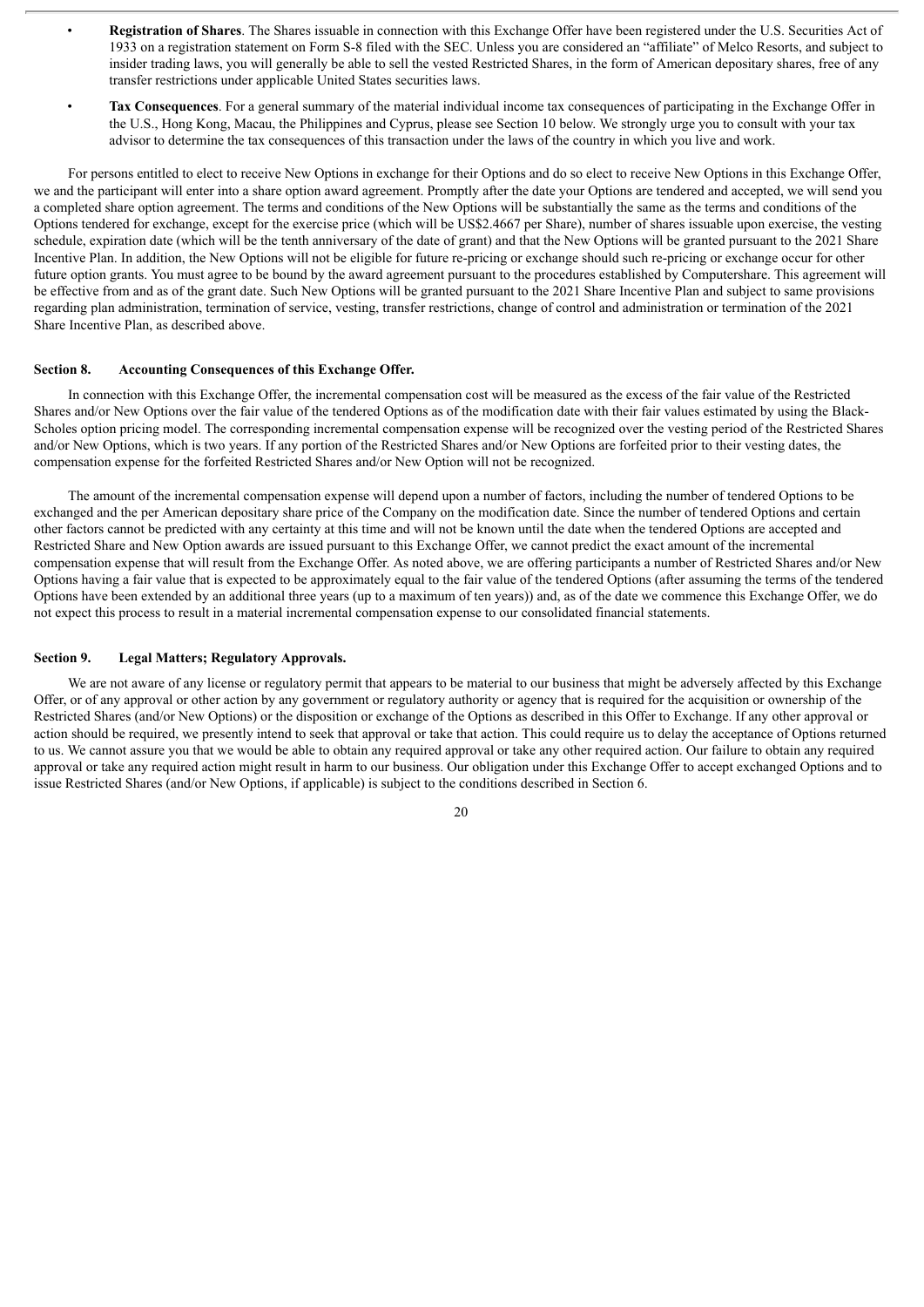#### **Section 10. Material Tax Consequences.**

#### **WE ADVISE ALL HOLDERS OF OPTIONS WHO ARE CONSIDERING EXCHANGING THEIR OPTIONS TO MEET WITH THEIR OWN TAX ADVISORS ABOUT THE TAX CONSEQUENCES OF PARTICIPATING IN THIS EXCHANGE OFFER.**

#### **IN ADDITION, YOU SHOULD BE AWARE THAT THERE MIGHT BE TAX AND SOCIAL INSURANCE CONSEQUENCES THAT MAY APPLY TO YOU. WE STRONGLY RECOMMEND THAT YOU CONSULT WITH YOUR ADVISORS TO DISCUSS THE CONSEQUENCES OF PARTICIPATING IN THIS EXCHANGE OFFER.**

The following is a general summary of the material U.S., Hong Kong, Macau, Philippines and Cyprus (collectively referred to as the "Country" below) individual income tax consequences of the offer. This discussion is based on tax regulations and interpretations thereof as of the date hereof, all of which are subject to change (possibly on a retroactive basis). This summary does not discuss all the tax consequences that may be relevant to you in light of your particular circumstances and it is not intended to be applicable in all respects to all categories of Option holders.

You are urged to consult your tax advisor with respect to the tax consequences of participating in the offer, as well as any tax consequences arising under the laws of any other taxing jurisdiction.

*Option Exchange and Grant of Restricted Shares and/or New Options*. We believe that you will not be subject to current Country taxation if you elect to keep your Options. We do not believe that there will be any immediate Country tax consequences solely as a result of your receipt of a Restricted Shares and/or New Option awards in exchange for your Options. We believe, however, that you will recognize taxable income at the time the Restricted Shares vest for purposes of the Country tax rules. We also believe that you will recognize taxable income at the time the New Options are exercised.

*Vesting of Restricted Shares*. When Restricted Shares granted to you vest, you will generally recognize taxable income equal to the fair market value of the Shares that become vested. We will determine the fair market value of the Shares based on the average or closing price, as appropriate, of our American depositary shares as reported on the NASDAQ Global Select Market (divided by three to obtain the per Share price) on the vesting date, or if not reported on such date, on the last day prior to the vesting date on which such closing price was reported. Generally, you will become vested in the Shares for purposes of the Country tax rules at the time you are vested in the Shares for all other purposes.

*Vesting and Exercising of New Options*. When Options granted to you vest, you will generally not recognize taxable income as there is not a readily ascertainable value of the Options. When you exercise the New Options to receive Shares, the amount recognized as ordinary income by you will be equal to the fair value of the Shares less the amount you paid for the shares. Fair market value of the Shares is based on the average or the closing price, as appropriate, of our American depositary shares as reported on the NASDAQ Global Select Market (divided by three to obtain the per Share price) on the exercise date and the amount you paid for the Shares is based on the New Option grant price.

*Subsequent Sale of Shares*. A subsequent sale of Shares may be subject to taxation under the applicable Country laws. Your tax basis in the Shares will be equal to the fair market value on the date of vesting for Restricted Shares and the fair market value on the date of exercise for the Shares you acquired pursuant to New Options.

*Income Recognition and Withholding Taxes*. Employment tax withholding obligations under the applicable Country laws may be applicable.

*Income Tax Withholding in Your Country of Employment*. As a condition to our delivering Shares to you, you must make arrangements with us to satisfy all tax withholding obligations in your country of employment.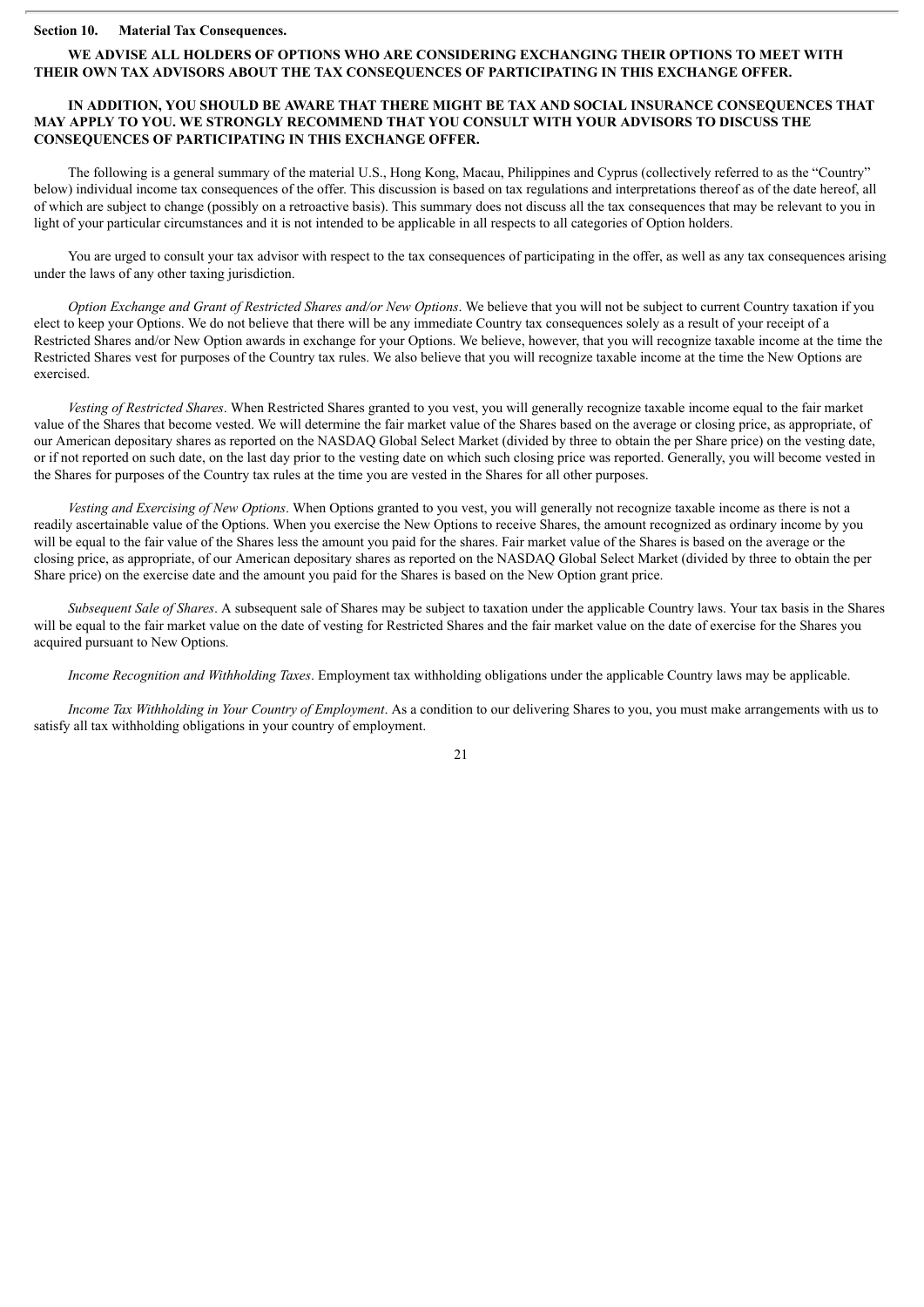#### **Section 11. Extension of Offer; Termination; Amendment.**

We may, from time to time, extend the period of time during which this Exchange Offer is open and delay accepting any Options tendered to us by providing notice of the extension to holders of Options by public announcement or written notice. If the Exchange Offer is extended or amended, we will provide appropriate notice of the extension or amendment, as applicable, and the new Expiration Date, if any, no later than 9:00 a.m. Hong Kong time on the next business day following the previously scheduled Expiration Date.

If we materially change the terms of this Exchange Offer or the information concerning this Exchange Offer, or if we waive a material condition of this Exchange Offer, we will extend the Exchange Offer to the extent required by applicable laws.

#### **Section 12. Fees and Expenses.**

We will not pay any fees or commissions to any broker, dealer or other person for asking eligible Option holders to exchange Options under this Exchange Offer.

#### **Section 13. Additional Information.**

With respect to this Exchange Offer, we have filed with the SEC a Tender Offer/Rights Offering Notification Form on Form CB, as it may be amended, of which this Offer of Exchange is a part. We recommend that you review the Form CB, including its exhibits, and the following materials that we have filed with the SEC before deciding whether to tender your Options:

- Our Annual Report on Form 20-F for the year ended December 31, 2021, filed with the SEC on March 31, 2021;
- The description of our ordinary shares contained in amendment no. 1 to our registration statement on Form 8-A (File No. 001-33178) filed with the SEC on December 5, 2011 and any amendment or report filed with the SEC for the purpose of updating the description.

These filings, our other annual and current reports, and our other SEC filings may be examined, and copies may be obtained, at the SEC's public reference room at 100 F Street, N.E., Washington, D.C. 20549. You may obtain information on the operation of the public reference room by calling the SEC at (800) SEC-0330. Our SEC filings are also available to the public on the SEC's Internet site at www.sec.gov.

Our Internet address is www.melco-resorts.com and the investor relations section of our website is located at ir.melco-resorts.com. We make available free of charge, on or through the investor relations section of our website, annual reports on Form 20-F, current reports on Form 6-K and amendments to those reports filed or furnished pursuant to Section 13(a) or 15(d) of the U.S. Securities Exchange Act of 1934 as soon as reasonably practicable after we electronically file such material with, or furnish it to, the SEC. Information contained on our website is not part of this Exchange Offer.

Melco Resorts hereby undertakes to provide without charge to each person, including any beneficial owner, to whom a copy of this Exchange Offer is delivered, upon written or oral request of any such person, a copy of any and all of the information that has been or may be incorporated by reference in this Exchange Offer, other than exhibits to such documents. Requests for such copies should be directed to us, at the following address:

> Melco Resorts & Entertainment Limited 38th Floor, The Centrium 60 Wyndham Street Central, Hong Kong Phone: +852-2598-3600

The information about us contained in this Exchange Offer should be read together with the information contained in the documents to which we have referred you.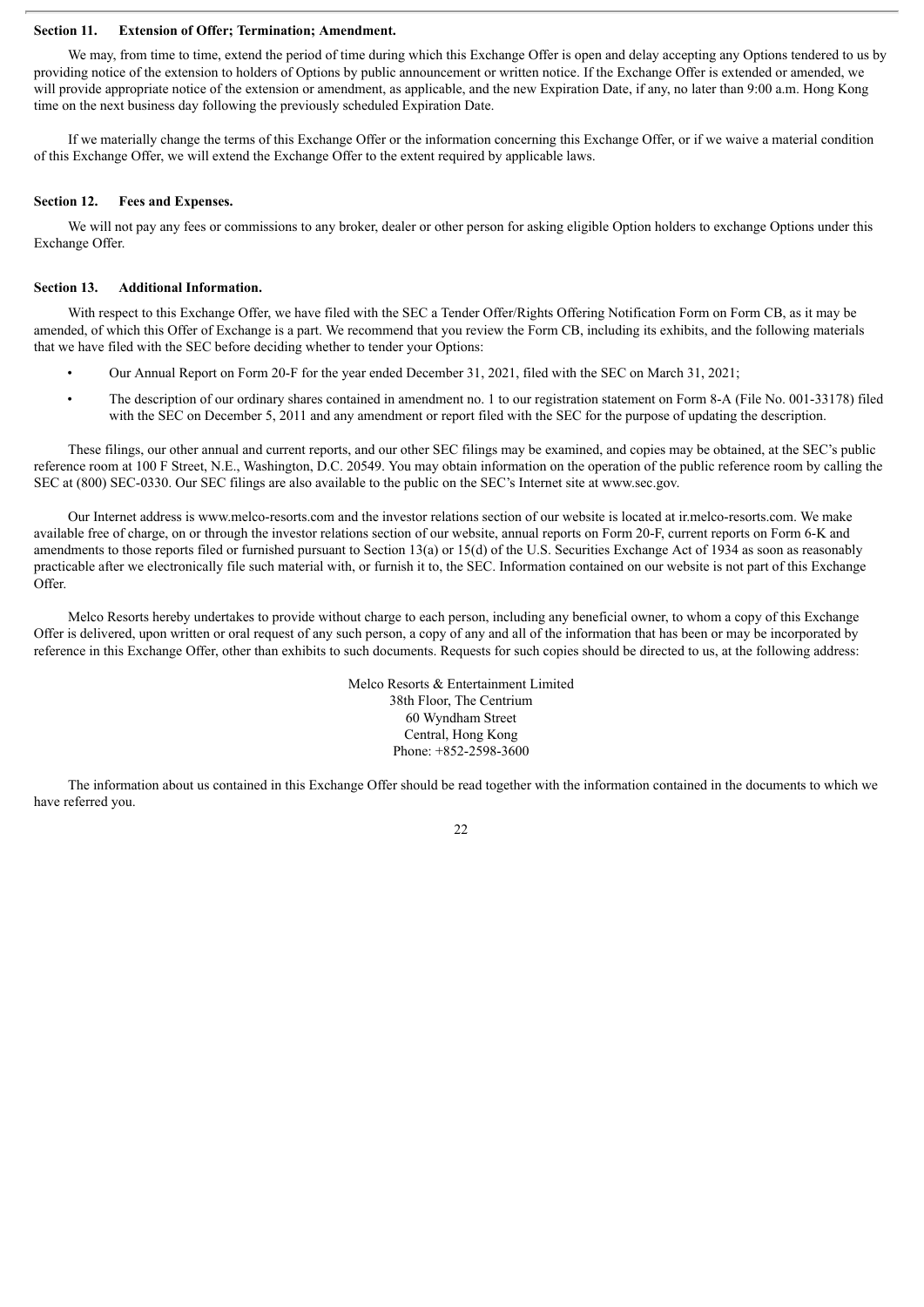#### **Section 14. Forward-Looking Statements.**

Our reports filed with the SEC referred to above include forward-looking statements which reflect our views as of the time of the filing of the respective reports with respect to future events and financial performance. All statements other than statements of historical or current facts, including, without limitation, statements regarding our future financial position, business strategy, budgets, projected costs and plans and objectives of management for future operations, are forward-looking statements. Forward-looking statements generally can be identified by the use of forwardlooking terminology such as "may", "will", "expect", "intend", "estimate", "anticipate", "believe" or "continue" or the negative thereof or variations thereof or similar terminology. All forward-looking statements involve known and unknown risks, uncertainties and other important factors that may cause our actual results, performance, achievements, plans and objectives to differ materially from any future results, performance, achievements, plans and objectives expressed or implied by these forward-looking statements.

In evaluating those statements, you should specifically consider various factors, including those identified under "Risk Factors" in our Annual Report on Form 20-F for the fiscal year ended December 31, 2021 and elsewhere in this Offer to Exchange. Those factors may cause our actual results to differ materially from any of our forward-looking statements. For these forward-looking statements, we claim the protection of the safe harbor for forward-looking statements provided by the Private Securities Litigation Reform Act of 1995.

You should not place undue reliance on any such forward-looking statements. Further, any forward-looking statement, and the related risks, uncertainties and other factors speak only as of the date on which they were originally made and we expressly disclaim any obligation or undertaking to update or revise any forward-looking statement to reflect any change in our expectations with regard to these statements or any other change in events, conditions or circumstances on which any such statement is based. New factors emerge from time to time, and it is not possible for us to predict what factors will arise or when. In addition, we cannot assess the impact of each factor on our business or the extent to which any factor, or combination of factors, may cause actual results to differ materially from those contained in any forward-looking statements.

All forward-looking statements attributable to us are expressly qualified in their entirety by this cautionary statement.

#### **Miscellaneous**

We are not aware of any jurisdiction where the making of this Exchange Offer violates applicable law. If we become aware of any jurisdiction where the making of this Exchange Offer violates applicable law, we will make a commercially reasonable good faith effort to comply with such law. If, after such commercially reasonable good faith effort, we cannot comply with such law, this Exchange Offer will not be made to, nor will tenders be accepted from or on behalf of, Option holders residing in such jurisdiction.

WE HAVE NOT AUTHORIZED ANY PERSON TO MAKE ANY RECOMMENDATION ON OUR BEHALF AS TO WHETHER YOU SHOULD TENDER YOUR OPTIONS PURSUANT TO THIS EXCHANGE OFFER. YOU SHOULD RELY ONLY ON THE INFORMATION CONTAINED IN THIS DOCUMENT OR IN DOCUMENTS TO WHICH WE HAVE REFERRED YOU. WE HAVE NOT AUTHORIZED ANYONE TO GIVE YOU ANY INFORMATION OR TO MAKE ANY REPRESENTATION IN CONNECTION WITH THIS EXCHANGE OFFER OTHER THAN THE INFORMATION AND REPRESENTATIONS CONTAINED IN THIS DOCUMENT OR IN THE RELATED DOCUMENTS. IF ANYONE MAKES ANY RECOMMENDATION OR REPRESENTATION TO YOU OR GIVES YOU ANY INFORMATION, YOU SHOULD NOT RELY UPON THAT RECOMMENDATION, REPRESENTATION OR INFORMATION AS HAVING BEEN AUTHORIZED BY US.

Melco Resorts & Entertainment Limited April 7, 2022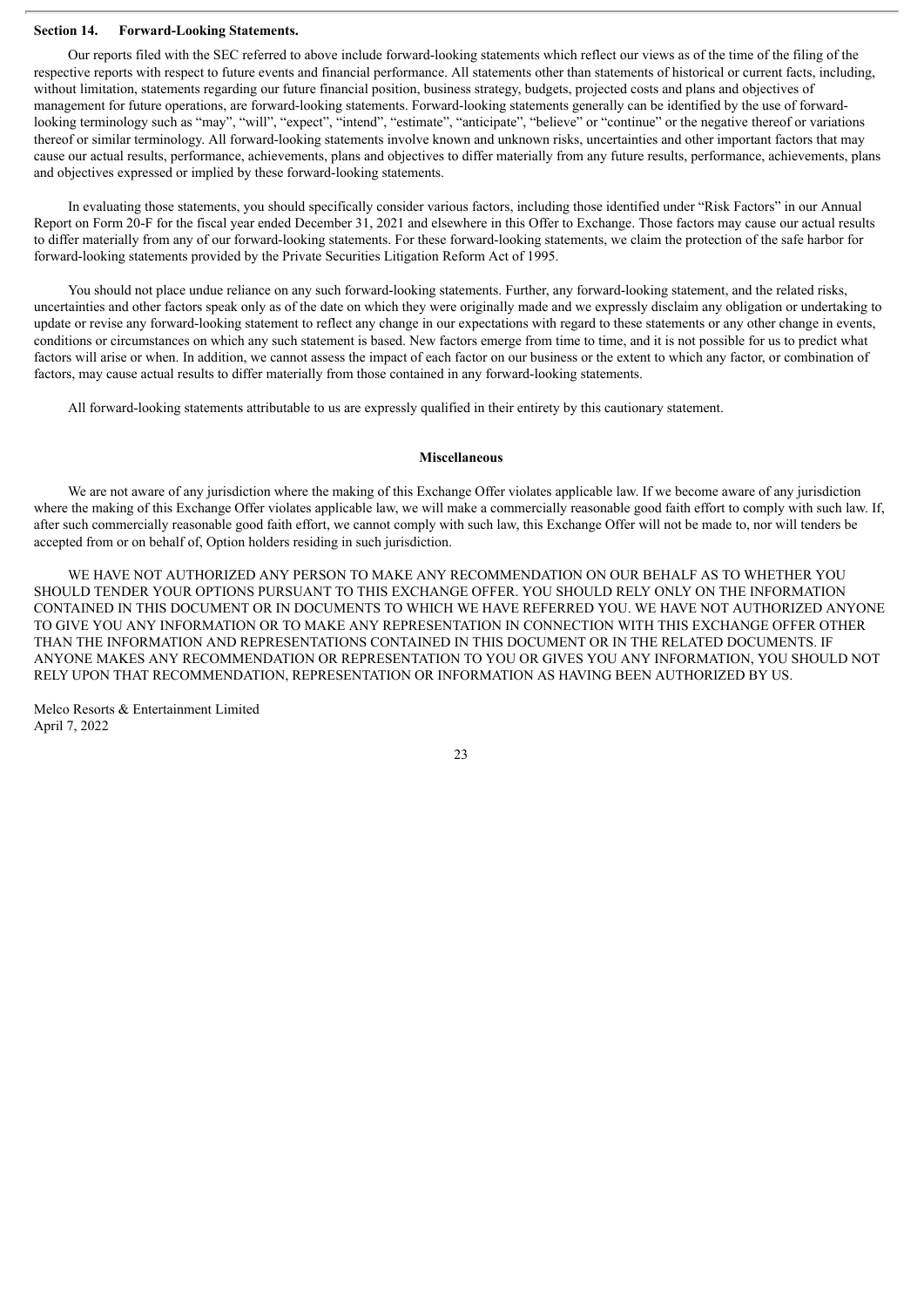#### **MELCO RESORTS & ENTERTAINMENT LIMITED**

#### **OFFER TO EXCHANGE OUTSTANDING OPTIONS FOR RESTRICTED SHARES**

#### **INDIVIDUAL OPTION STATEMENT**

[Name] [Address]

Melco Resorts & Entertainment Limited ("Melco Resorts") is offering eligible option holders the opportunity to exchange outstanding share options for restricted shares (the "Exchange Offer"). The restricted shares will be granted under the 2021 Share Incentive Plan of Melco Resorts (the "Plan"). You are eligible to participate in the Exchange Offer (and therefore an "eligible option holder") if you meet ALL three of the following criteria:

- You are an officer, employee or other service provider of Melco Resorts or its parent or a subsidiary ("Melco Group") on April 7, 2022 (the date the Exchange Offer starts), who has been designated by Melco Resorts as being eligible to participate in this Exchange Offer,
- You hold one or more options, and
- You (i) continue to be an officer or employee of, or continue to provide services to, the Melco Group, (ii) are in active employment or service (which does not include being on garden leave or unauthorized leave) and (iii) have not submitted or received a notice of termination of employment or service (except those eligible Option holders who are transitioning from employee status to service provider status and whose eligibility designation has not been revoked), as of the end of the Exchange Offer (expected to be at 5:00 p.m. Hong Kong time on April 14, 2022).

Participation in the Exchange Offer is voluntary, and you are under no obligation to tender any of your share options.

This Individual Option Statement highlights some of the key points of the Exchange Offer. This statement is intended to provide you with information you may find useful in determining whether or not you wish to exchange your options. It should be read in conjunction with the complete terms and conditions of the Exchange Offer contained in the Offer to Exchange document, dated April 7, 2022 (the "Offer to Exchange"). Annex A contains a table showing both your individual share option information and the restricted shares for which such options may be exchanged. It illustrates what will happen if you choose to exchange or retain your current share options.

Once you've reviewed the information in this Individual Option Statement and the Offer to Exchange, you must then complete the Election Form and Release Agreement to participate in the Exchange Offer. On the Election Form and Release Agreement, you must make an election of whether or not you wish to tender your share options, and you must sign and return the Election Form and Release Agreement so it is received by Melco Resorts no later than 5:00 p.m., Hong Kong time, April 14, 2022, unless the Exchange Offer is extended. You may not withdraw your election after submitting your Election Form and Release Agreement, unless Melco Resorts has modified the Exchange Offer in a material manner. If you do not submit a completed Election Form and Release Agreement by this deadline, you will be deemed to have rejected the Exchange Offer, and you will retain all your current share options with their current terms.

#### **If You Choose to Participate**

If you choose to exchange your share option grant(s) pursuant to the Exchange Offer, you will surrender all of the exchanged, unexercised shares in all options granted to you — exchanges for some, but not all, of your options or for a portion of an outstanding unexercised option will not be accepted. If you elect to exchange your options, you will receive a new award of restricted shares based on an exchange value formula as explained in the Offer to Exchange. Restricted share awards represent the right to receive Ordinary Shares once you meet the vesting requirements. Unlike your current share options, you will not have to pay an exercise price to receive such Ordinary Shares.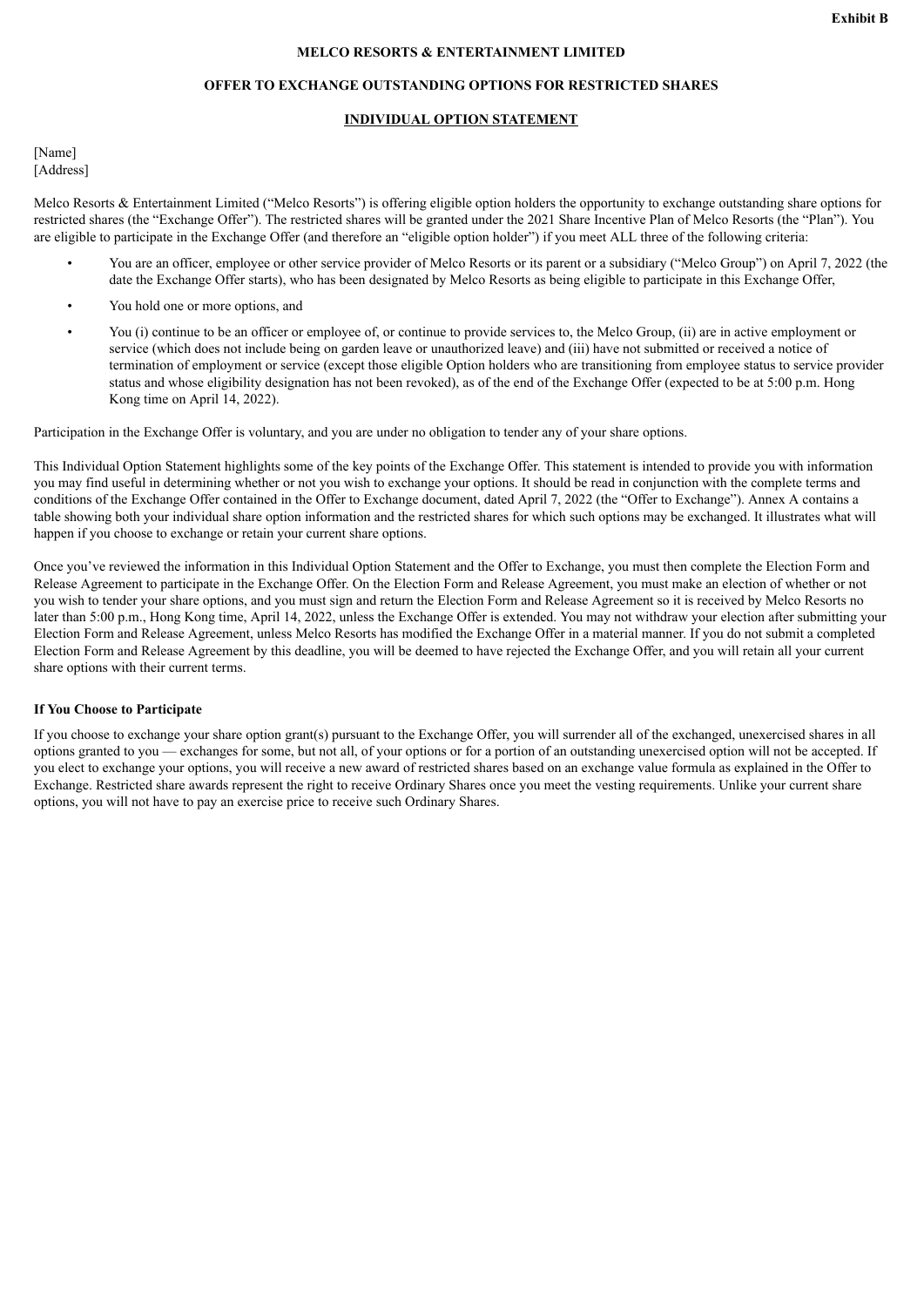All restricted shares received in exchange for options will vest 50% on the first anniversary of the date of grant (which is April 6, 2022), and 50% on the second anniversary of the date of grant. If your position as an officer, employee or other service provider with the Melco Group terminates before your restricted shares have vested, then you will forfeit any restricted shares that have not vested on the date of such termination. We will grant restricted shares promptly following the expiration of the Exchange Offer in exchange for properly tendered and accepted options.

You should be aware that Melco Resorts does not have any plan at this time to offer another option exchange program in the future, and we will strictly enforce the deadline by which you must decide whether to participate in the Exchange Offer.

#### **WE ADVISE ALL ELIGIBLE OPTION HOLDERS WHO ARE CONSIDERING EXCHANGING THEIR OPTIONS TO MEET WITH THEIR OWN TAX ADVISORS ABOUT THE TAX CONSEQUENCES OF PARTICIPATING IN THIS EXCHANGE OFFER.**

#### **IN ADDITION, YOU SHOULD BE AWARE THAT THERE MIGHT BE TAX AND SOCIAL INSURANCE CONSEQUENCES THAT MAY APPLY TO YOU. WE STRONGLY RECOMMEND THAT YOU CONSULT WITH YOUR ADVISORS TO DISCUSS THE CONSEQUENCES OF PARTICIPATING IN THIS EXCHANGE OFFER.**

#### **If You Choose Not to Participate**

If you choose not to participate in the Exchange Offer, you will keep your current share option grants, you will not receive restricted shares and your outstanding share options will retain their current vesting provisions, exercise price and other terms. Again, participation in this exchange is completely voluntary and you are under no obligation to participate.

#### **What Do You Need To Do?**

Once you have reviewed this statement and the Offer to Exchange, along with the other option exchange materials, you must submit the Election Form and Release Agreement if you wish to participate in the Exchange Offer. The completed Election Form and Release Agreement must be received by Melco Resorts before 5:00 p.m., Hong Kong time, April 14, 2022, unless the Exchange Offer is extended.

#### **About the Exchange Offer**

Participation in the Exchange Offer involves a number of potential risks as described in the Offer to Exchange. Since the future market price of Melco Resorts' Ordinary Shares is unpredictable, eligible participants should carefully consider these risks. It is possible for your share options to have a greater or lesser value than the restricted shares that you receive under the Exchange Offer.

#### **PARTICIPANTS ARE ENCOURAGED TO CAREFULLY CONSIDER THESE RISKS AND TO SPEAK WITH FINANCIAL AND TAX ADVISORS AS NECESSARY BEFORE DECIDING WHETHER OR NOT TO PARTICIPATE IN THE EXCHANGE OFFER.**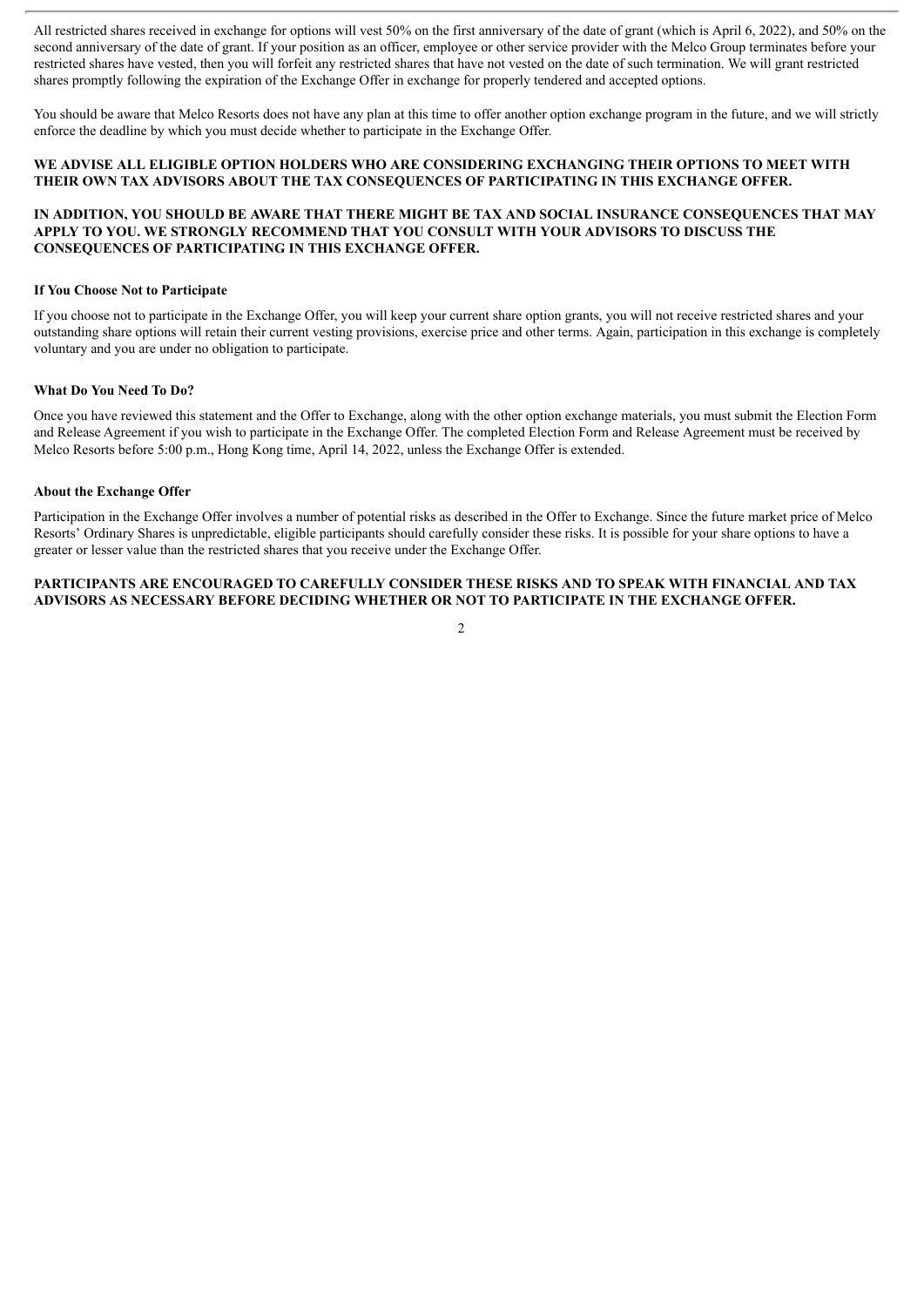#### **ANNEX A**

#### **MELCO RESORTS & ENTERTAINMENT LIMITED**

#### **INDIVIDUAL OPTION STATEMENT**

You may choose to exchange share options that were granted under our 2011 Share Incentive Plan. Below is a summary of your share options and the applicable exchange value for each option grant.

| <b>Grant Date</b> | Exercise<br>Price | <b>Vesting</b><br>Schedule | Expiration<br>Date | <b>Shares Issuable</b><br><b>Upon Exercise of</b><br><b>Options</b> | Exchange<br>Value <sup>(1)</sup> | <b>Restricted Shares</b><br>to be Issued Upon<br>$\mathbf{Exchange}^{(2)}$ |
|-------------------|-------------------|----------------------------|--------------------|---------------------------------------------------------------------|----------------------------------|----------------------------------------------------------------------------|
|                   |                   |                            |                    |                                                                     |                                  |                                                                            |
|                   |                   |                            |                    |                                                                     |                                  |                                                                            |

(1) The exchange value is the fair value of the option listed, based on the exchange value formula which is described in the Offer to Exchange.

(2) The number of Restricted Shares is determined by dividing the exchange value by the April 6, 2022 closing American depositary share price (divided by three to obtain the per ordinary share price)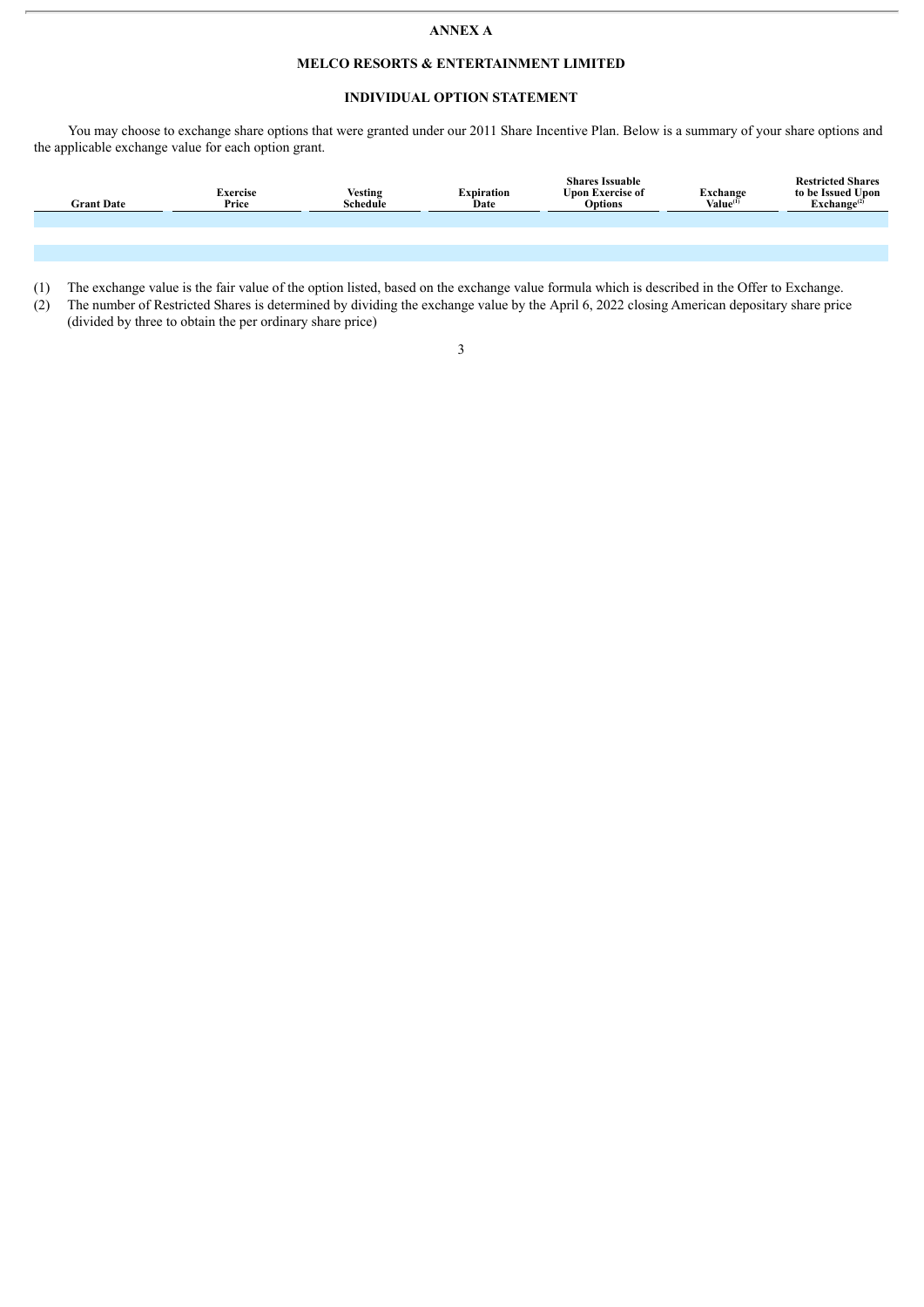#### **MELCO RESORTS & ENTERTAINMENT LIMITED**

#### **OFFER TO EXCHANGE OUTSTANDING OPTIONS FOR RESTRICTED SHARES AND/OR NEW OPTIONS**

#### **INDIVIDUAL OPTION STATEMENT**

[Name] [Address]

Melco Resorts & Entertainment Limited ("Melco Resorts") is offering certain eligible option holders, including you as the recipient of this Individual Option Statement, the opportunity to exchange outstanding share options for (i) only restricted shares, (ii) only new share options, or (iii) 50% restricted shares and 50% new share options (the "Exchange Offer"). The restricted shares and share options will be granted under the 2021 Share Incentive Plan of Melco Resorts (the "Plan"). You are eligible to participate in the Exchange Offer (and therefore an "eligible option holder") if you meet ALL three of the following criteria:

- You are an officer, employee or other service provider of Melco Resorts or its parent or a subsidiary ("Melco Group") on April 7, 2022 (the date the Exchange Offer starts), who has been designated by Melco Resorts as being eligible to participate in this Exchange Offer,
- You hold one or more options, and
- You (i) continue to be an officer or employee of, or continue to provide services to, the Melco Group, (ii) are in active employment or service (which does not include being on garden leave or unauthorized leave) and (iii) have not submitted or received a notice of termination of employment or service (except those eligible Option holders who are transitioning from employee status to service provider status and whose eligibility designation has not been revoked), as of the end of the Exchange Offer (expected to be at 5:00 p.m. Hong Kong time on April 14, 2022).

Participation in the Exchange Offer is voluntary, and you are under no obligation to tender any of your share options.

This Individual Option Statement highlights some of the key points of the Exchange Offer. This statement is intended to provide you with information you may find useful in determining whether or not you wish to exchange your options. It should be read in conjunction with the complete terms and conditions of the Exchange Offer contained in the Offer to Exchange document, dated April 7, 2022 (the "Offer to Exchange"). Annex A contains a table showing both your individual share option information and the restricted shares and/or share options for which such options may be exchanged. It illustrates what will happen if you choose to exchange or retain your current share options.

Once you've reviewed the information in this Individual Option Statement and the Offer to Exchange, you must then complete the Election Form and Release Agreement to participate in the Exchange Offer. On the Election Form and Release Agreement, you must make an election of whether or not you wish to tender your share options, and you must sign and return the Election Form and Release Agreement so it is received by Melco Resorts no later than 5:00 p.m., Hong Kong time, April 14, 2022, unless the Exchange Offer is extended. You may not withdraw your election after submitting your Election Form and Release Agreement, unless Melco Resorts has modified the Exchange Offer in a material manner. If you do not submit a completed Election Form and Release Agreement by this deadline, you will be deemed to have rejected the Exchange Offer, and you will retain all your current share options with their current terms.

#### **If You Choose to Participate**

If you choose to exchange your share option grant(s) pursuant to the Exchange Offer, you will surrender all of the exchanged, unexercised shares in all options granted to you — exchanges for some, but not all, of your options or for a portion of an outstanding unexercised option will not be accepted. If you elect to exchange your options, you will receive a new award of restricted shares and/or share options based on an exchange value formula as explained in the Offer to Exchange. Restricted share awards represent the right to receive Ordinary Shares once you meet the vesting requirements. Unlike your current share options, you will not have to pay an exercise price to receive such Ordinary Shares. However, if you elect to receive new share options in the Exchange Offer, such options will have an exercise price and will not be exercisable until the vesting requirements have been satisfied.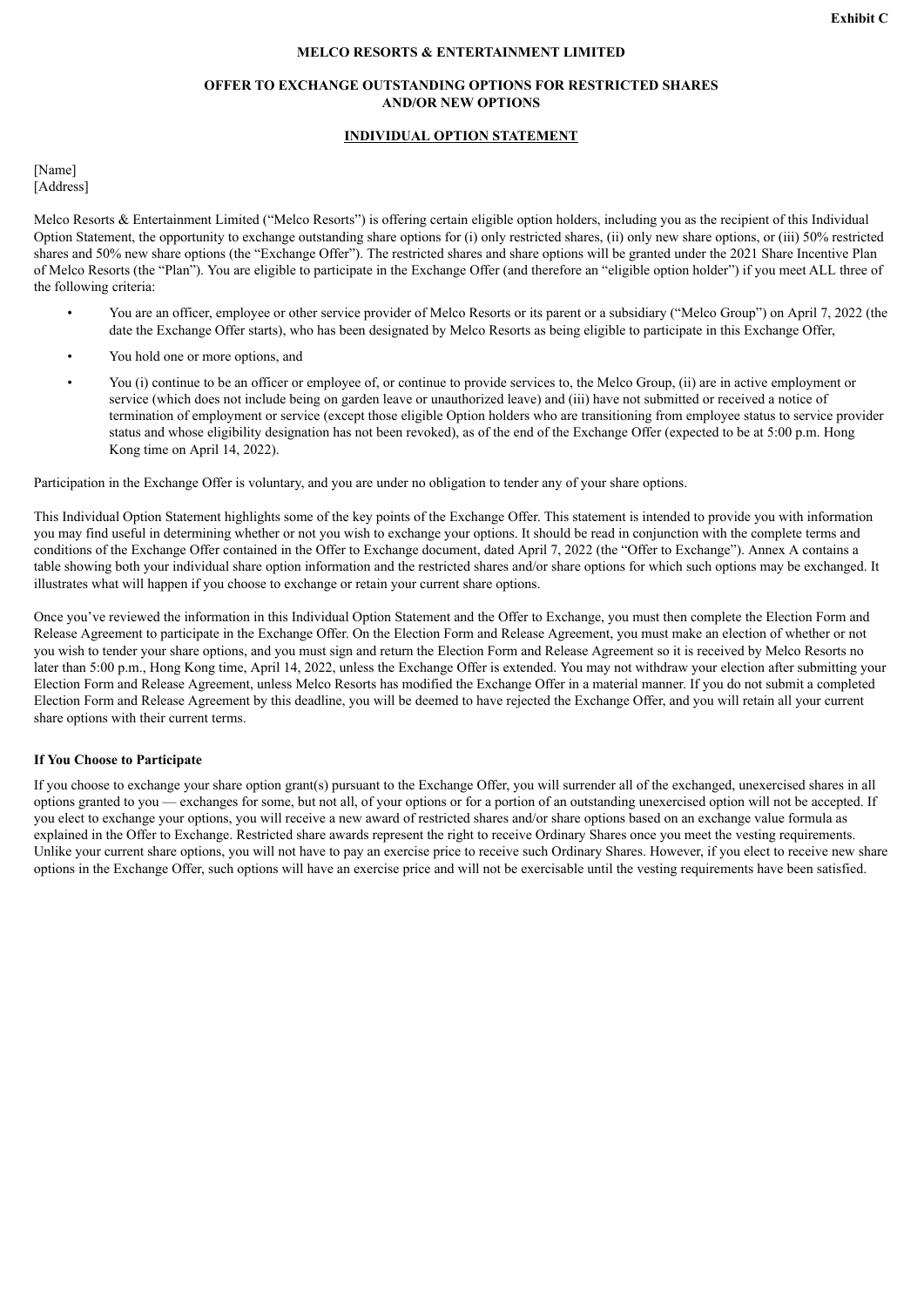All restricted shares and/or new share options received in exchange for options will vest 50% on the first anniversary of the date of grant (which is April 6, 2022), and 50% on the second anniversary of the date of grant. If your position as an officer, employee or other service provider with the Melco Group terminates before your restricted shares and/or new share options have vested, then you will forfeit any restricted shares and options that have not vested on the date of such termination. We will grant restricted shares and/or new share options promptly following the expiration of the Exchange Offer in exchange for properly tendered and accepted options.

You should be aware that Melco Resorts does not have any plan at this time to offer another option exchange program in the future, and we will strictly enforce the deadline by which you must decide whether to participate in the Exchange Offer.

#### **WE ADVISE ALL ELIGIBLE OPTION HOLDERS WHO ARE CONSIDERING EXCHANGING THEIR OPTIONS TO MEET WITH THEIR OWN TAX ADVISORS ABOUT THE TAX CONSEQUENCES OF PARTICIPATING IN THIS EXCHANGE OFFER.**

#### **IN ADDITION, YOU SHOULD BE AWARE THAT THERE MIGHT BE TAX AND SOCIAL INSURANCE CONSEQUENCES THAT MAY APPLY TO YOU. WE STRONGLY RECOMMEND THAT YOU CONSULT WITH YOUR ADVISORS TO DISCUSS THE CONSEQUENCES OF PARTICIPATING IN THIS EXCHANGE OFFER.**

#### **If You Choose Not to Participate**

If you choose not to participate in the Exchange Offer, you will keep your current share option grants, you will not receive restricted shares or new share options and your outstanding share options will retain their current vesting provisions, exercise price and other terms. Again, participation in this exchange is completely voluntary and you are under no obligation to participate.

#### **What Do You Need To Do?**

Once you have reviewed this statement and the Offer to Exchange, along with the other option exchange materials, you must submit the Election Form and Release Agreement if you wish to participate in the Exchange Offer. The completed Election Form and Release Agreement must be received by Melco Resorts before 5:00 p.m., Hong Kong time, April 14, 2022, unless the Exchange Offer is extended.

#### **About the Exchange Offer**

Participation in the Exchange Offer involves a number of potential risks as described in the Offer to Exchange. Since the future market price of Melco Resorts' Ordinary Shares is unpredictable, eligible participants should carefully consider these risks. It is possible for your share options to have a greater or lesser value than the restricted shares and/or new share options that you receive under the Exchange Offer.

#### **PARTICIPANTS ARE ENCOURAGED TO CAREFULLY CONSIDER THESE RISKS AND TO SPEAK WITH FINANCIAL AND TAX ADVISORS AS NECESSARY BEFORE DECIDING WHETHER OR NOT TO PARTICIPATE IN THE EXCHANGE OFFER.**

 $\overline{2}$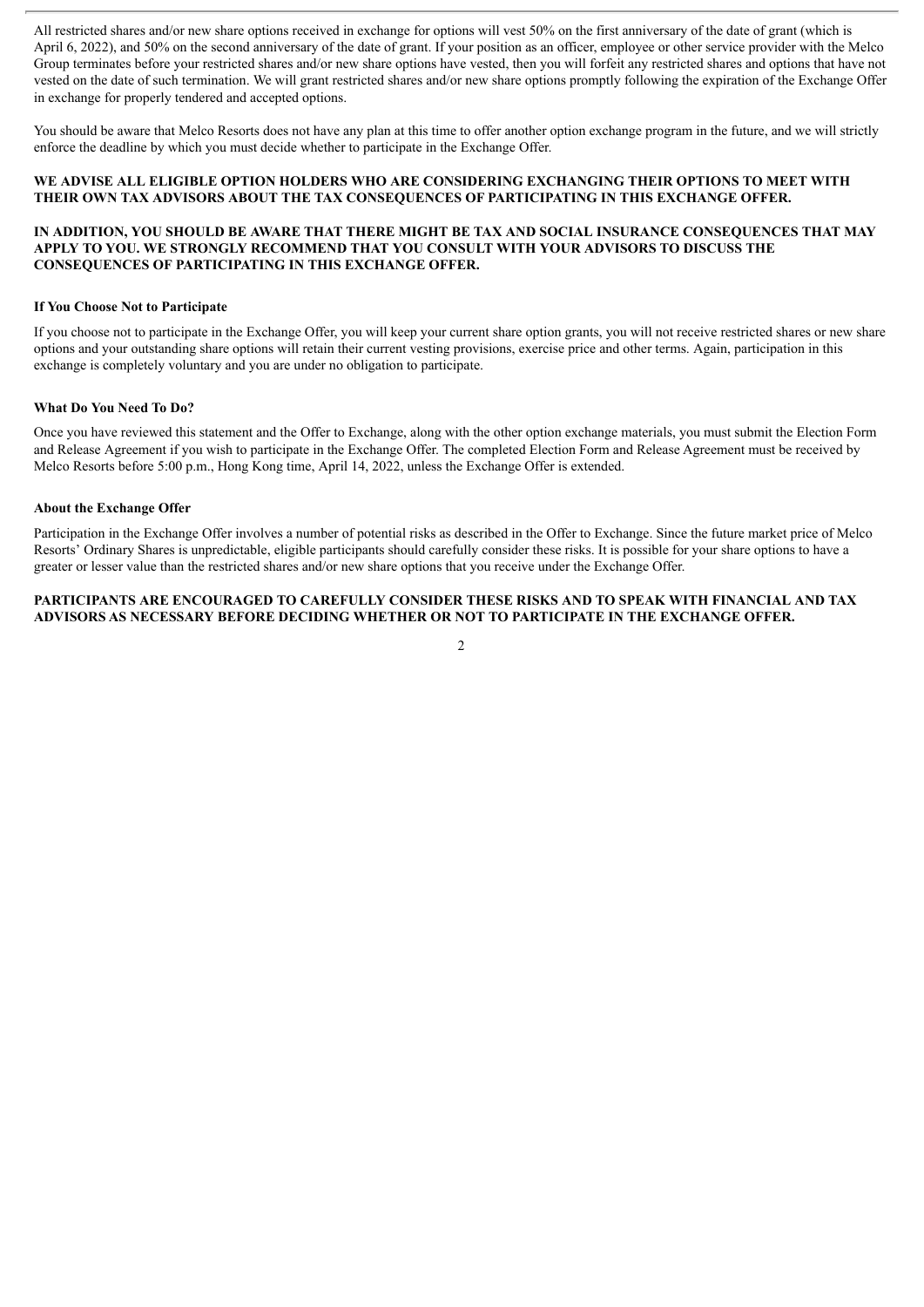#### **ANNEX A**

#### **MELCO RESORTS & ENTERTAINMENT LIMITED**

#### **INDIVIDUAL OPTION STATEMENT**

You may choose to exchange share options that were granted under our 2011 Share Incentive Plan. Below is a summary of your share options and the applicable exchange value for each option grant.

|               |                          |                            |                           | <b>Shares</b><br>Issuable<br>∪pon    |                           | <b>Restricted</b><br>Shares to be               | Number of<br><b>Option Shares</b><br><b>Into Which New</b> |
|---------------|--------------------------|----------------------------|---------------------------|--------------------------------------|---------------------------|-------------------------------------------------|------------------------------------------------------------|
| Grant<br>Date | <b>Exercise</b><br>Price | <b>Vesting</b><br>Schedule | <b>Expiration</b><br>Date | <b>Exercise of</b><br><b>Options</b> | Exchange<br>$Value^{(1)}$ | <b>Issued Upon</b><br>$\mathbf{Exchange}^{(2)}$ | <b>Option</b> is<br>Exerciseable <sup>(3)</sup>            |
|               |                          |                            |                           |                                      |                           |                                                 |                                                            |

- (1) The exchange value is the fair value of the option listed, based on the exchange value formula which is described in the Offer to Exchange.
- (2) The number of Restricted Shares to be issued upon exchange is determined by dividing the exchange value by the April 6, 2022 closing American depositary share price (divided by three to obtain the per ordinary share price). This assumes that the existing option is exchanged only for Restricted Shares.
- (3) The number of New Options to be issued upon exchange is determined by applying a multiple of three to the number of Restricted Shares that would otherwise be issued in (2) above. This assumes that the existing option is exchanged only for New Options.

Thus, if you elect to participate in the Exchange Offer, then you will have the choice of receiving:

- **Restricted Shares only:** A total of Restricted Shares in exchange for the Options set forth in the table above.
- **New Options only:** New Options exercisable for a total of Ordinary Shares in exchange for the Options set forth in the table above, with an exercise price of US\$2.4667 per Ordinary Share.
- **50% Restricted Shares and 50% New Options:** A total of Restricted Shares and New Options exercisable for a total of Ordinary Shares, with an exercise price of US\$2.4667 per Ordinary Share, in exchange for the Options set forth in the table above.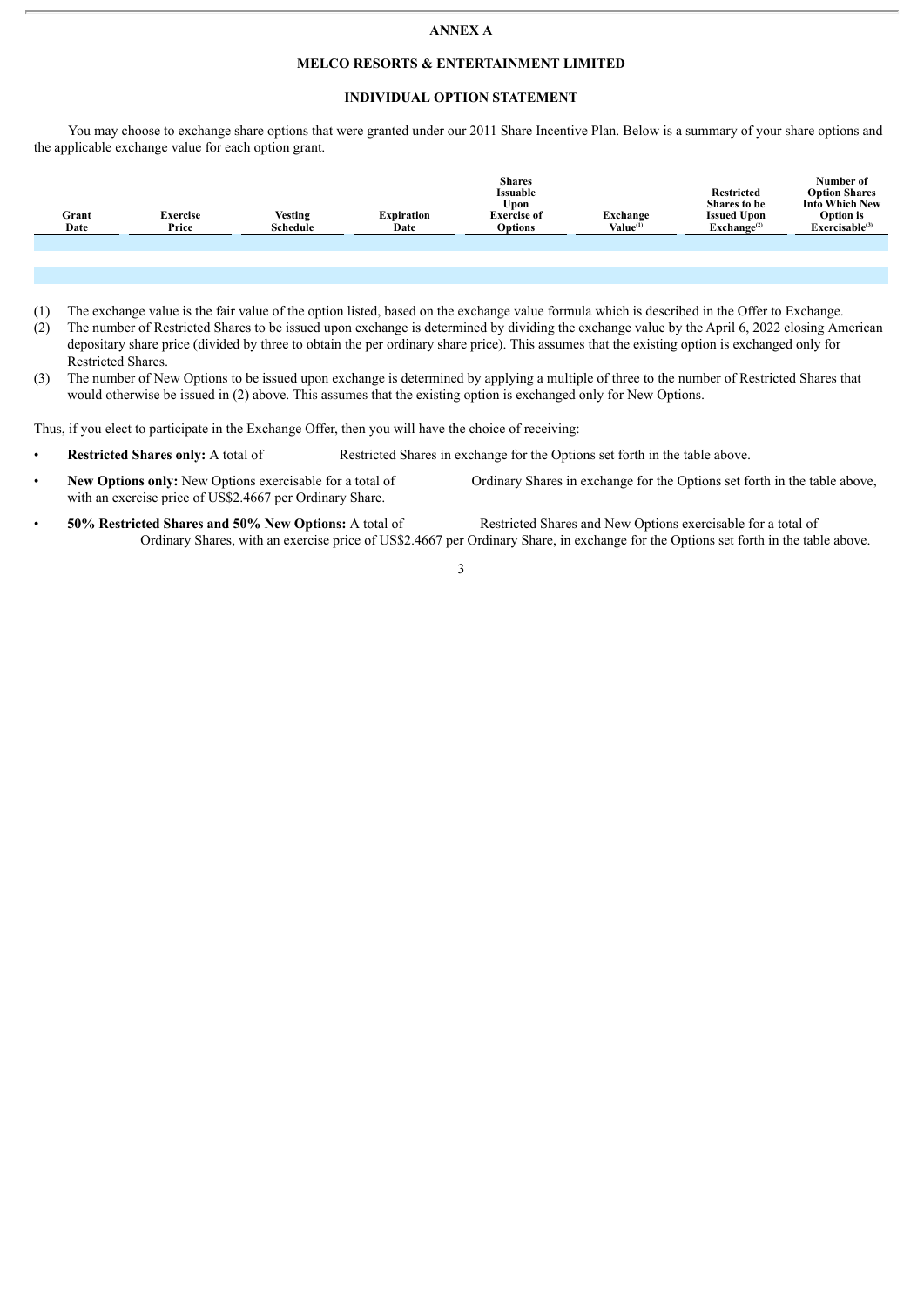#### **MELCO RESORTS & ENTERTAINMENT LIMITED**

#### **OFFER TO EXCHANGE OUTSTANDING OPTIONS FOR RESTRICTED SHARES**

#### **ELECTION FORM AND RELEASE AGREEMENT**

#### *Instructions:*

Before you complete or return this Election Form and Release Agreement ("Election Form"), you should read the Offer to Exchange document dated April 7, 2022 (the "Offer to Exchange") that accompanies this Election Form.

- You may obtain a copy of the Offer to Exchange by calling or sending an email to Ivan Wong, Director, Equity Administration, at +852 2598 3517 or ivancywong@melco-resorts.com. The Offer to Exchange contains important information about the terms and conditions and risks of the Exchange Offer and explains many of the terms used in this Election Form.
- Capitalized terms that are used in this Election Form and that are not defined in this Election Form are defined in the Offer to Exchange.
- After you have read the Offer to Exchange and this Election Form, please complete this Election Form and return it to Melco Resorts. You may return this Election Form by email or hand delivery (during normal business hours) to the following addresses:

Ivan Wong 37/F The Centrium, 60 Wyndham Street Central, Hong Kong ivancywong@melco-resorts.com

If you choose to return the Election Form by email, you must scan the completed Election Form in its entirety and send it via email to the email address above.

- For additional information, it is important that you read the Offer to Exchange.
- **DEADLINE:** If you wish to accept the Exchange Offer, we must receive this Election Form at the above address or email address no later than 5:00 p.m., Hong Kong time, on April 14, 2022, unless we extend the deadline for the Exchange Offer. If we do not receive an Election Form from you prior to this deadline, you will be deemed to have rejected the Exchange Offer.

**A. Offer Election**. I hereby (check the applicable box — if no election is checked, you will be deemed to have rejected the Exchange Offer and retain your Options):

- □ **ACCEPT** the Exchange Offer with respect to all of my Options. I further agree to be bound by the terms and conditions set forth in the Offer to Exchange, the release and the other terms and conditions set forth in Section C of this Election Form. (Sign and return this Election Form to Melco Resorts)
- ☐ **REJECT** the Exchange Offer. My Options will remain outstanding as described in the response to Question 25 in the Summary Term Sheet of the Offer to Exchange. (Sign and return this Election Form to Melco Resorts)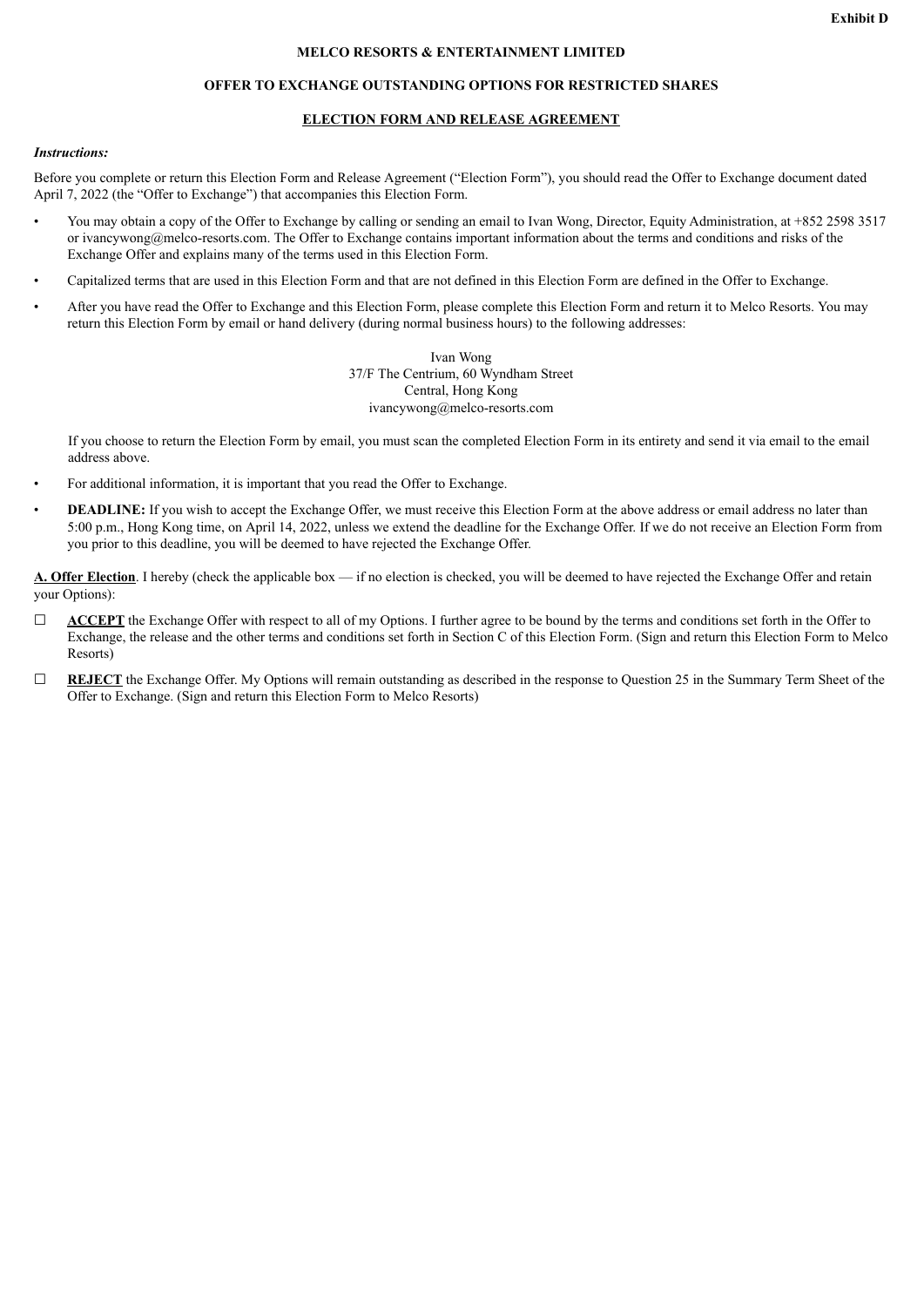**B. Signature (All Persons)**. I hereby represent and confirm to Melco Resorts that:

- I have full power and authority to sign and deliver this Election Form and to tender my Options pursuant to the terms of the Exchange Offer;
- I have received and read, and I understand, the Offer to Exchange and the documents referenced in the Offer to Exchange, including this Election Form. The documents referenced in the Offer to Exchange (including this Election Form) are collectively referred to in this Election Form as the "Exchange Offer Documents";
- I acknowledge that Melco Resorts does not have any plan at this time to offer another option exchange program in the future.
- I have had adequate time and opportunity to ask questions of Melco Resorts about the Exchange Offer and the Exchange Offer Documents, and to seek advice from my independent legal, tax and/or financial advisors concerning the Exchange Offer and the Exchange Offer Documents;
- I understand that the Exchange Offer Documents contain all of the terms of the Exchange Offer in their entirety, and that I have not relied on any other documents or oral representations from Melco Resorts or any of its officers, directors, employees, representatives, affiliates or agents in deciding to accept or reject the Exchange Offer;
- None of Melco Resorts, the Compensation Committee or the Board of Directors has made any recommendation to me as to whether I should accept or reject the Exchange Offer, and any election to accept the Exchange Offer is wholly voluntary;
- The information set forth in my Individual Option Statement is correct;
- My election to accept or reject the Exchange Offer is correctly set forth in Section A above; and
- My email address is and Melco Resorts may send me any and all communications relating to the Exchange Offer at such email address.

I understand that the Exchange Offer will expire at 5:00 p.m., Hong Kong time, on April 14, 2022, unless Melco Resorts subsequently extends the expiration date. The actual day and time on which the Exchange Offer will expire is referred to as the "Expiration date" in this Election Form. I understand that I may not revoke my election to accept or reject the Exchange Offer after the Election Form has been received and accepted by Melco Resorts and that I cannot change or withdraw my election once I have submitted the Election Form unless Melco Resorts has modified the Exchange Offer in a material manner.

I also understand that if I alter or modify this Election Form in any way (other than by checking the box corresponding to my election in Section A, providing my email address in Section B and completing the signature block below), my alterations and/or modifications will not be effective and will not be binding on Melco Resorts.

The Exchange Offer and the Exchange Offer Documents shall be governed by and construed and enforced in accordance with the laws of Hong Kong.

If I have accepted the Exchange Offer (as indicated in Section A of this Election Form) as to my Options, I agree to be bound by the terms and conditions of, and acknowledge that I have read and understand, the Exchange Offer, the release and other terms and conditions set forth **in Section C of this Election Form, which are hereby incorporated by reference.**

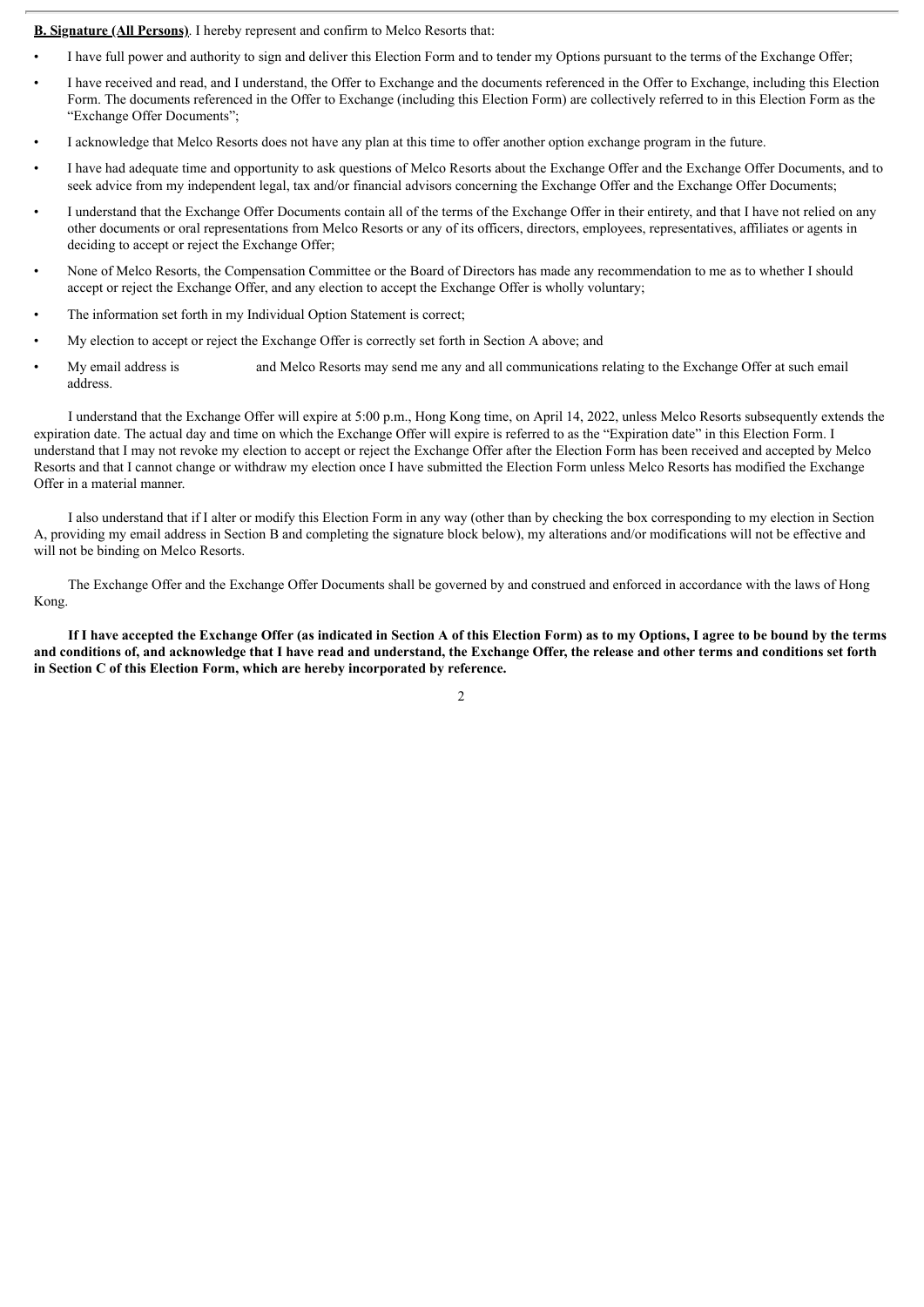#### **C. Other Terms and Conditions (For Persons Accepting the Exchange Offer Only)**

By accepting the Exchange Offer (by marking such election in Section A of this Election Form), and by my signature in this Election Form, I hereby agree with Melco Resorts as follows:

- Subject to all of the terms and conditions of the Exchange Offer, I hereby tender all of my Options (such exchanged options are referred to in this Election Form as "Cancelled Options"), and I agree that, subject to acceptance by Melco Resorts, all of my Cancelled Options will automatically terminate effective upon acceptance of the Cancelled Options by Melco Resorts.
- Upon acceptance of the Cancelled Options by Melco Resorts, I, on my own behalf and on behalf of my heirs, dependents, executors, administrators and assigns, hereby release Melco Resorts and its successors, assigns, affiliates, representatives, directors, officers and employees, past and present (collectively referred to in this Election Form as "Released Persons"), with respect to and from any and all claims, damages, agreements, obligations, actions, suits, proceedings and liabilities of whatever kind and nature, whether now known or unknown, suspected or unsuspected (collectively referred to in this Election Form as "Claims"), which I now own or hold or at any time previously owned or held against any of the Released Persons and that relate to or are in any way connected with the Cancelled Options. I acknowledge that I may later discover claims or facts that are in addition to or are different from those which I now know or believe to exist with respect to the Cancelled Options. Nevertheless, I hereby waive any Claim relating to or connected with the Cancelled Options that might arise as a result of such different or additional claims or facts. I fully understand the significance and consequence of this release.
- If I tender my Options for exchange in this Exchange Offer, but before the Expiration Date I (i) cease to be an officer or employee of, or cease being a service provider to, Melco Resorts or its parent or subsidiaries ("Melco Group"), (ii) am no longer in active employment or service (being on garden leave or unauthorized leave does not constitute active employment or service) or (iii) have submitted or received a notice of termination of employment or service (except if I am an eligible Option holder who is transitioning from employee status to service provider status and my eligibility designation has not been revoked), my participation in the Exchange Offer will be canceled and I will not be able to exchange my Options.
- I agree that decisions with respect to future grants under any Melco Resorts equity compensation plan will be at the sole discretion of Melco Resorts.
- I agree that: (i) Melco Resorts may, at its discretion, refuse to accept my election to participate; and (ii) the Exchange Offer is a one-time offer that does not create any contractual or other right to receive future offers, equity awards or benefits in lieu of offers.
- I have not previously assigned or transferred to any person or entity (other than Melco Resorts) any interest in my Cancelled Options, and I agree to defend, indemnify and hold harmless all Released Persons from and against any claim based on or in connection with any purported assignment or transfer.
- The Exchange Offer Documents comprise the entire agreement and final understanding concerning the Exchange Offer and my Cancelled Options, and the Exchange Offer Documents supersede and replace all prior agreements, proposed or otherwise, whether written or oral, between Melco Resorts and me concerning the subject matter thereof. Melco Resorts will not be bound by any representation, promise or agreement that is not specifically contained in the Exchange Offer Documents.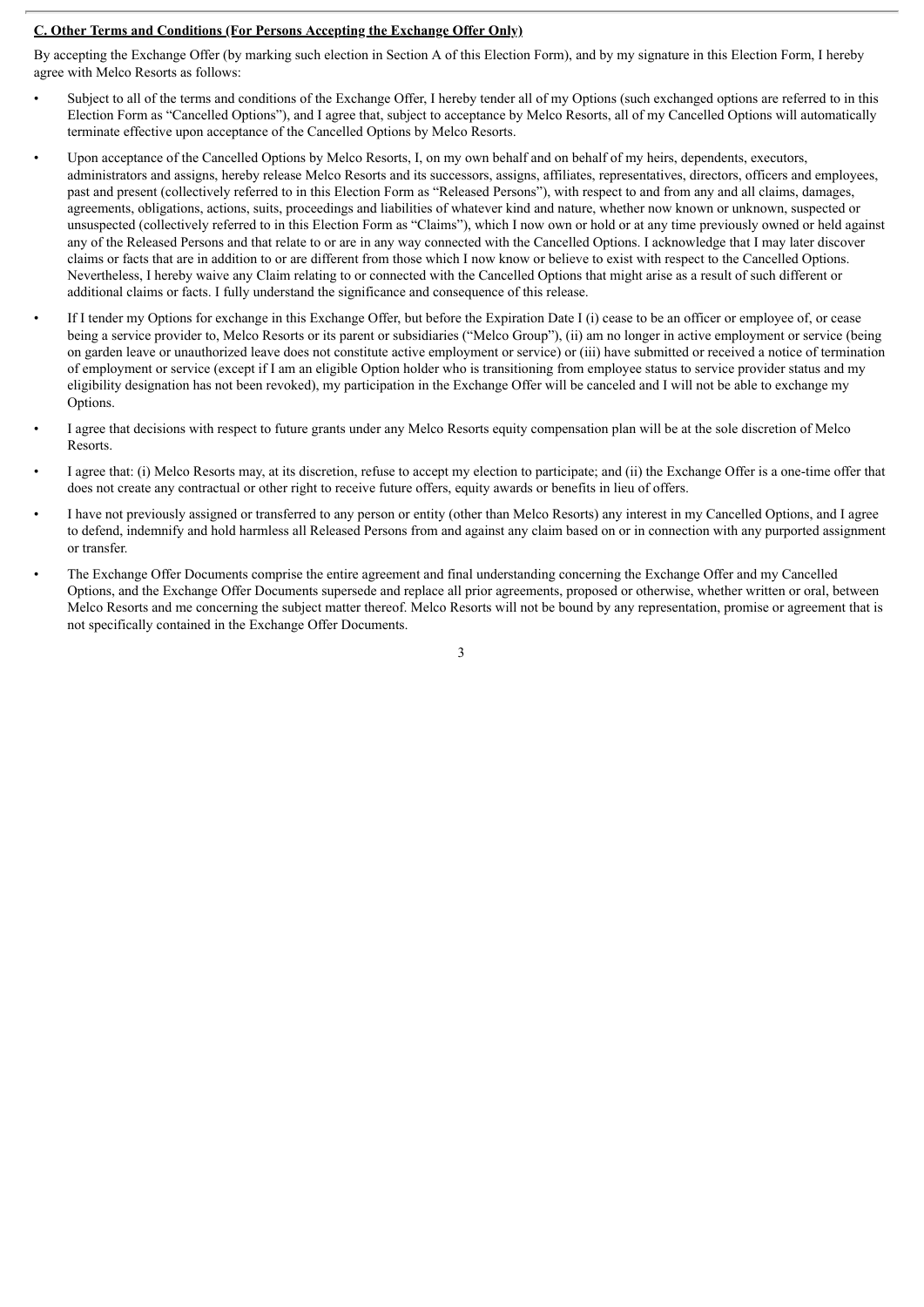- Melco Resorts reserves the right, under the circumstances set forth in the Exchange Offer, to terminate or amend the Exchange Offer, or to postpone its acceptance and cancellation of any Cancelled Options.
- If any provision of the Exchange Offer Documents (including this Election Form and the release) is found to be invalid, such finding will not affect the validity and enforceability of the other provisions of such documents, so long as the essential economic provisions of this Election Form and the Exchange Offer can still be given effect.
- Neither my participation in the Exchange Offer nor this election will be construed so as to grant me any right to remain in the employ of the Melco Group and will not interfere with the ability of my current employer to terminate my employment relationship at any time with or without cause (subject to the terms of my employment contract, if any, and applicable law).
- For the exclusive purpose of implementing, administering and managing my participation in the Exchange Offer, I hereby explicitly and unambiguously consent to the collection, receipt, use, retention and transfer, in electronic or other form, of my personal data ("Data") as described in this document by and among, as applicable, Melco Resorts and its subsidiaries and affiliates. I understand that Melco Resorts holds certain personal information about me, including, but not limited to, my name, home address and telephone number, date of birth, passport or other identification number, salary, nationality, job title, details of all options or any other entitlement to ordinary shares awarded, cancelled, exercised, vested, unvested or outstanding in my favor, for the purpose of implementing, administering and managing the Exchange Offer. I understand that Data may be transferred to any third parties assisting in the implementation, administration and management of the Exchange Offer, that these recipients may be located in my country or elsewhere, and that the recipient's country may have different data privacy laws and protections than my country.
- I acknowledge that regardless of any action taken by Melco Resorts or a subsidiary or affiliate of Melco Resorts, the ultimate liability for all income tax, social insurance, payroll tax, fringe benefits tax, payment on account or other tax-related withholding related to the Exchange Offer and the equity awards received by me and legally applicable to me ("Tax-Related Items"), is and remains my sole responsibility. I further acknowledge that Melco Resorts (1) makes no representations or undertakings regarding the treatment of any Tax-Related Items in connection with any aspect of the Exchange Offer and the equity awards granted pursuant to the Exchange Offer, including, but not limited to, the exchange of Options for Restricted Shares, the grant and vesting of the Restricted Shares, the subsequent sale of vested Restricted Shares; and (2) does not commit to and is under no obligation to structure the terms of the Exchange Offer or any aspect of the equity awards made thereunder to reduce or eliminate my liability for Tax-Related Items or achieve any particular tax result.
- I agree to cooperate fully and to execute any and all supplementary documents and to take all additional actions that may be necessary or appropriate to give full force to the basic terms and intent of this Election Form and the Exchange Offer and which are not inconsistent with the terms of the Exchange Offer.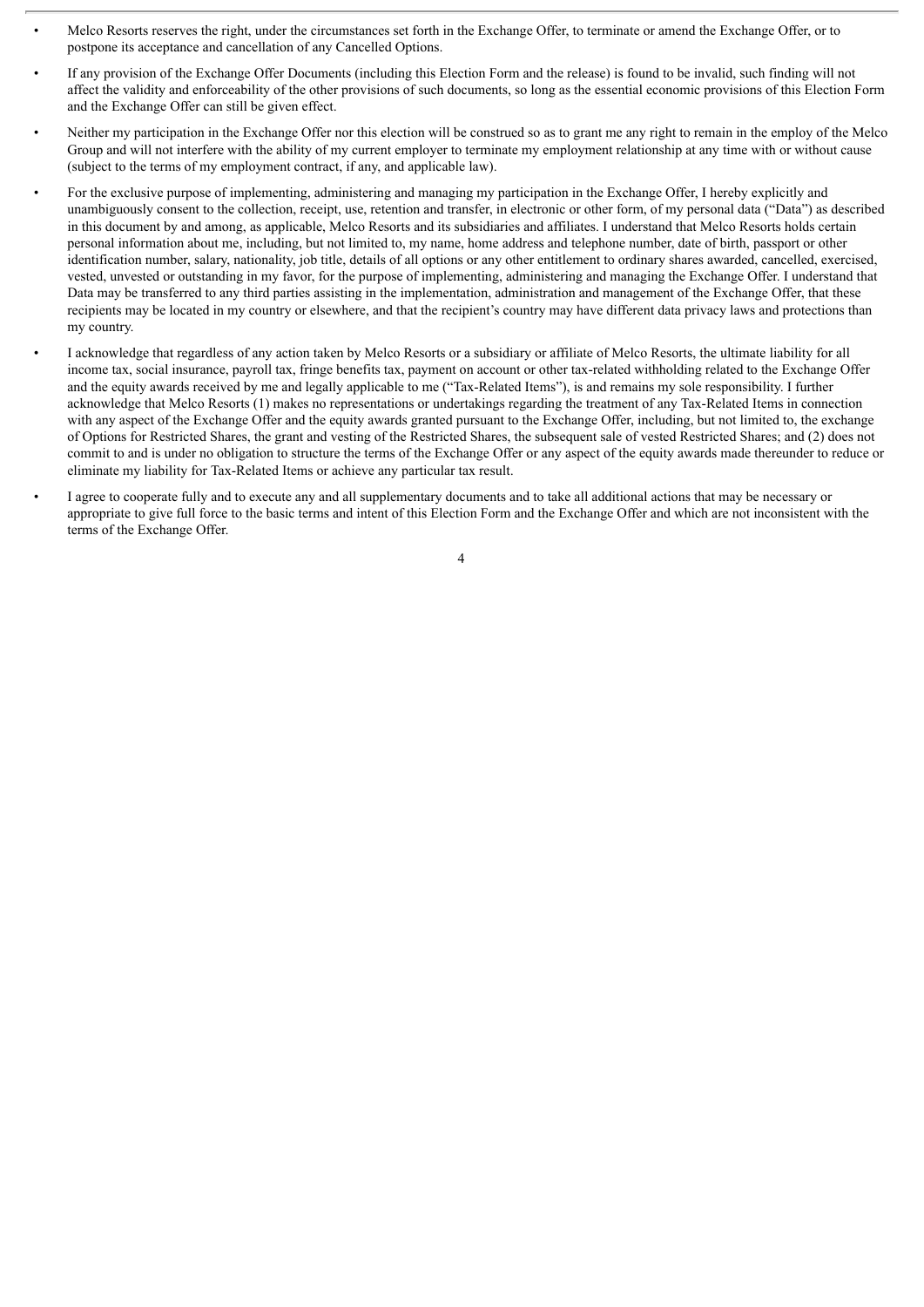This form must be completed and signed in the space below. If the signature is by a trustee, executor, administrator, guardian, attorney-in-fact, officer of a corporation or another person acting in a fiduciary or representative capacity, the signer's full title must be specified, and proper evidence of the authority of such person to act in such capacity must be submitted with this form.

| <b>SIGNATURE</b>   |  |
|--------------------|--|
| <b>PRINT NAME:</b> |  |
| DATE:              |  |

#### FOR COMPANY USE ONLY

Accepted and Agreed on Behalf of Melco Resorts & Entertainment Limited

By: Name: Title: Date: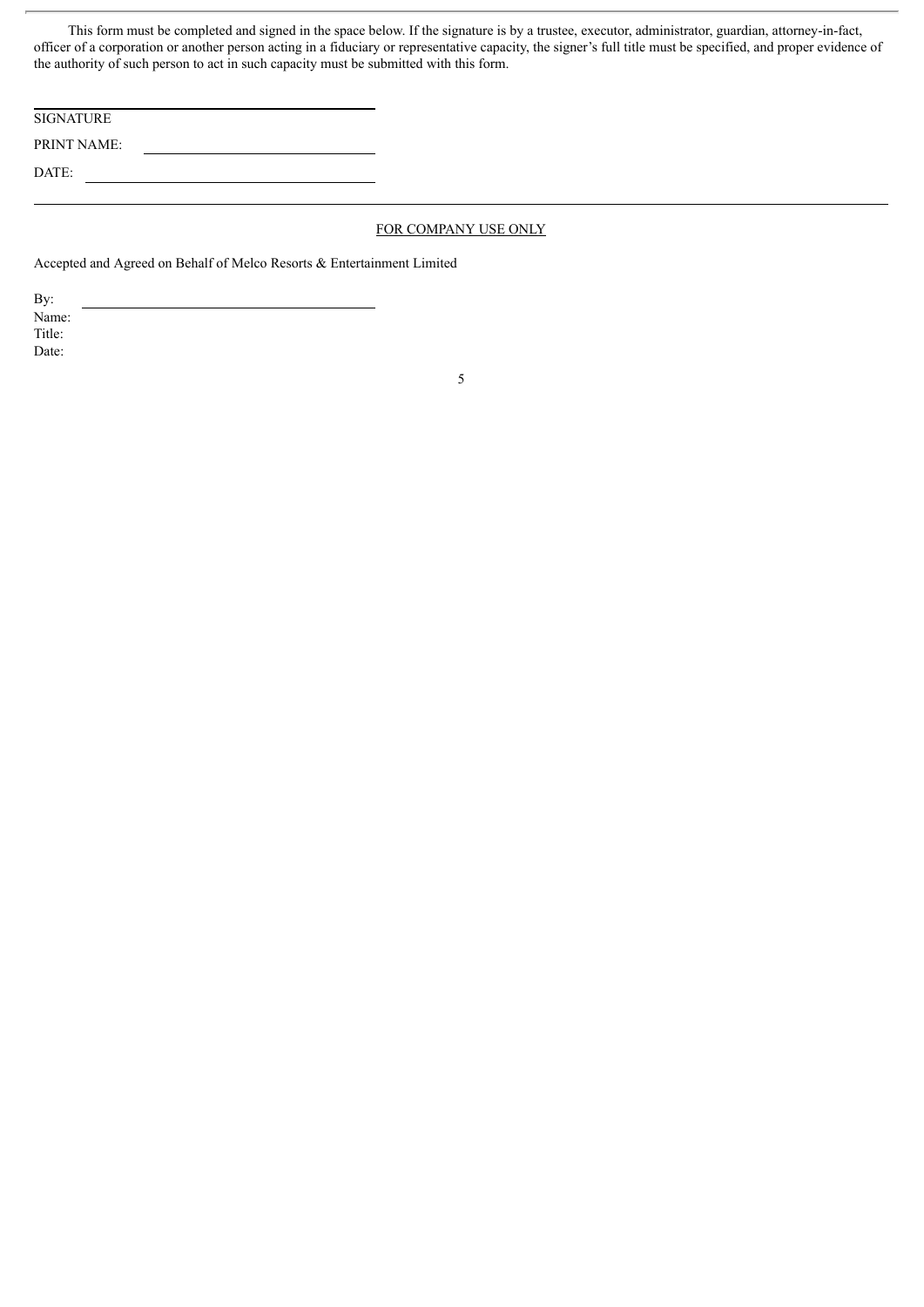#### **MELCO RESORTS & ENTERTAINMENT LIMITED**

#### **OFFER TO EXCHANGE OUTSTANDING OPTIONS FOR RESTRICTED SHARES AND/OR NEW OPTIONS**

#### **ELECTION FORM AND RELEASE AGREEMENT**

#### *Instructions:*

Before you complete or return this Election Form and Release Agreement ("Election Form"), you should read the Offer to Exchange document dated April 7, 2022 (the "Offer to Exchange") that accompanies this Election Form.

- You may obtain a copy of the Offer to Exchange by calling or sending an email to Ivan Wong, Director, Equity Administration, at +852 2598 3517 or ivancywong@melco-resorts.com. The Offer to Exchange contains important information about the terms and conditions and risks of the Exchange Offer and explains many of the terms used in this Election Form.
- Capitalized terms that are used in this Election Form and that are not defined in this Election Form are defined in the Offer to Exchange.
- After you have read the Offer to Exchange and this Election Form, please complete this Election Form and return it to Melco Resorts. You may return this Election Form by email or hand delivery (during normal business hours) to the following addresses:

Ivan Wong 37/F The Centrium, 60 Wyndham Street Central, Hong Kong ivancywong@melco-resorts.com

If you choose to return the Election Form by email, you must scan the completed Election Form in its entirety and send it via email to the email address above.

- For additional information, it is important that you read the Offer to Exchange.
- **DEADLINE:** If you wish to accept the Exchange Offer, we must receive this Election Form at the above address or email address no later than 5:00 p.m., Hong Kong time, on April 14, 2022, unless we extend the deadline for the Exchange Offer. If we do not receive an Election Form from you prior to this deadline, you will be deemed to have rejected the Exchange Offer.

**A. Offer Election**. I hereby (check the applicable box(es) — if no election is checked, you will be deemed to have rejected the Exchange Offer and retain your Options):

- ☐ **ACCEPT** the Exchange Offer with respect to all of my Options, and I elect to receive the following (CHECK ONE OF THE FOLLOWING BOXES):
	- ☐ **RESTRICTED SHARES ONLY, OR**
	- ☐ **NEW OPTIONS ONLY, OR**
	- ☐ **50% RESTRICTED SHARES AND 50% NEW OPTIONS**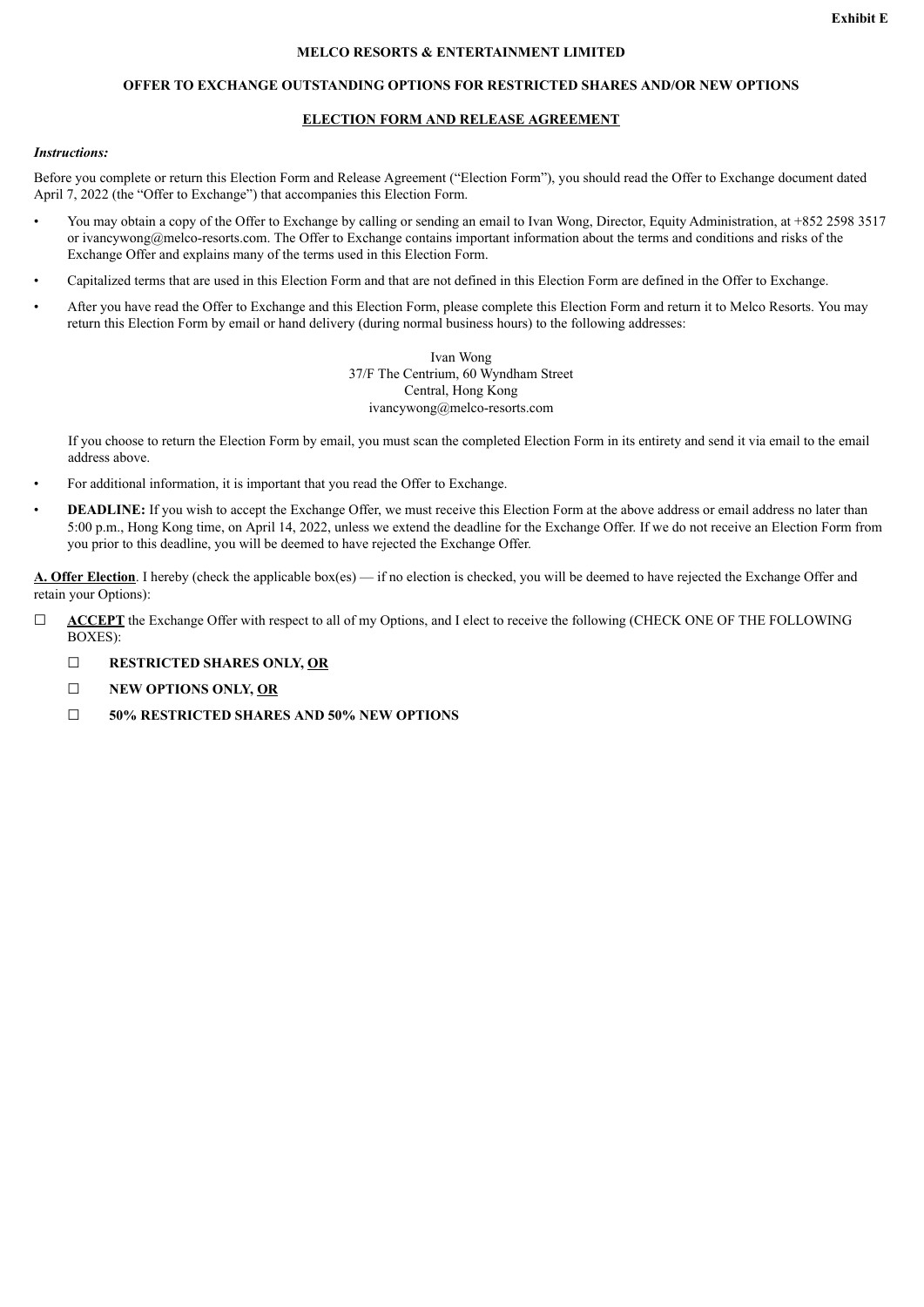I further agree to be bound by the terms and conditions set forth in the Offer to Exchange, the release and the other terms and conditions set forth in Section C of this Election Form. (Sign and return this Election Form to Melco Resorts)

**□ REJECT** the Exchange Offer. My Options will remain outstanding as described in the response to Question 25 in the Summary Term Sheet of the Offer to Exchange. (Sign and return this Election Form to Melco Resorts)

**B. Signature (All Persons)**. I hereby represent and confirm to Melco Resorts that:

- I have full power and authority to sign and deliver this Election Form and to tender my Options pursuant to the terms of the Exchange Offer;
- I have received and read, and I understand, the Offer to Exchange and the documents referenced in the Offer to Exchange, including this Election Form. The documents referenced in the Offer to Exchange (including this Election Form) are collectively referred to in this Election Form as the "Exchange Offer Documents";
- I acknowledge that Melco Resorts does not have any plan at this time to offer another option exchange program in the future.
- I have had adequate time and opportunity to ask questions of Melco Resorts about the Exchange Offer and the Exchange Offer Documents, and to seek advice from my independent legal, tax and/or financial advisors concerning the Exchange Offer and the Exchange Offer Documents;
- I understand that the Exchange Offer Documents contain all of the terms of the Exchange Offer in their entirety, and that I have not relied on any other documents or oral representations from Melco Resorts or any of its officers, directors, employees, representatives, affiliates or agents in deciding to accept or reject the Exchange Offer;
- None of Melco Resorts, the Compensation Committee or the Board of Directors has made any recommendation to me as to whether I should accept or reject the Exchange Offer, and any election to accept the Exchange Offer is wholly voluntary;
- The information set forth in my Individual Option Statement is correct;
- My election to accept or reject the Exchange Offer is correctly set forth in Section A above; and
- My email address is and Melco Resorts may send me any and all communications relating to the Exchange Offer at such email address.

I understand that the Exchange Offer will expire at 5:00 p.m., Hong Kong time, on April 14, 2022, unless Melco Resorts subsequently extends the expiration date. The actual day and time on which the Exchange Offer will expire is referred to as the "Expiration date" in this Election Form. I understand that I may not revoke my election to accept or reject the Exchange Offer after the Election Form has been received and accepted by Melco Resorts and that I cannot change or withdraw my election once I have submitted the Election Form unless Melco Resorts has modified the Exchange Offer in a material manner.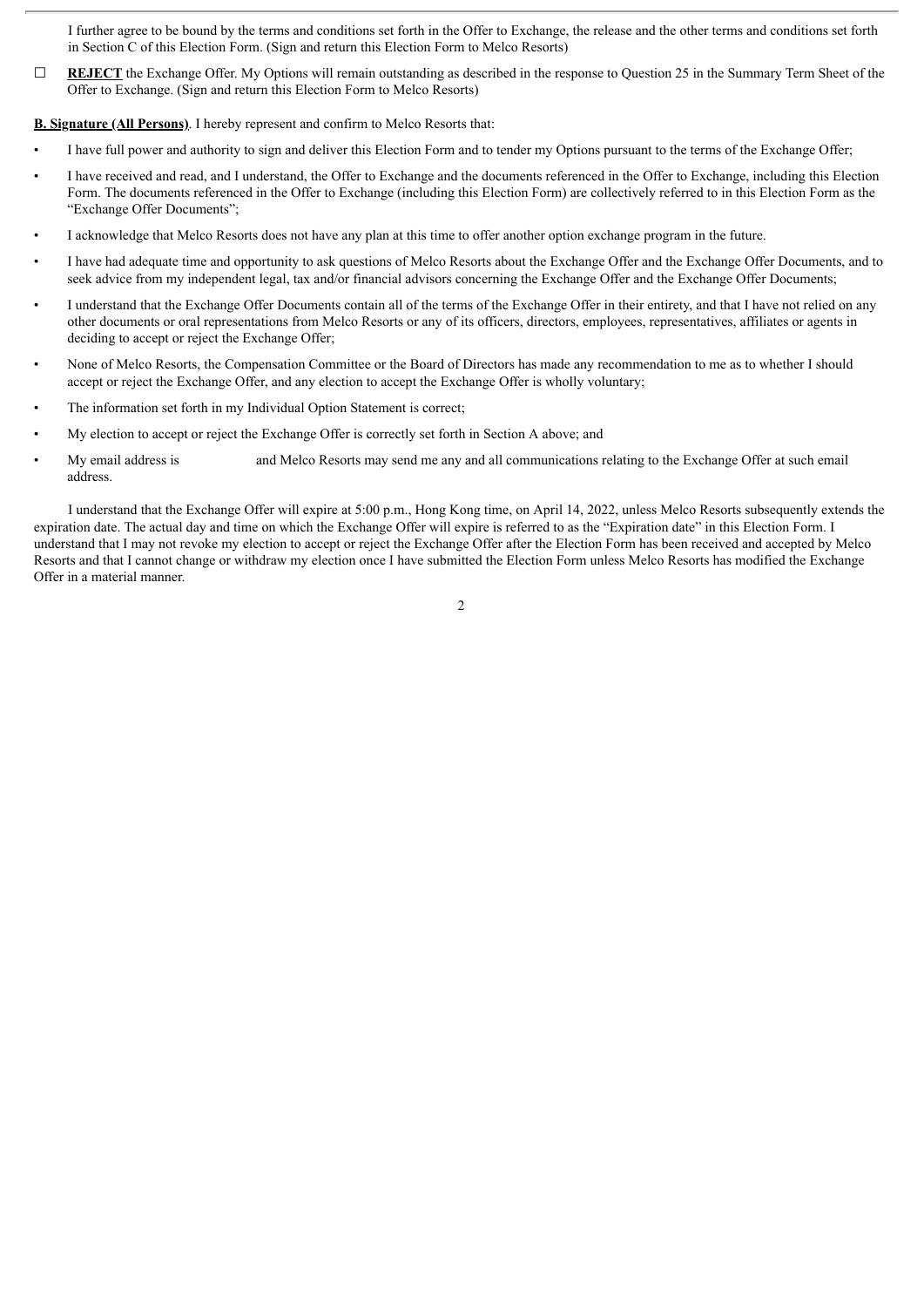I also understand that if I alter or modify this Election Form in any way (other than by checking the boxes corresponding to my election in Section A, providing my email address in Section B and completing the signature block below), my alterations and/or modifications will not be effective and will not be binding on Melco Resorts.

The Exchange Offer and the Exchange Offer Documents shall be governed by and construed and enforced in accordance with the laws of Hong Kong.

If I have accepted the Exchange Offer (as indicated in Section A of this Election Form) as to my Options, I agree to be bound by the terms and conditions of, and acknowledge that I have read and understand, the Exchange Offer, the release and other terms and conditions set forth **in Section C of this Election Form, which are hereby incorporated by reference.**

#### **C. Other Terms and Conditions (For Persons Accepting the Exchange Offer Only)**

By accepting the Exchange Offer (by marking such election in Section A of this Election Form), and by my signature in this Election Form, I hereby agree with Melco Resorts as follows:

- Subject to all of the terms and conditions of the Exchange Offer, I hereby tender all of my Options (such exchanged options are referred to in this Election Form as "Cancelled Options"), and I agree that, subject to acceptance by Melco Resorts, all of my Cancelled Options will automatically terminate effective upon acceptance of the Cancelled Options by Melco Resorts.
- Upon acceptance of the Cancelled Options by Melco Resorts, I, on my own behalf and on behalf of my heirs, dependents, executors, administrators and assigns, hereby release Melco Resorts and its successors, assigns, affiliates, representatives, directors, officers and employees, past and present (collectively referred to in this Election Form as "Released Persons"), with respect to and from any and all claims, damages, agreements, obligations, actions, suits, proceedings and liabilities of whatever kind and nature, whether now known or unknown, suspected or unsuspected (collectively referred to in this Election Form as "Claims"), which I now own or hold or at any time previously owned or held against any of the Released Persons and that relate to or are in any way connected with the Cancelled Options. I acknowledge that I may later discover claims or facts that are in addition to or are different from those which I now know or believe to exist with respect to the Cancelled Options. Nevertheless, I hereby waive any Claim relating to or connected with the Cancelled Options that might arise as a result of such different or additional claims or facts. I fully understand the significance and consequence of this release.
- If I tender my Options for exchange in this Exchange Offer, but before the Expiration Date I (i) cease to be an officer or employee of, or cease being a service provider to, Melco Resorts or its parent or subsidiaries ("Melco Group"), (ii) am no longer in active employment or service (being on garden leave or unauthorized leave does not constitute active employment or service) or (iii) have submitted or received a notice of termination of employment or service (except if I am an eligible Option holder who is transitioning from employee status to service provider status and my eligibility designation has not been revoked), my participation in the Exchange Offer will be canceled and I will not be able to exchange my Options.
- I agree that decisions with respect to future grants under any Melco Resorts equity compensation plan will be at the sole discretion of Melco Resorts.
- I agree that: (i) Melco Resorts may, at its discretion, refuse to accept my election to participate; and (ii) the Exchange Offer is a one-time offer that does not create any contractual or other right to receive future offers, equity awards or benefits in lieu of offers.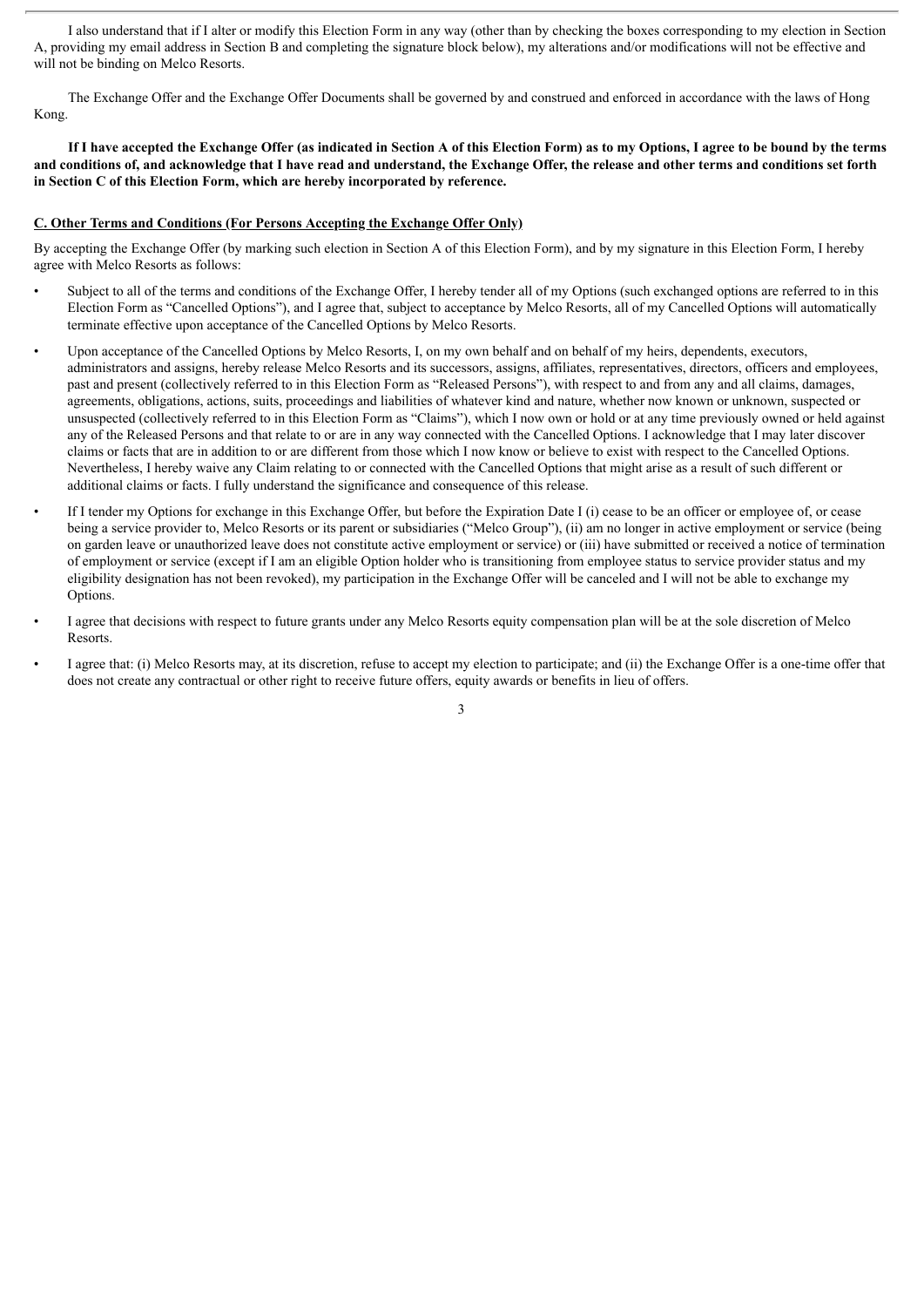- I have not previously assigned or transferred to any person or entity (other than Melco Resorts) any interest in my Cancelled Options, and I agree to defend, indemnify and hold harmless all Released Persons from and against any claim based on or in connection with any purported assignment or transfer.
- The Exchange Offer Documents comprise the entire agreement and final understanding concerning the Exchange Offer and my Cancelled Options, and the Exchange Offer Documents supersede and replace all prior agreements, proposed or otherwise, whether written or oral, between Melco Resorts and me concerning the subject matter thereof. Melco Resorts will not be bound by any representation, promise or agreement that is not specifically contained in the Exchange Offer Documents.
- Melco Resorts reserves the right, under the circumstances set forth in the Exchange Offer, to terminate or amend the Exchange Offer, or to postpone its acceptance and cancellation of any Cancelled Options.
- If any provision of the Exchange Offer Documents (including this Election Form and the release) is found to be invalid, such finding will not affect the validity and enforceability of the other provisions of such documents, so long as the essential economic provisions of this Election Form and the Exchange Offer can still be given effect.
- Neither my participation in the Exchange Offer nor this election will be construed so as to grant me any right to remain in the employ of the Melco Group and will not interfere with the ability of my current employer to terminate my employment relationship at any time with or without cause (subject to the terms of my employment contract, if any, and applicable law).
- For the exclusive purpose of implementing, administering and managing my participation in the Exchange Offer, I hereby explicitly and unambiguously consent to the collection, receipt, use, retention and transfer, in electronic or other form, of my personal data ("Data") as described in this document by and among, as applicable, Melco Resorts and its subsidiaries and affiliates. I understand that Melco Resorts holds certain personal information about me, including, but not limited to, my name, home address and telephone number, date of birth, passport or other identification number, salary, nationality, job title, details of all options or any other entitlement to ordinary shares awarded, cancelled, exercised, vested, unvested or outstanding in my favor, for the purpose of implementing, administering and managing the Exchange Offer. I understand that Data may be transferred to any third parties assisting in the implementation, administration and management of the Exchange Offer, that these recipients may be located in my country or elsewhere, and that the recipient's country may have different data privacy laws and protections than my country.
- I acknowledge that regardless of any action taken by Melco Resorts or a subsidiary or affiliate of Melco Resorts, the ultimate liability for all income tax, social insurance, payroll tax, fringe benefits tax, payment on account or other tax-related withholding related to the Exchange Offer and the equity awards received by me and legally applicable to me ("Tax-Related Items"), is and remains my sole responsibility. I further acknowledge that Melco Resorts (1) makes no representations or undertakings regarding the treatment of any Tax-Related Items in connection with any aspect of the Exchange Offer and the equity awards granted pursuant to the Exchange Offer, including, but not limited to, the exchange of Options for Restricted Shares and/or New Options, the grant and vesting of the Restricted Shares and/or New Options, the subsequent sale of vested Restricted Shares or Shares received upon the exercise of New Options; and (2) does not commit to and is under no obligation to structure the terms of the Exchange Offer or any aspect of the equity awards made thereunder to reduce or eliminate my liability for Tax-Related Items or achieve any particular tax result.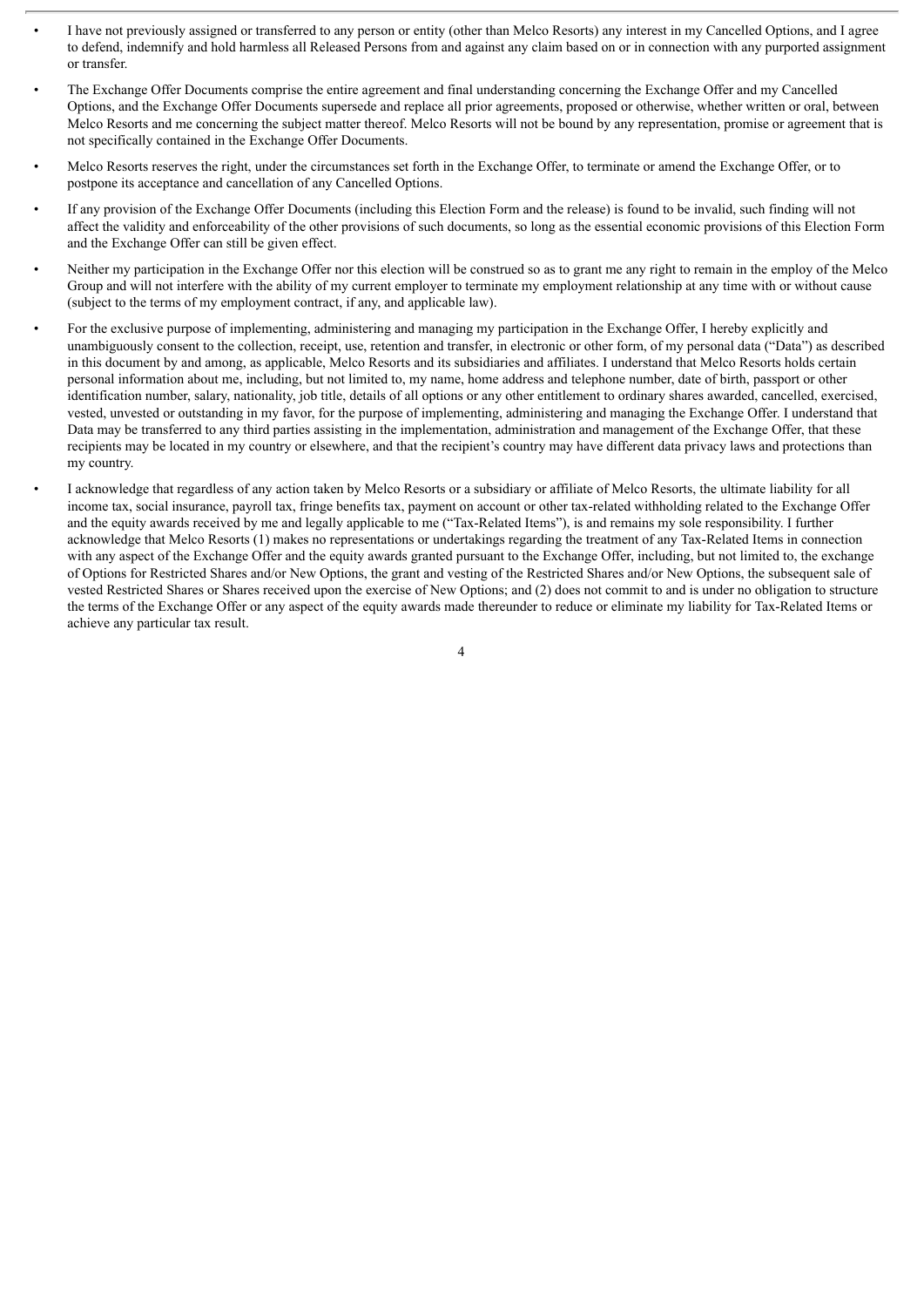• I agree to cooperate fully and to execute any and all supplementary documents and to take all additional actions that may be necessary or appropriate to give full force to the basic terms and intent of this Election Form and the Exchange Offer and which are not inconsistent with the terms of the Exchange Offer.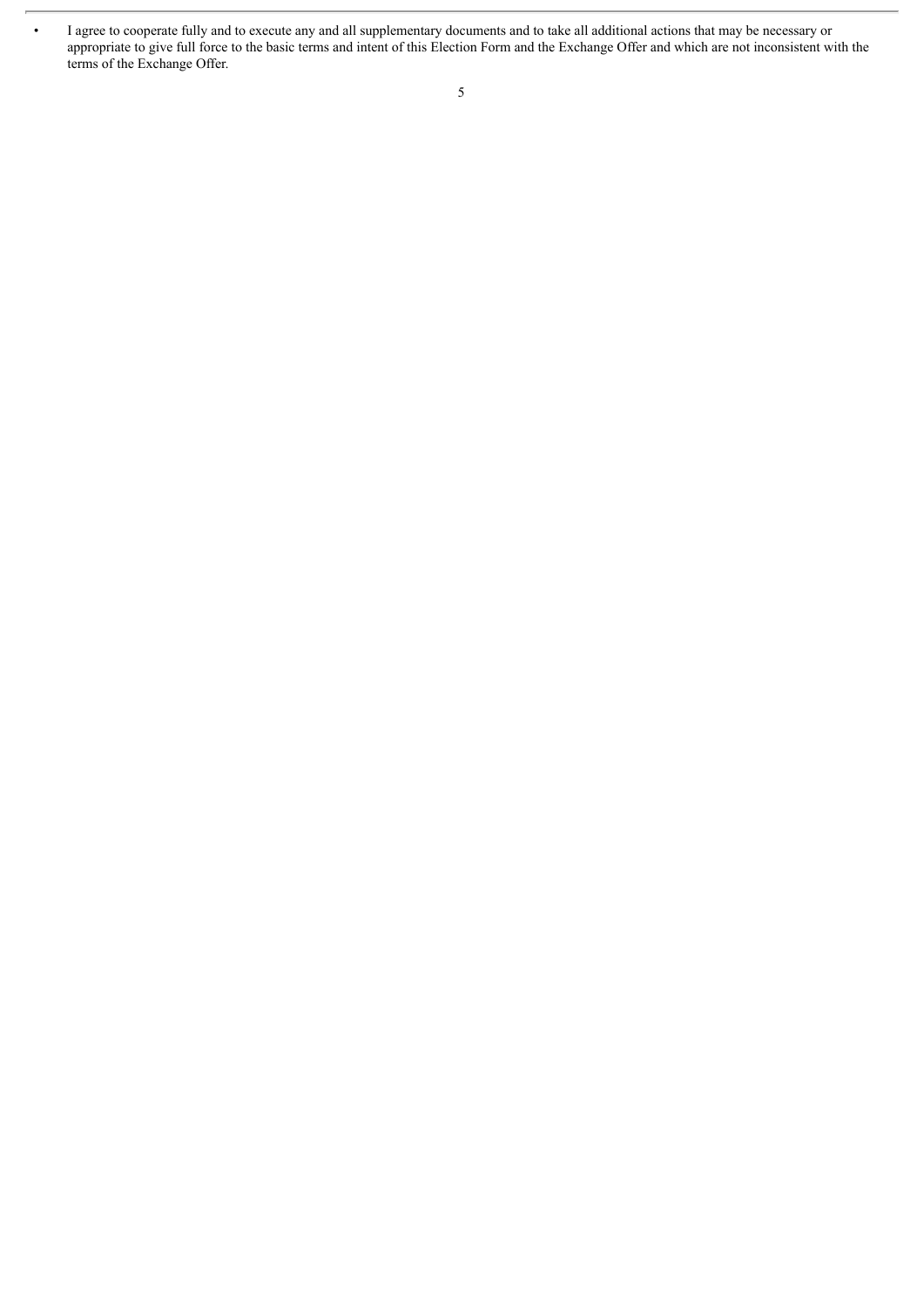This form must be completed and signed in the space below. If the signature is by a trustee, executor, administrator, guardian, attorney-in-fact, officer of a corporation or another person acting in a fiduciary or representative capacity, the signer's full title must be specified, and proper evidence of the authority of such person to act in such capacity must be submitted with this form.

| <b>SIGNATURE</b>   |  |
|--------------------|--|
| <b>PRINT NAME:</b> |  |
| DATE:              |  |

#### FOR COMPANY USE ONLY

Accepted and Agreed on Behalf of Melco Resorts & Entertainment Limited

By: Name: Title: Date: